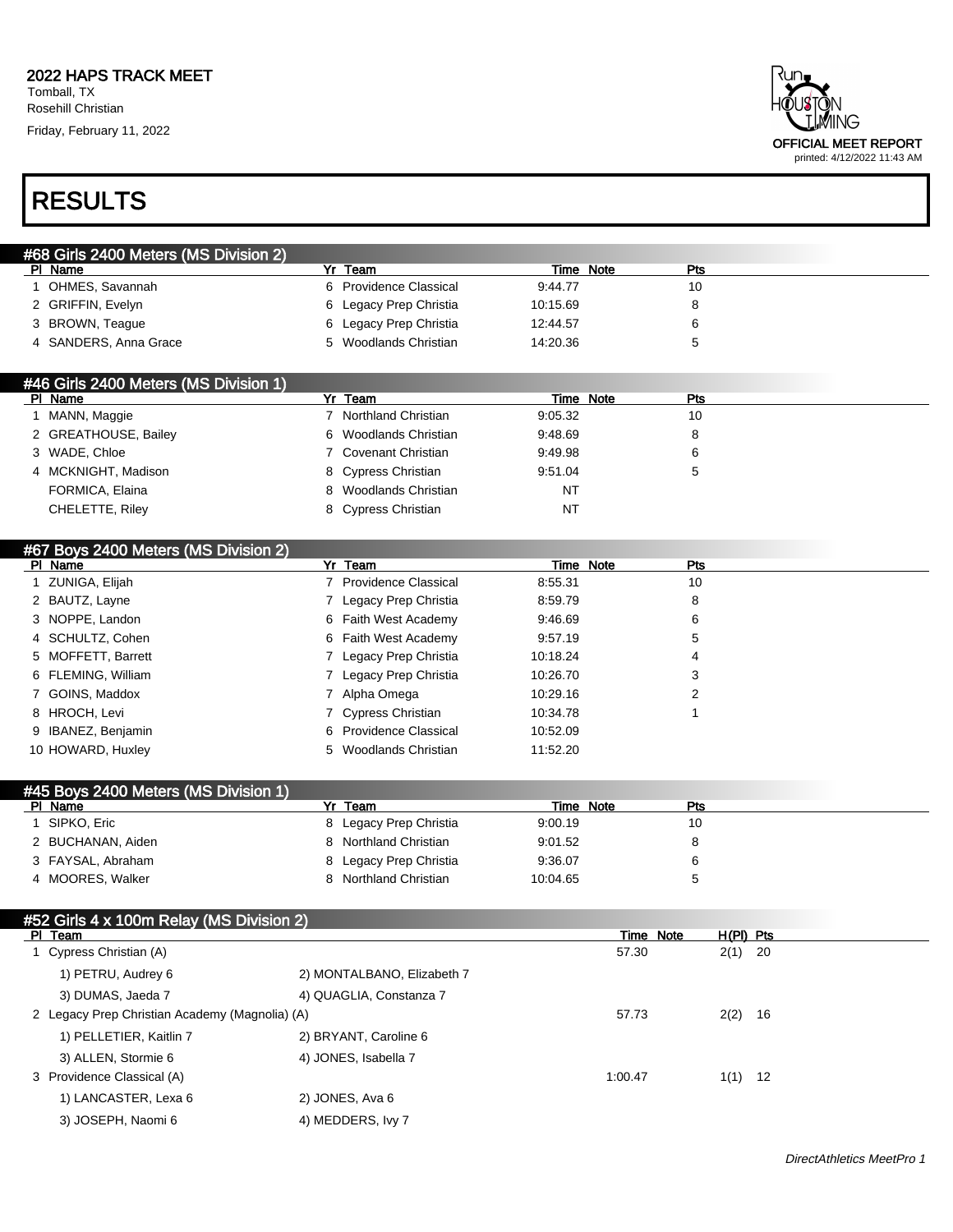### 1ING OFFICIAL MEET REPORT printed: 4/12/2022 11:43 AM

### RESULTS

| #52 Girls 4 x 100m Relay (MS Division 2) (cont'd) |                        |           |             |                |
|---------------------------------------------------|------------------------|-----------|-------------|----------------|
| PI Team                                           |                        | Time Note | $H(PI)$ Pts |                |
| 4 Alpha Omega (A)                                 |                        | 1:01.39   | 2(3)        | 10             |
| 1) ROBERTS, Avery 6                               | 2) VALLES, Nicole 6    |           |             |                |
| 3) ALLEN, Bri 7                                   | 4) ALLEN, Caylor 7     |           |             |                |
| 5 Woodlands Methodist (A)                         |                        | 1:02.38   | 2(4)        | 8              |
| 1) FLOTTE, Leah 5                                 | 2) CUDE, Macey 6       |           |             |                |
| 3) SCHROEDER, Kylie 5                             | 4) YOUNG, Evelyn 5     |           |             |                |
| 6 Woodlands Christian (A)                         |                        | 1:02.89   | 2(5)        | - 6            |
| 1) ER, Ellie 5                                    | 2) O'LAUGHLIN, Kylie 5 |           |             |                |
| 3) JADLOT, Kate 6                                 | 4) LEBLANC, Annalyse 7 |           |             |                |
| 7 Covenant Christian (A)                          |                        | 1:03.92   | 1(2)        | $\overline{4}$ |
| 1) FONTENOT, Sariyah 6                            | 2) LONG, Eleanor 6     |           |             |                |
| 3) VASQUEZ, Brenley 6                             | 4) WASHBURN, Ava 6     |           |             |                |
| 8 Northland Christian (A)                         |                        | 1:05.76   | $2(6)$ 2    |                |
| 1) DONAHO, Finley 5                               | 2) DEAN, Genneva 7     |           |             |                |
| 3) HEARN, Lexi 6                                  | 4) MCCATHRAN, Grace 7  |           |             |                |
| 9 Faith West Academy (A)                          |                        | 1:09.89   | 1(3)        |                |
| 1) MONTGOMERY, Faith 5                            | 2) COX, Sloan 5        |           |             |                |
| 3) PATEL, Aara 7                                  | 4) GUZMAN, Izzy 5      |           |             |                |

#### #18 Girls 4 x 100m Relay (MS Division 1)

| $\frac{1}{2}$<br>PI Team   |                        | Time Note | <b>Pts</b> |  |
|----------------------------|------------------------|-----------|------------|--|
| 1 Cypress Christian (A)    |                        | 53.49     | 20         |  |
| 1) WHITMARSH, Peyton 8     | 2) DAVIS, Kyra 7       |           |            |  |
| 3) ILO, Cydney 8           | 4) DAVENPORT, Erica 8  |           |            |  |
| 2 Northland Christian (A)  |                        | 53.87     | 16         |  |
| 1) DAVIS, Ky 8             | 2) GONZALES, Gisele 8  |           |            |  |
| 3) SIMON, Sasha 7          | 4) VENCES, Samara 8    |           |            |  |
| 3 Woodlands Christian (A)  |                        | 55.04     | 12         |  |
| 1) PHELPS, Lily 8          | 2) ORR, Bella 7        |           |            |  |
| 3) PAYNE, Presley 7        | 4) ROHRLICH, Reagan 8  |           |            |  |
| 4 Rosehill Christian (A)   |                        | 56.20     | 10         |  |
| 1) TABANOU, Xia 8          | 2) PEART, Lauren 7     |           |            |  |
| 3) FISHER, Lily 8          | 4) FRAZIER, Kaydence 8 |           |            |  |
| 5 Alpha Omega (A)          |                        | 57.18     | 8          |  |
| 1) WRIGHT, Mikaleigh 8     | 2) HURST, Annsley 8    |           |            |  |
| 3) JENSEN, Sofia 8         | 4) NIñO, Evi 8         |           |            |  |
| 6 Providence Classical (A) |                        | 58.46     | 6          |  |
| 1) LANCASTER, Ellie 8      | 2) SMITH, Peyton 8     |           |            |  |
| 3) SCOTT, Berkeley 8       | 4) DORNIC, Elizabeth 8 |           |            |  |
| 7 Woodlands Methodist (A)  |                        | 58.68     | 4          |  |
| 1) MORENO-VELASCO, Sofia 7 | 2) SNYDER, Adeline 8   |           |            |  |
| 3) BRIEGER, Ava 8          | 4) INGRAHAM, Meghan 8  |           |            |  |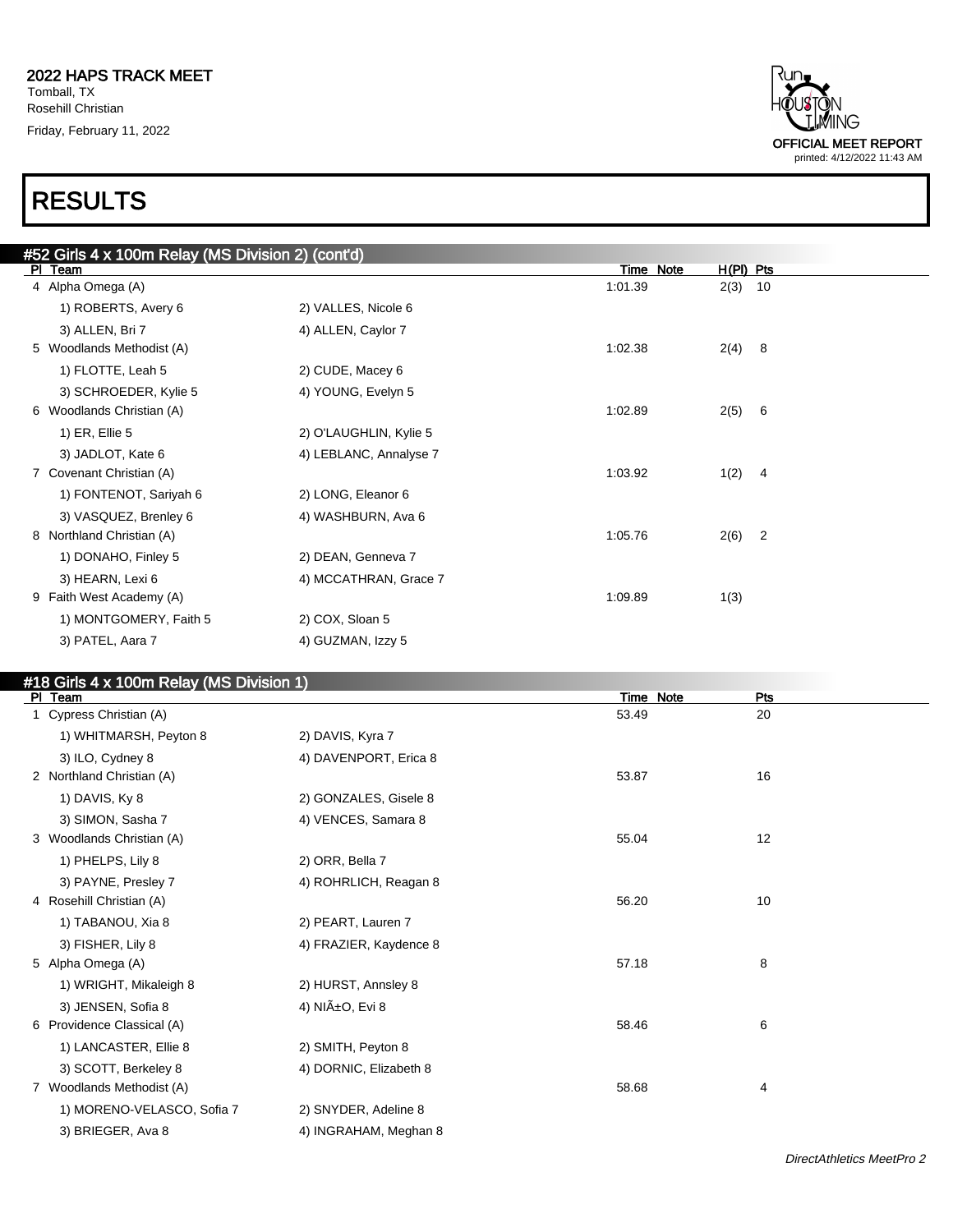Rosehill Christian Friday, February 11, 2022



### RESULTS

| #18 Girls 4 x 100m Relay (MS Division 1) (cont'd) |                    |           |     |
|---------------------------------------------------|--------------------|-----------|-----|
| PI Team                                           |                    | Time Note | Pts |
| 8 Covenant Christian (A)                          |                    | 59.63     |     |
| 1) BRUCE, Maddie 7                                | 2) RUDY, Kate 6    |           |     |
| 3) EGGERS, Makenzie 6                             | 4) KUEHN, Payton 7 |           |     |
|                                                   |                    |           |     |

#### #51 Boys 4 x 100m Relay (MS Division 2)

| PI Team                                        |                               | Time Note | $H(PI)$ Pts |                |
|------------------------------------------------|-------------------------------|-----------|-------------|----------------|
| 1 Providence Classical (A)                     |                               | 53.25     | $2(1)$ 20   |                |
| 1) ZUNIGA, Elijah 7                            | 2) IBANEZ, Michael 7          |           |             |                |
| 3) SNELLER, Drew 7                             | 4) PETTIET, Easton 7          |           |             |                |
| 2 Woodlands Methodist (A)                      |                               | 53.71     | $2(2)$ 16   |                |
| 1) WILLIAMS, Christian 6                       | 2) CREPIN, Maxim 7            |           |             |                |
| 3) SCHNEIDER, Brady 7                          | 4) POWELL, Caden 7            |           |             |                |
| 3 Cypress Christian (A)                        |                               | 55.49     | $2(3)$ 12   |                |
| 1) DAVIS, Houston 6                            | 2) MATTHEWS, Ben (Benjamin) 7 |           |             |                |
| 3) SMITH, Tyler 6                              | 4) ACHTERKIRCH, David 7       |           |             |                |
| 4 Alpha Omega (A)                              |                               | 55.61     | $2(4)$ 10   |                |
| 1) MARTIN, Will 7                              | 2) NEUGEBAUER, Kaleb 7        |           |             |                |
| 3) RAMEY, Hudson 7                             | 4) KIESCHNICK, Preston 7      |           |             |                |
| 5 Rosehill Christian (A)                       |                               | 56.46     | 1(1) 8      |                |
| 1) HAMILTON, Ryan 7                            | 2) WYNN, Austin 7             |           |             |                |
| 3) JELKE, Gage 7                               | 4) DAVILA, Caleb 7            |           |             |                |
| 6 Woodlands Christian (A)                      |                               | 59.49     | 2(5)        | 6              |
| 1) ANUGWOM, Zoke 5                             | 2) MURPHY, Billy 5            |           |             |                |
| 3) TORRES, Tate 6                              | 4) PALAU, Caden 6             |           |             |                |
| 7 Faith West Academy (A)                       |                               | 1:02.53   | 1(2)        | $\overline{4}$ |
| 1) RODRIGUEZ, Valen 5                          | 2) LEBOEUF, Trent 5           |           |             |                |
| 3) HODGE, AJ 5                                 | 4) OLOTU-JUDAH, David 6       |           |             |                |
| 8 Covenant Christian (A)                       |                               | 1:03.85   | $1(3)$ 2    |                |
| 1) PENLAND, Joshua 6                           | 2) EVANS, Jacob 6             |           |             |                |
| 3) MERRYFIELD, Trey 7                          | 4) SPINELLA, Hudson 7         |           |             |                |
| 9 Legacy Prep Christian Academy (Magnolia) (A) |                               | 1:13.45   | 2(6)        |                |
| 1) DVORAK, Ethan 5                             | 2) JARRELL, Cody 5            |           |             |                |
| 3) SITTON, William 5                           | 4) EVERSULL, Ronin 5          |           |             |                |

#### #17 Boys 4 x 100m Relay (MS Division 1)

| PI Team                 |                      | Time Note | Pts |
|-------------------------|----------------------|-----------|-----|
| Northland Christian (A) |                      | 50.09     | 20  |
| 1) CLARK, Carson 8      | 2) GIBBONS, Xavier 8 |           |     |
| 3) MCGAVOCK, Cooper 8   | 4) STANFORD, Rome 8  |           |     |
| 2 Cypress Christian (A) |                      | 50.11     | 16  |
| 1) POTTS, Jackson 8     | 2) HOWREN, Finn 8    |           |     |
| 3) GRUMBLES, Ethan 8    | 4) MABRY, Cody 8     |           |     |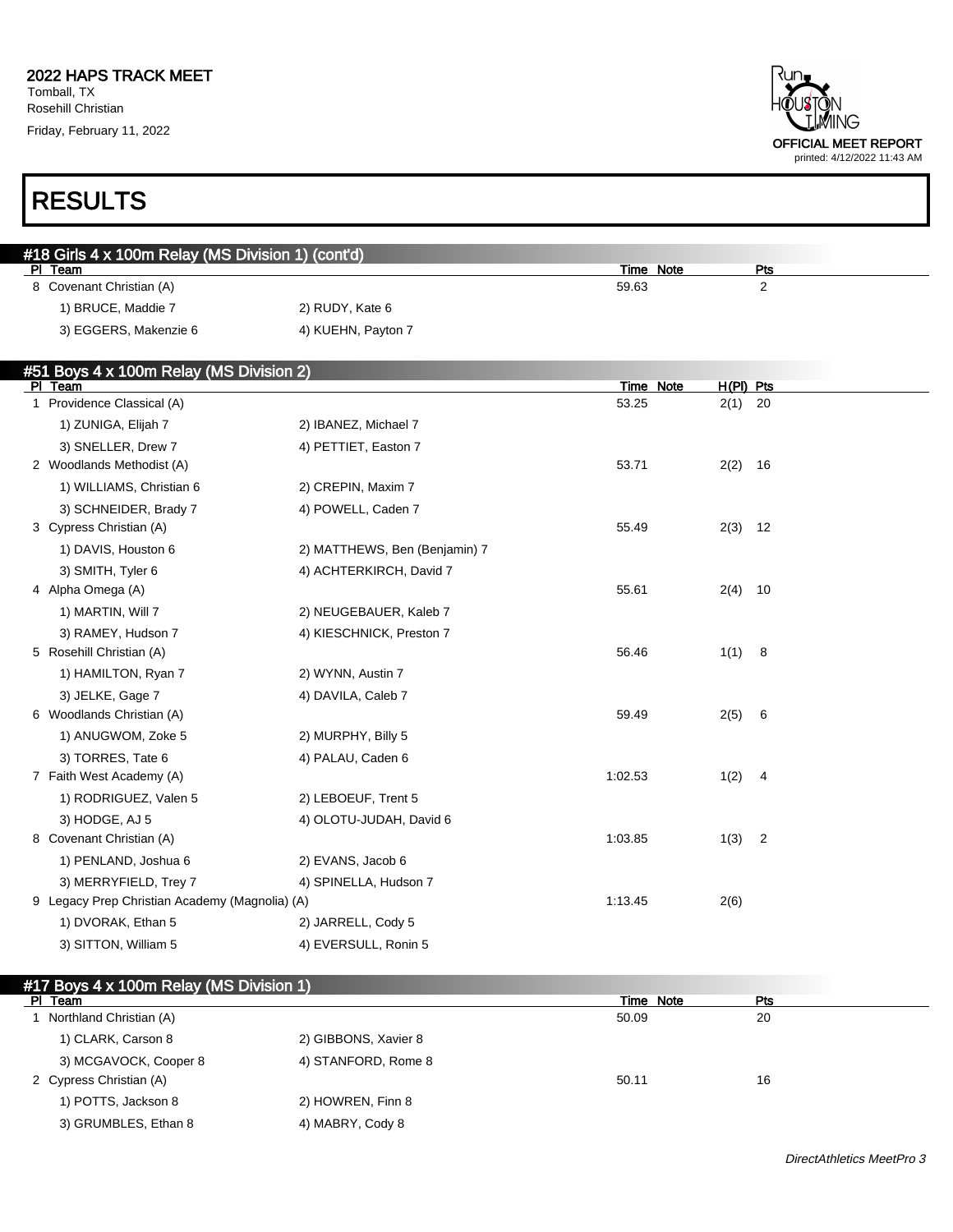

| #17 Boys 4 x 100m Relay (MS Division 1) (cont'd) |                                                |                       |           |     |
|--------------------------------------------------|------------------------------------------------|-----------------------|-----------|-----|
|                                                  | PI Team                                        |                       | Time Note | Pts |
|                                                  | 3 Rosehill Christian (A)                       |                       | 51.26     | 12  |
|                                                  | 1) MOORE, Benjamin 8                           | 2) ALEXANDER, Aaron 7 |           |     |
|                                                  | 3) PEYTON, Matthew 8                           | 4) FREEMAN, Graham 8  |           |     |
|                                                  | 4 Providence Classical (A)                     |                       | 51.64     | 10  |
|                                                  | 1) MAHLER, Garrett 8                           | 2) BACHELDER, Sam 8   |           |     |
|                                                  | 3) WILLIAMSON, Luke 8                          | 4) JONES, Chase 8     |           |     |
|                                                  | 5 Woodlands Christian (A)                      |                       | 51.84     | 8   |
|                                                  | 1) DUMITRU, Calin 8                            | 2) MEACHAM, Baron 6   |           |     |
|                                                  | 3) BOWERS, Donovan 7                           | 4) LIBERTY, Malik 8   |           |     |
|                                                  | 6 Alpha Omega (A)                              |                       | 52.24     | 6   |
|                                                  | 1) BAYES, Aaron 8                              | 2) DAVIS, Carson 8    |           |     |
|                                                  | 3) THOMPSON, Isaac 8                           | 4) SIKES, Colton 8    |           |     |
|                                                  | 7 Legacy Prep Christian Academy (Magnolia) (A) |                       | 53.55     | 4   |
|                                                  | 1) PRAZAK, Blake 8                             | 2) BEVERLY, Joseph 8  |           |     |
|                                                  | 3) SANDERS, Isaac 8                            | 4) JOLLEY, Caleb 8    |           |     |
|                                                  |                                                |                       |           |     |

| #64 Girls 800 Meters (MS Division 2) |                                  |                     |     |
|--------------------------------------|----------------------------------|---------------------|-----|
| PI Name                              | Team<br>Yr                       | <b>Note</b><br>Time | Pts |
| 1 GRIFFIN, Evelyn                    | 6 Legacy Prep Christia           | 2:48.18             | 10  |
| 2 BUNTROCK, Anna                     | Rosehill Christian<br>5          | 2:48.71             | 8   |
| 3 BENTON, Caroline                   | Woodlands Christian<br>5         | 2:54.33             | 6   |
| 4 HARRIS, Laney                      | <b>Woodlands Methodis</b><br>5   | 2:55.75             | 5   |
| 5 HARRIS, Charlee                    | <b>Woodlands Methodis</b>        | 3:01.60             | 4   |
| 6 BURKHALTER, Sydney                 | Alpha Omega                      | 3:02.86             | 3   |
| 7 HAGLIN, Sarah                      | Legacy Prep Christia             | 3:03.00             | 2   |
| 8 WILHELM, Addison                   | 6 Cypress Christian              | 3:12.42             |     |
| 9 GONZALES, Emmy                     | Woodlands Christian<br>6         | 3:13.53             |     |
| 10 SWAN, Dylan                       | Woodlands Christian<br>5         | 3:15.38             |     |
| 11 SULLIVAN, Kate                    | Woodlands Christian<br>5         | 3:16.19             |     |
| 12 GUAJARDO, Arianna                 | 6 Cypress Christian              | 3:22.61             |     |
| MOODY, Analexa                       | Woodlands Christian<br>5         | <b>NT</b>           |     |
| WITHERSPOON, Ava                     | <b>Providence Classical</b><br>5 | NT                  |     |
| <b>WILLIAMSON, Caroline</b>          | <b>Providence Classical</b><br>5 | NT                  |     |
| <b>BRASHIER, Remi</b>                | Cypress Christian<br>6           | NT                  |     |
| SWAN, Sydney                         | Cypress Christian<br>6           | NT                  |     |

| #8 Girls 800 Meters (MS Division 1) |                        |           |     |
|-------------------------------------|------------------------|-----------|-----|
| PI Name                             | Yr Team                | Time Note | Pts |
| PHLEGM, Diona                       | 7 Northland Christian  | 2:33.81   | 10  |
| 2 BOHANNON, Natalie                 | 8 Northland Christian  | 2:47.41   | 8   |
| 3 CARR, Haylie                      | 8 Legacy Prep Christia | 2:52.67   | 6   |
| 4 GREATHOUSE, Bailey                | 6 Woodlands Christian  | 2:59.04   |     |
| 5 EICKENHORST, Anna                 | 7 Covenant Christian   | 2:59.07   |     |
| 6 MOORE, Sara                       | 6 Northland Christian  | 3:00.57   |     |
| 7 PEART, Lauren                     | 7 Rosehill Christian   | 3:01.30   |     |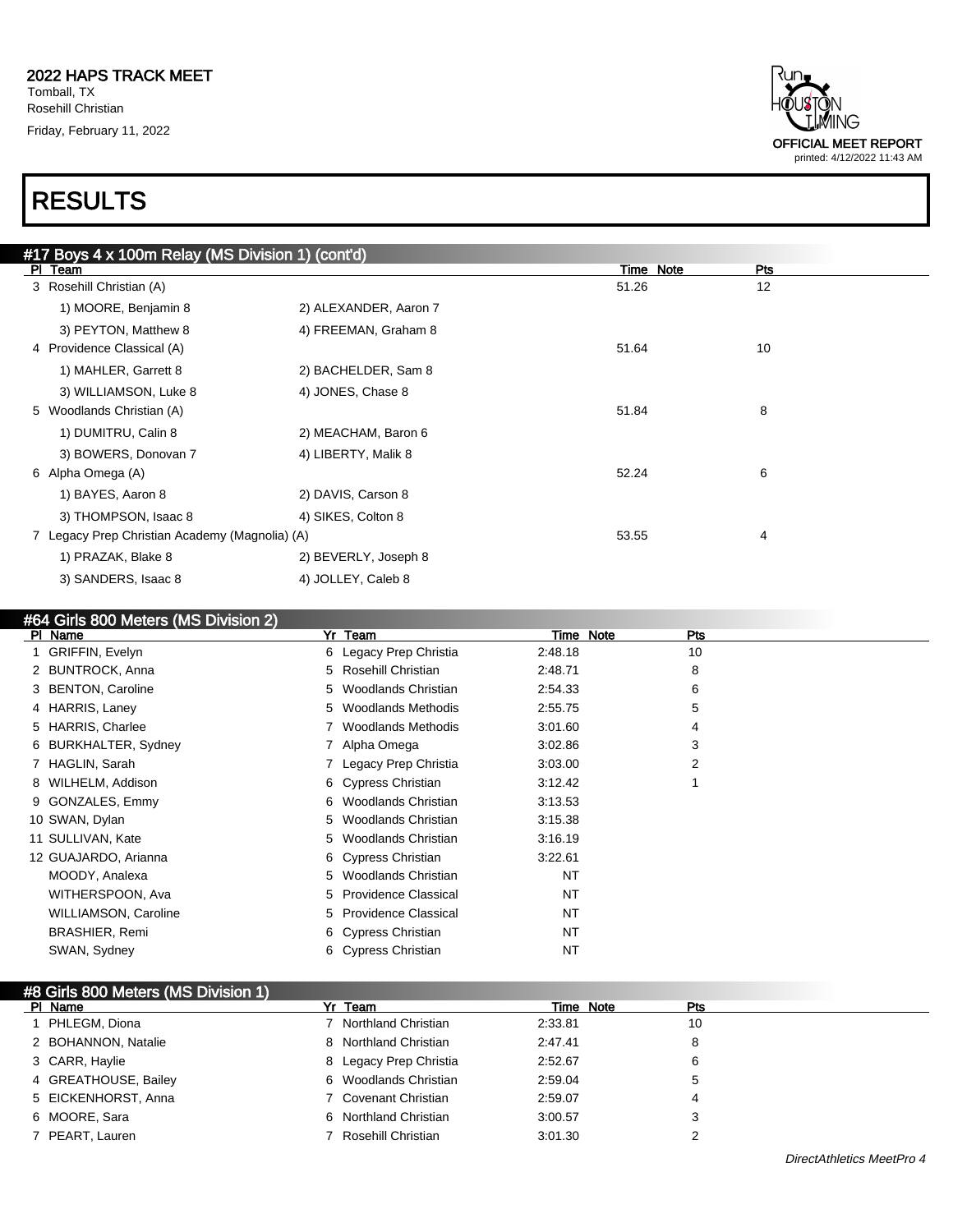### RESULTS



| #8 Girls 800 Meters (MS Division 1) (cont'd) |                       |         |           |            |  |
|----------------------------------------------|-----------------------|---------|-----------|------------|--|
| PI Name                                      | Yr Team               |         | Time Note | <b>Pts</b> |  |
| 8 WHITE, Carlie                              | 7 Covenant Christian  | 3:01.90 |           |            |  |
| 9 MUNSON, Preslyn                            | 8 Covenant Christian  | 3:07.64 |           |            |  |
| 10 BOUJAOUDE, Allie                          | 8 Cypress Christian   | 3:11.74 |           |            |  |
| 11 CHELETTE, Riley                           | 8 Cypress Christian   | 3:22.21 |           |            |  |
| 12 CRESPO, Carolina                          | 8 Northland Christian | 3:29.25 |           |            |  |
| 13 STEPHENS, Kelsey                          | 8 Cypress Christian   | 3:32.65 |           |            |  |
| 14 JOHNSON, Lilah                            | 8 Cypress Christian   | 3:33.71 |           |            |  |
| 15 WISENBAKER, Ellie                         | 8 Cypress Christian   | 3:35.12 |           |            |  |
| 16 LONGNECKER, Haley                         | 8 Alpha Omega         | 3:36.97 |           |            |  |
| FORMICA, Elaina                              | Woodlands Christian   | NT      |           |            |  |

#### #63 Boys 800 Meters (MS Division 2)

| Yr Team                          | Time Note | $H(PI)$ Pts            |
|----------------------------------|-----------|------------------------|
| <b>Providence Classical</b>      | 2:23.17   | 2(1)<br>10             |
| <b>Covenant Christian</b>        | 2:32.50   | 1(1)<br>8              |
| Rosehill Christian               | 2:39.86   | 1(2)<br>6              |
| Legacy Prep Christia             | 2:40.36   | 2(2)<br>5              |
| Legacy Prep Christia<br>6        | 2:43.67   | 2(3)<br>4              |
| <b>Cypress Christian</b>         | 2:46.39   | 2(4)<br>3              |
| <b>Cypress Christian</b><br>6    | 2:49.81   | $\overline{2}$<br>2(5) |
| <b>Woodlands Christian</b><br>6  | 2:50.08   | 2(6)<br>1              |
| <b>Woodlands Christian</b>       | 2:50.22   | 2(7)                   |
| Faith West Academy<br>6          | 2:56.43   | 2(8)                   |
| <b>Woodlands Christian</b><br>6  | 2:56.68   | 2(9)                   |
| Faith West Academy               | 2:58.32   | 2(10)                  |
| <b>Woodlands Methodis</b><br>5   | 3:00.36   | 2(11)                  |
| Alpha Omega                      | 3:00.51   | 2(12)                  |
| Legacy Prep Christia             | 3:00.88   | 2(13)                  |
| <b>Cypress Christian</b><br>6    | 3:02.97   | 1(3)                   |
| Faith West Academy<br>6          | 3:04.77   | 2(14)                  |
| <b>Northland Christian</b>       | 3:05.92   | 1(4)                   |
| <b>Woodlands Methodis</b><br>5   | 3:05.98   | 1(5)                   |
| <b>Providence Classical</b><br>5 | 3:12.74   | 1(6)                   |
| <b>Cypress Christian</b><br>6    | 3:19.37   | 1(7)                   |
| <b>Cypress Christian</b>         | 3:20.21   | 1(8)                   |
| <b>Providence Classical</b><br>5 | 3:20.23   | 1(9)                   |
| <b>Covenant Christian</b><br>6   | 3:20.86   | 1(10)                  |
| <b>Woodlands Methodis</b><br>5   | 3:27.22   | 1(11)                  |
| Alpha Omega                      | 3:40.83   | 1(12)                  |
| <b>Woodlands Methodis</b><br>5   | 3:45.99   | 1(13)                  |
|                                  |           |                        |

| #7 Boys 800 Meters (MS Division 1) |                      |              |             |  |
|------------------------------------|----------------------|--------------|-------------|--|
| PI Name                            | Team                 | Note<br>Time | H(PI) Pts   |  |
| ILER. William                      | 8 Cypress Christian  | 2:21.42      | 2(1)<br>-10 |  |
| 2 ZAVALA, Ethan                    | 8 Rosehill Christian | 2:21.45      | 1(1)        |  |
| 3 CALIMANI, Roberto                | Woodlands Christian  | 2:27.43      | 2(2)        |  |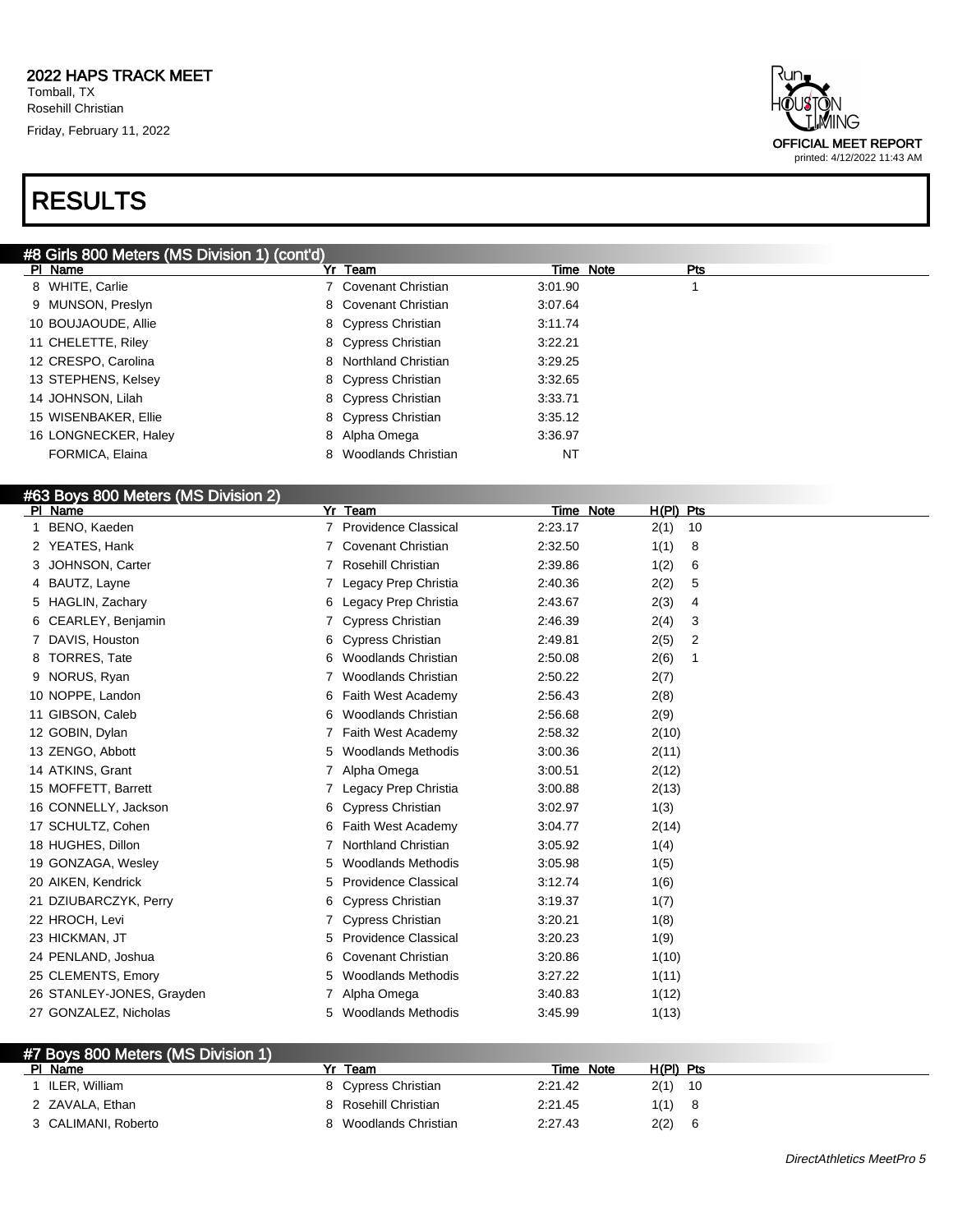

#### #70 Girls 100m Hurdles (MS Division 2)

#13 Girls 100m Hurdles (MS Division 1)

| $\frac{1}{2}$ Toom Francisco (MC Dividion $\mathbb{Z}_p$<br>PI Name | Yr | Team                        |       | Time Note    |      | H(PI) Pts |    |
|---------------------------------------------------------------------|----|-----------------------------|-------|--------------|------|-----------|----|
| <b>BACHELDER, Sara</b>                                              | 6. | <b>Providence Classical</b> | 19.41 |              | (NW) | 5(1)      | 10 |
| 2 KENNEDY, Bryleigh                                                 | 6  | Legacy Prep Christia        | 19.66 |              | (NW) | 5         | 8  |
| 3 HARKLESS, Anastasia                                               | 6  | Cypress Christian           | 21.02 |              | (NW) | 2(1)      | 6  |
| 4 BENO, Sara Kate                                                   | 5. | <b>Providence Classical</b> | 21.51 |              | (NW) | 3(1)      | 5  |
| 5 PICARD, Mary                                                      |    | Legacy Prep Christia        |       | 21.60 21.594 | (NW) | 4         | 4  |
| 6 LANCASTER, Lexa                                                   | 6  | <b>Providence Classical</b> | 21.61 |              | (NW) | 4         | 3  |
| 7 GOZA, Ava                                                         | 6  | Legacy Prep Christia        | 21.67 |              | (NW) | 5(2)      | 2  |
| 8 NORRIS, Addie                                                     | 6  | Alpha Omega                 | 21.81 |              | (NW) | 5(3)      | -1 |
| 9 ER, Ellie                                                         | 5. | Woodlands Christian         | 21.88 |              | (NW) | 1(1)      |    |
| 10 BALETTE, Elizabeth                                               | 6  | Alpha Omega                 | 21.89 |              | (NW) | 5(4)      |    |
| 11 KLEIN, Louise                                                    |    | <b>Woodlands Methodis</b>   | 22.08 |              | (NW) | 2(2)      |    |
| 12 MOODY, Analexa                                                   | 5. | <b>Woodlands Christian</b>  | 22.26 |              | (NW) | 1(2)      |    |
| 13 CARRIER, Julia                                                   | 6. | <b>Covenant Christian</b>   | 23.37 |              | (NW) | 2(3)      |    |
| 14 STONE, Sophie                                                    | 5. | <b>Woodlands Methodis</b>   | 23.47 |              | (NW) | 3(2)      |    |
| 15 PIERREL, Leah                                                    | 6  | <b>Covenant Christian</b>   | 23.92 |              | (NW) | 2(4)      |    |
| 16 COX, Sloan                                                       | 5. | Faith West Academy          | 24.07 |              | (NW) | 4         |    |
| 17 FARRINGTON, Kira                                                 | 6  | <b>Cypress Christian</b>    | 24.26 |              | (NW) | 4         |    |
| 18 AMEZQUITA, Celeste                                               | 6  | <b>Northland Christian</b>  | 25.67 |              | (NW) | 3(3)      |    |
| 19 SWAN, Sarah                                                      | 6  | Cypress Christian           | 28.63 |              | (NW) | 3(4)      |    |
| 20 GUAJARDO, Arianna                                                |    | 6 Cypress Christian         | 31.50 |              | (NW) | 1(3)      |    |
| FONTENOT, Kaydence                                                  |    | 7 Covenant Christian        | NT    |              |      | 3         |    |
| PASCHAL, Sydney                                                     |    | 6 Alpha Omega               | NT    |              |      | 4         |    |
|                                                                     |    |                             |       |              |      |           |    |

| <b>#13 GIRS TUURITTURUIGS (IVIS DIVISION T)</b><br>PI Name | Team                | Time Note     | H(PI) Pts |
|------------------------------------------------------------|---------------------|---------------|-----------|
| ROHRLICH, Reagan                                           | Woodlands Christian | (NW)<br>17.51 | 2(1) 10   |
| 2 CROCKER, Kennedy                                         | Woodlands Methodis  | (NW)<br>18.61 | 3(1)      |



printed: 4/12/2022 11:43 AM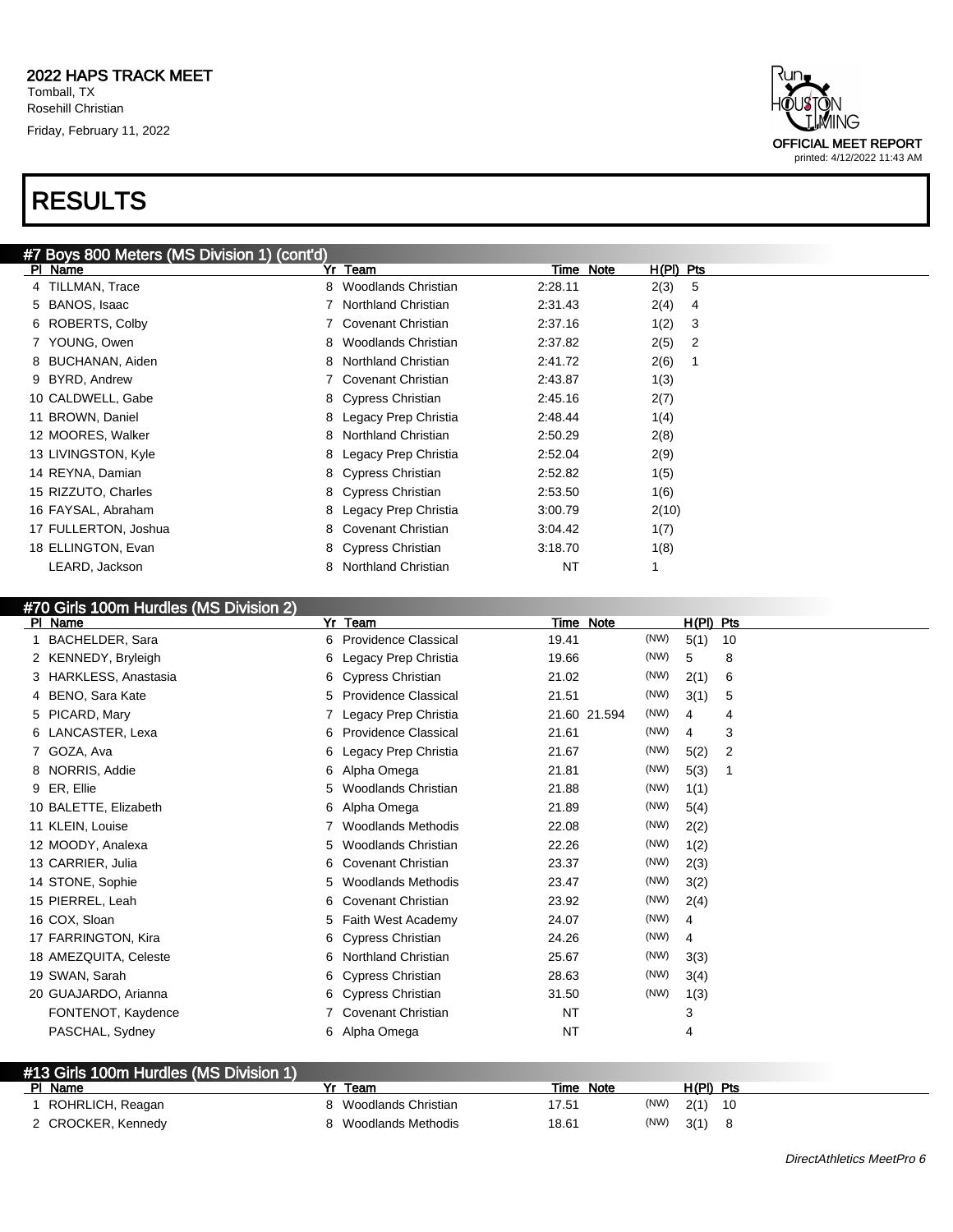

| #13 Girls 100m Hurdles (MS Division 1) (cont'd) |   |                        |       |           |             |                            |
|-------------------------------------------------|---|------------------------|-------|-----------|-------------|----------------------------|
| PI Name                                         |   | Yr Team                |       | Time Note | $H(PI)$ Pts |                            |
| 3 TABANOU, Xia                                  | 8 | Rosehill Christian     | 18.64 | (NW)      | 3(2) 6      |                            |
| 4 MARTIN, Katie                                 |   | 8 Cypress Christian    | 19.38 | (NW)      | 2(2) 5      |                            |
| 5 KUEHN, Payton                                 |   | 7 Covenant Christian   | 19.96 | (NW)      | 1(1)        | - 4                        |
| 6 CHALTON, Cailea                               |   | 8 Cypress Christian    | 20.15 | (NW)      | 2(3)        | - 3                        |
| 7 JONES, Elisabeth                              |   | 8 Legacy Prep Christia | 21.07 | (NW)      | 3(3)        | $\overline{\phantom{0}}^2$ |
| 8 MARTIN, Zoe                                   |   | Covenant Christian     | 21.21 | (NW)      | 1(2)        |                            |
| 9 MCNEAL, Alera                                 |   | 7 Northland Christian  | 21.27 | (NW)      | 3(4)        |                            |
| 10 PHILLIP, Grace                               |   | 8 Cypress Christian    | 21.45 | (NW)      | 2(4)        |                            |
| 11 WHITE, Carlie                                |   | 7 Covenant Christian   | 21.71 | (NW)      | 1(3)        |                            |
| 12 TU, Brianne                                  |   | 8 Alpha Omega          | 22.24 | (NW)      | 3(5)        |                            |
| 13 MUNSON, Ella                                 |   | 8 Covenant Christian   | 22.51 | (NW)      | 2(5)        |                            |

| #69 Boys 100m Hurdles (MS Division 2) |    |                             |       |           |             |     |
|---------------------------------------|----|-----------------------------|-------|-----------|-------------|-----|
| PI Name                               | Yr | Team                        |       | Time Note | $H(PI)$ Pts |     |
| KIESCHNICK, Preston                   |    | Alpha Omega                 | 17.92 | (NW)      | 3(1)        | -10 |
| 2 JOHNSON, Carter                     |    | Rosehill Christian          | 18.59 | (NW)      | 1(1)        | 8   |
| 3 SELF, Carter                        |    | <b>Providence Classical</b> | 19.48 | (NW)      | 3(2)        | 6   |
| 4 HERRIDGE, Hudson                    |    | 6 Legacy Prep Christia      | 19.81 | (NW)      | 2(1)        | 5   |
| 5 FARRELL, Colton                     |    | 6 Cypress Christian         | 19.92 | (NW)      | 1(2)        | 4   |
| 6 REENDERS, Mark                      |    | <b>Providence Classical</b> | 19.95 | (NW)      | 1(3)        | -3  |
| 7 BIGLER, Nathan                      |    | Woodlands Methodis          | 19.96 | (NW)      | 3(3)        | 2   |
| 8 SANDERS, Eli                        |    | 6 Legacy Prep Christia      | 20.58 | (NW)      | 3(4)        |     |
| 9 WILSON, Robert Chance               | 6. | Northland Christian         | 21.69 | (NW)      | 2(2)        |     |
| 10 HAGLIN, Zachary                    |    | 6 Legacy Prep Christia      | 22.09 | (NW)      | 2(3)        |     |
| ATKINS, Grant                         |    | Alpha Omega                 | ΝT    |           | 3           |     |

| #47 Boys 100m Hurdles (MS Division 1) |                                 |               |              |
|---------------------------------------|---------------------------------|---------------|--------------|
| PI Name                               | Yr Team                         | Time Note     | $H(PI)$ Pts  |
| PHILIPP, Jade                         | 8 Alpha Omega                   | (NW)<br>15.50 | 2(1)<br>- 10 |
| 2 ARASIN, Ayden                       | 7 Cypress Christian             | (NW)<br>16.59 | 2(2)<br>8    |
| 3 JENKINS, Price                      | 8 Providence Classical          | (NW)<br>17.75 | 2(3)<br>6    |
| 4 BAILEY, Lincoln                     | 8 Cypress Christian             | (NW)<br>18.39 | 2(4)<br>5    |
| 5 LIVINGSTON, Kyle                    | 8 Legacy Prep Christia          | (NW)<br>18.86 | 2(5)<br>4    |
| 6 SANDERS, Isaac                      | 8 Legacy Prep Christia          | (NW)<br>19.24 | 1(1)<br>-3   |
| 7 RIZZUTO, Charles                    | 8 Cypress Christian             | (NW)<br>20.23 | 1(2)<br>-2   |
| 8 BYRD, Andrew                        | Covenant Christian              | (NW)<br>20.36 | 1(3)         |
| 9 CHELETTE, Caden                     | 8 Cypress Christian             | (NW)<br>22.78 | 1(4)         |
| 10 LINCOLN, Greg                      | <b>Northland Christian</b><br>8 | (NW)<br>23.19 | 1(5)         |

| #58 Girls 100 Meters (MS Division 2) |                        |               |             |
|--------------------------------------|------------------------|---------------|-------------|
| PI Name                              | Yr Team                | Time Note     | $H(PI)$ Pts |
| PELLETIER, Kaitlin                   | 7 Legacy Prep Christia | (NW)<br>14.49 | $5(1)$ 10   |
| 2 ALLEN, Caylor                      | 7 Alpha Omega          | (NW)<br>14.56 | 5(2) 8      |
| 3 WRIGHT, Izabella                   | 6 Cypress Christian    | (NW)<br>14.82 | 5(3) 6      |
| 4 JOSEPH, Olivia                     | 5 Providence Classical | (NW)<br>14.99 | $3(1)$ 5    |
| 5 WETTMAN, Laurel                    | 7 Faith West Academy   | (NW)<br>15.17 | 5(4)<br>- 4 |
| 6 BENDER, Faith                      | 7 Cypress Christian    | (NW)<br>15.19 | $5(5)$ 3    |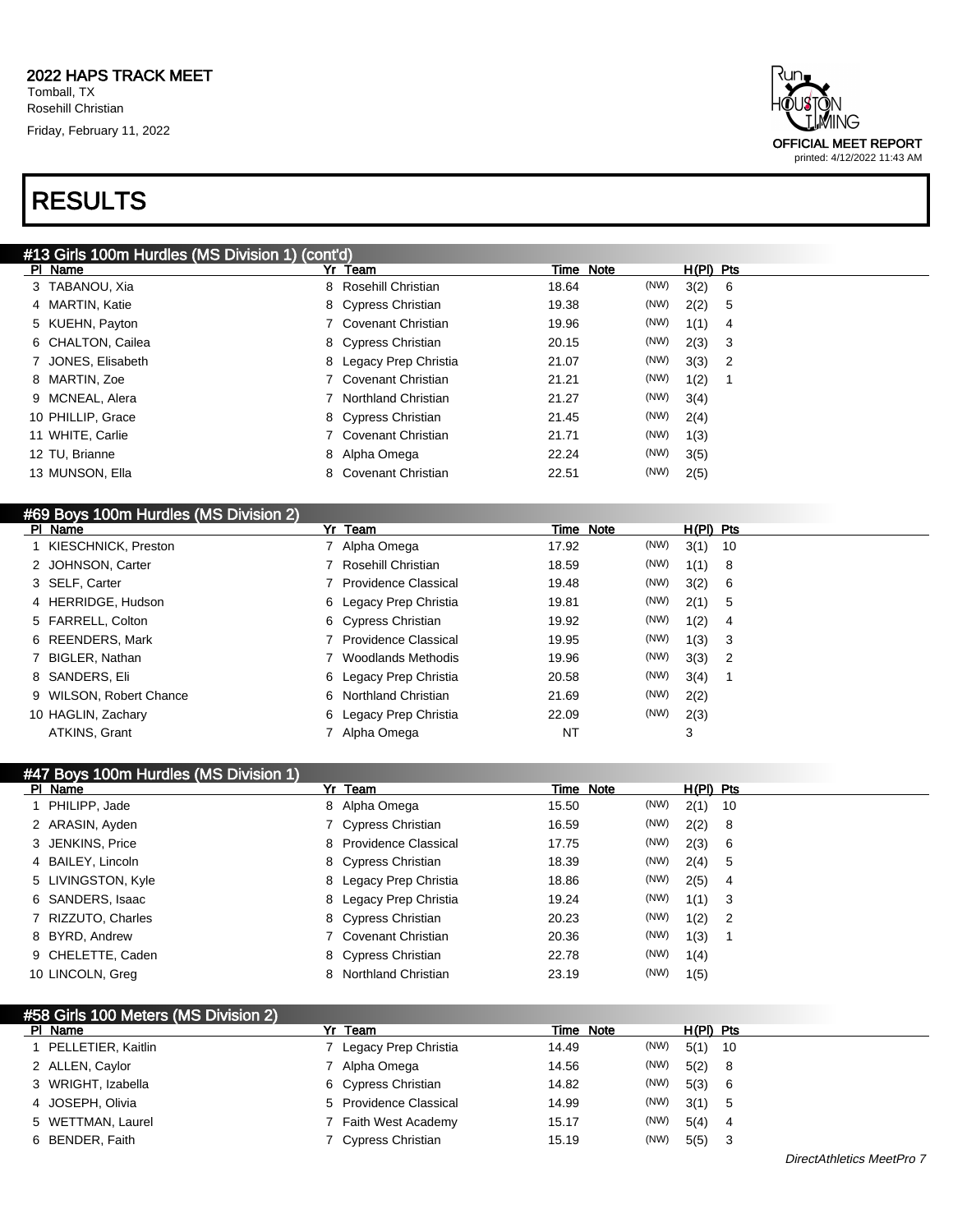

|                     | #2 Girls 100 Meters (MS Division 1) |                        |       |           |             |                |  |
|---------------------|-------------------------------------|------------------------|-------|-----------|-------------|----------------|--|
| PI Name             |                                     | Yr Team                |       | Time Note | $H(PI)$ Pts |                |  |
| 1 PHELPS, Lily      |                                     | 8 Woodlands Christian  | 13.61 | (NW)      | 4(1)        | -10            |  |
| 2 DAVENPORT, Erica  |                                     | 8 Cypress Christian    | 13.63 | (NW)      | 4(2)        | 8              |  |
| 3 DAVIS, Ky         |                                     | 8 Northland Christian  | 13.92 | (NW)      | 4(3)        | - 6            |  |
| 4 RIVERA, Natalia   |                                     | 8 Legacy Prep Christia | 14.06 | (NW)      | 4(4)        | 5              |  |
| 5 ORR, Bella        |                                     | Woodlands Christian    | 14.25 | (NW)      | 4(5)        | 4              |  |
| 6 SMITH, Peyton     |                                     | 8 Providence Classical | 14.38 | (NW)      | 3(1)        | - 3            |  |
| 7 ILO, Cydney       |                                     | 8 Cypress Christian    | 14.39 | (NW)      | 4(6)        | $\overline{2}$ |  |
| 8 WHITMARSH, Peyton |                                     | 8 Cypress Christian    | 14.40 | (NW)      | 3(2)        |                |  |
| 9 WIGGINS, Meagan   |                                     | 8 Cypress Christian    | 14.47 | (NW)      | 3(3)        |                |  |
| 10 PAYNE, Presley   |                                     | Woodlands Christian    | 14.49 | (NW)      | 4(7)        |                |  |

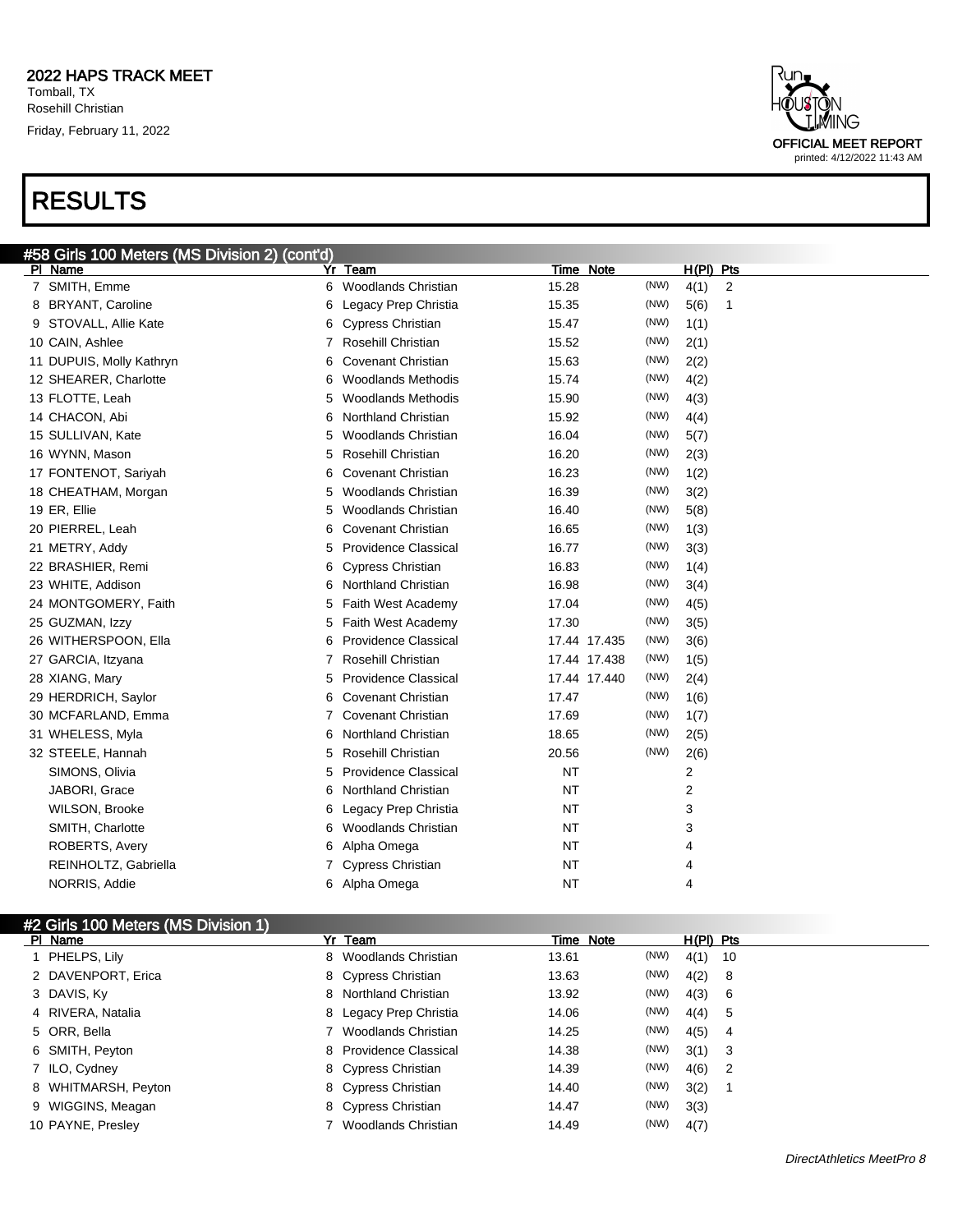

#### #57 Boys 100 Meters (MS Division 2)

| $\sim$ $\sim$ $\sim$ $\sim$ $\sim$ $\sim$<br>PI Name | Yr Team                         |                                      | Time Note            | $H(PI)$ Pts |    |
|------------------------------------------------------|---------------------------------|--------------------------------------|----------------------|-------------|----|
| PETTIET, Easton                                      | 7                               | <b>Providence Classical</b><br>12.73 | (NW)                 | 5(1)        | 10 |
| JELKE, Gage<br>2                                     | Rosehill Christian              | 13.91                                | (NW)                 | 2(1)        | 8  |
| <b>BOWDEN, Chris</b>                                 | <b>Northland Christian</b><br>6 | 14.24                                | (NW)                 | 5(2)        | 6  |
| SMITH, Tyler<br>4                                    | <b>Cypress Christian</b><br>6   | 14.28                                | (NW)                 | 5(3)        | 5  |
| DONAHO, Jameson                                      | <b>Northland Christian</b>      | 14.33                                | (NW)                 | 5(4)        | 4  |
| SMITH, Uriel<br>6                                    | <b>Cypress Christian</b><br>6   | 14.47                                | (NW)                 | 4(1)        | 3  |
| OLOTU-JUDAH, David                                   | 6                               | Faith West Academy<br>14.66          | (NW)                 | 5(5)        | 2  |
| ROSE, Caedmon<br>8                                   | 6                               | <b>Providence Classical</b>          | (NW)<br>14.94 14.933 | 3(1)        | -1 |
| SPINELLA, Hudson                                     | <b>Covenant Christian</b>       |                                      | (NW)<br>14.94 14.939 | 1(1)        |    |
| 10 RODRIGUEZ, Valen                                  | 5                               | 14.95<br>Faith West Academy          | (NW)                 | 5(6)        |    |
| 11 SKILLERN, Liam                                    | 6                               | Woodlands Christian<br>15.08         | (NW)                 | 4(2)        |    |
| 12 AVOCATO, Cyrus                                    |                                 | 15.17<br>Legacy Prep Christia        | (NW)                 | 4(3)        |    |
| 13 SOUTHALL, Henry                                   | <b>Cypress Christian</b><br>6   | 15.18                                | (NW)                 | 4(4)        |    |
| 14 ANUGWOM, Zoke                                     | 5                               | <b>Woodlands Christian</b><br>15.20  | (NW)                 | 5(7)        |    |
| 15 WAITS, Evan                                       | 6                               | Legacy Prep Christia<br>15.33        | (NW)                 | 3(2)        |    |
| 16 CEARLEY, Benjamin                                 | <b>Cypress Christian</b>        | 15.52                                | (NW)                 | 5(8)        |    |
| 17 JACK, Joshua                                      | <b>Northland Christian</b>      | 15.56                                | (NW)                 | 1(2)        |    |
| 18 PALAU, Caden                                      | 6                               | Woodlands Christian<br>15.58         | (NW)                 | 4(5)        |    |
| 19 MOPARTY, Eric                                     | 5                               | <b>Woodlands Methodis</b><br>15.68   | (NW)                 | 4(6)        |    |
| 20 EVANS, Jacob                                      | <b>Covenant Christian</b><br>6  | 15.73                                | (NW)                 | 1(3)        |    |
| 21 STEWART, Lexington                                | <b>Cypress Christian</b><br>6   | 15.80                                | (NW)                 | 3(3)        |    |
| 22 HICKMAN, JT                                       | 5                               | <b>Providence Classical</b><br>16.14 | (NW)                 | 2(2)        |    |
| 23 MURPHY, Ty                                        | Alpha Omega                     | 16.25                                | (NW)                 | 2(3)        |    |
| 24 JOHN, Ajay                                        | 6                               | 16.37<br>Woodlands Christian         | (NW)                 | 3(4)        |    |
| 25 EVERSULL, Ronin                                   | 5                               | Legacy Prep Christia<br>16.54        | (NW)                 | 3(5)        |    |
| 26 MURPHY, Brett                                     | 5                               | <b>Woodlands Christian</b><br>16.57  | (NW)                 | 4(7)        |    |
| 27 MERRYFIELD, Trey                                  | <b>Covenant Christian</b>       | 17.06                                | (NW)                 | 1(4)        |    |

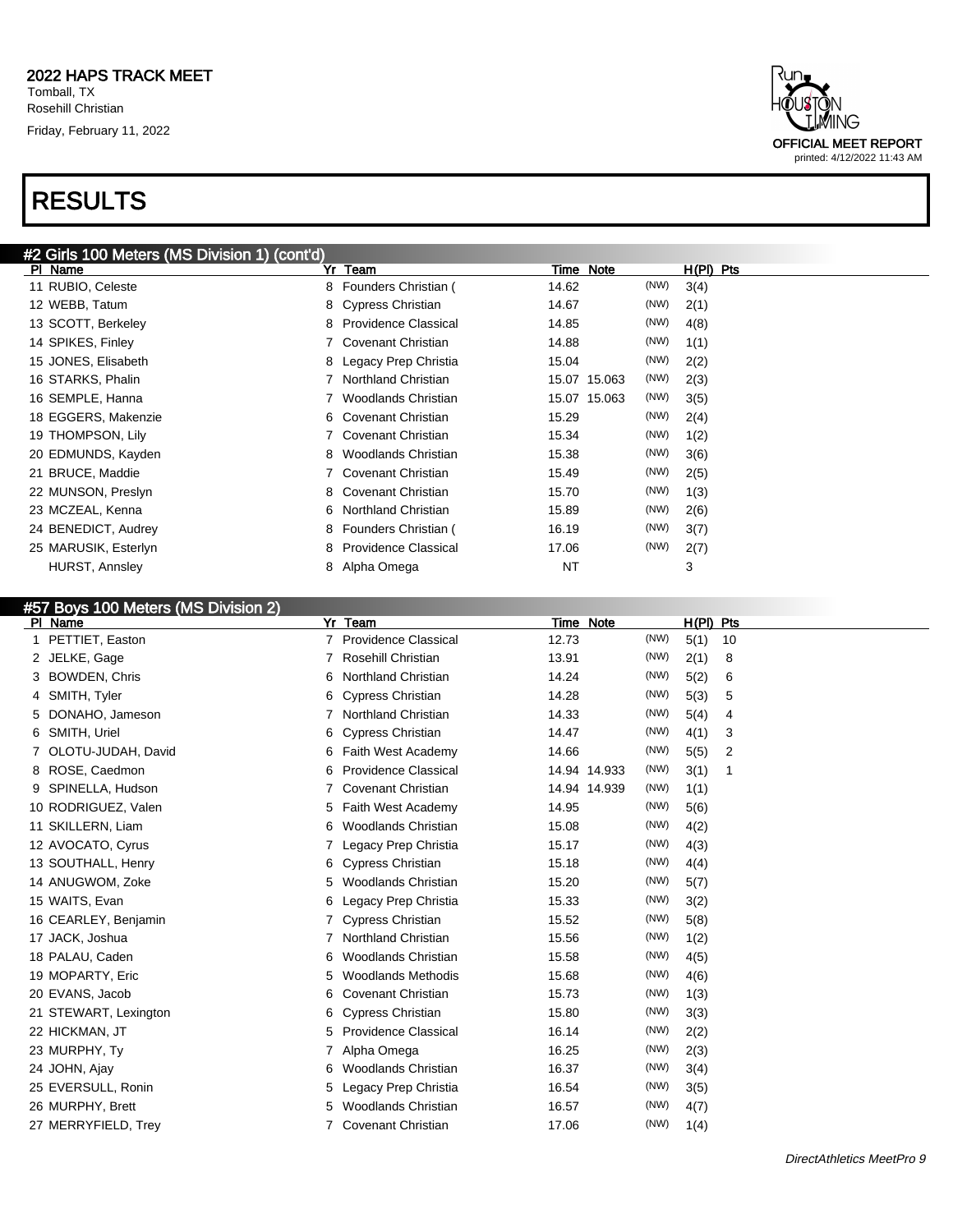### RESULTS

| dun∍<br>HÕUSTÕN<br><b>FLMING</b> |
|----------------------------------|
| OFFICIAL MEET REPORT             |
| printed: 4/12/2022 11:43 AM      |

| $H(PI)$ Pts<br>Time Note<br>Yr<br>Team<br>PI Name<br>(NW)<br>28 PERKEY, Sam<br>3(6)<br>5 Woodlands Methodis<br>17.08<br>(NW)<br>3(7)<br>29 HODGE, AJ<br>5 Faith West Academy<br>17.21<br>(NW)<br>5 Providence Classical<br>4(8)<br>30 AIKEN, Kendrick<br>17.37<br>(NW)<br>3(8)<br>31 BOLL, Bronson<br>Northland Christian<br>18.04<br>(NW)<br>32 YEATES, Sam<br>1(5)<br>7 Covenant Christian<br>18.48<br>(NW)<br>23.36<br>2(4)<br>5 Providence Classical<br>33 MAHLER, Everett<br><b>NT</b><br>5 Founders Christian (<br>CONLEY, Kavon<br>2 | #57 Boys 100 Meters (MS Division 2) (cont'd) |                        |    |  |
|---------------------------------------------------------------------------------------------------------------------------------------------------------------------------------------------------------------------------------------------------------------------------------------------------------------------------------------------------------------------------------------------------------------------------------------------------------------------------------------------------------------------------------------------|----------------------------------------------|------------------------|----|--|
|                                                                                                                                                                                                                                                                                                                                                                                                                                                                                                                                             |                                              |                        |    |  |
|                                                                                                                                                                                                                                                                                                                                                                                                                                                                                                                                             |                                              |                        |    |  |
|                                                                                                                                                                                                                                                                                                                                                                                                                                                                                                                                             |                                              |                        |    |  |
|                                                                                                                                                                                                                                                                                                                                                                                                                                                                                                                                             |                                              |                        |    |  |
|                                                                                                                                                                                                                                                                                                                                                                                                                                                                                                                                             |                                              |                        |    |  |
|                                                                                                                                                                                                                                                                                                                                                                                                                                                                                                                                             |                                              |                        |    |  |
|                                                                                                                                                                                                                                                                                                                                                                                                                                                                                                                                             |                                              |                        |    |  |
|                                                                                                                                                                                                                                                                                                                                                                                                                                                                                                                                             |                                              |                        |    |  |
|                                                                                                                                                                                                                                                                                                                                                                                                                                                                                                                                             | GUERRA, Omar                                 | 5 Founders Christian ( | NT |  |

#### #1 Boys 100 Meters (MS Division 1)

| PI Name                | Yr<br>Team                       | Time Note            | $H(PI)$ Pts            |
|------------------------|----------------------------------|----------------------|------------------------|
| JONES, Chase           | <b>Providence Classical</b><br>8 | (NW)<br>12.35        | 4(1)<br>10             |
| 2 MCGAVOCK, Cooper     | <b>Northland Christian</b><br>8  | (NW)<br>12.39        | 4(2)<br>8              |
| 3 PEYTON, Matthew      | Rosehill Christian<br>8          | (NW)<br>12.44        | 2(1)<br>6              |
| 4 GRUMBLES, Ethan      | <b>Cypress Christian</b><br>8    | (NW)<br>12.61        | 4(3)<br>5              |
| JOLLEY, Caleb<br>5     | Legacy Prep Christia<br>8        | (NW)<br>12.73        | 4(4)<br>4              |
| MABRY, Cody<br>6       | <b>Cypress Christian</b><br>8    | (NW)<br>12.83        | 4(5)<br>3              |
| ALEXANDER, Aaron       | Rosehill Christian               | (NW)<br>12.87        | 2(2)<br>$\overline{c}$ |
| PRAZAK, Blake<br>8     | Legacy Prep Christia<br>8        | (NW)<br>13.01        | 3(1)<br>1              |
| WOOD, Walker<br>9      | <b>Covenant Christian</b>        | (NW)<br>13.03 13.023 | 1(1)                   |
| 10 MOORE, Benjamin     | <b>Rosehill Christian</b><br>8   | (NW)<br>13.03 13.030 | 2(3)                   |
| 11 POTTS, Jackson      | <b>Cypress Christian</b><br>8    | (NW)<br>13.05        | 4(6)                   |
| 12 DUMITRU, Calin      | <b>Woodlands Christian</b><br>8  | (NW)<br>13.07        | 4(7)                   |
| 13 BOWERS, Donovan     | <b>Woodlands Christian</b>       | (NW)<br>13.10        | 3(2)                   |
| 14 CLARK, Carson       | <b>Northland Christian</b><br>8  | (NW)<br>13.12        | 4(8)                   |
| 15 DERAMUS, Joshua     | <b>Covenant Christian</b><br>8   | (NW)<br>13.24        | 2(4)                   |
| 16 ZEPEDA, Matthew     | <b>Covenant Christian</b><br>8   | (NW)<br>13.47        | 1(2)                   |
| 17 MCDONALD, Liam      | <b>Northland Christian</b><br>8  | (NW)<br>13.48        | 3(3)                   |
| 18 REINHOLTZ, Andres   | <b>Cypress Christian</b><br>8    | (NW)<br>13.55        | 2(5)                   |
| 19 BRINK, Levi         | <b>Covenant Christian</b><br>6   | (NW)<br>13.56        | 2(6)                   |
| 20 CLARK, Brock        | <b>Covenant Christian</b>        | (NW)<br>13.70        | 1(3)                   |
| 21 JOHNSON, Bryce      | <b>Woodlands Christian</b><br>8  | (NW)<br>13.89 13.885 | 3(4)                   |
| 21 CABANAS, Eli        | <b>Woodlands Christian</b>       | (NW)<br>13.89 13.885 | 3(4)                   |
| 23 BEVERLY, Joseph     | Legacy Prep Christia<br>8        | (NW)<br>13.96        | 3(6)                   |
| 24 MILLENDER, Garrison | <b>Cypress Christian</b><br>8    | (NW)<br>14.49        | 3(7)                   |
| 25 WALKER, Braden      | <b>Woodlands Christian</b><br>8  | (NW)<br>14.75        | 2(7)                   |
| 26 PIERCE, Morgan      | Alpha Omega<br>8                 | (NW)<br>15.46        | 3(8)                   |

| #54 Girls 4 x 200m Relay (MS Division 2) |                         |           |     |
|------------------------------------------|-------------------------|-----------|-----|
| PI Team                                  |                         | Time Note | Pts |
| 1 Cypress Christian (A)                  |                         | 2:07.08   | 20  |
| 1) WALLER, Caitlyn 7                     | 2) DUMAS, Jaeda 7       |           |     |
| 3) PETRU, Audrey 6                       | 4) QUAGLIA, Constanza 7 |           |     |
| 2 Providence Classical (A)               |                         | 2:10.53   | 16  |
| 1) LANCASTER, Lexa 6                     | 2) JONES, Ava 6         |           |     |
| 3) JOSEPH, Naomi 6                       | 4) MEDDERS, Ivy 7       |           |     |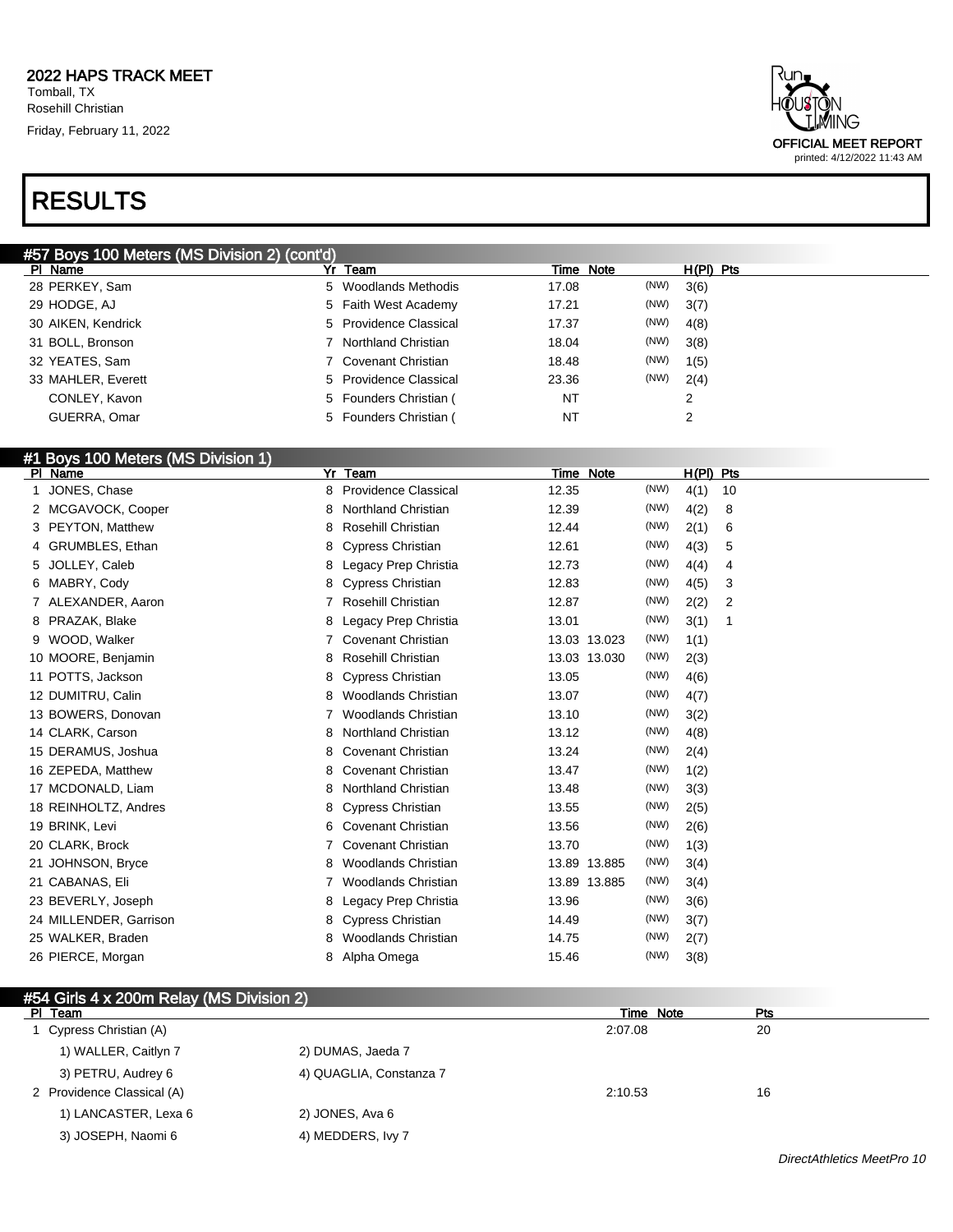

| #54 Girls 4 x 200m Relay (MS Division 2) (cont'd) |                        |           |     |  |
|---------------------------------------------------|------------------------|-----------|-----|--|
| PI Team                                           |                        | Time Note | Pts |  |
| 3 Legacy Prep Christian Academy (Magnolia) (A)    |                        | 2:12.06   | 12  |  |
| 1) BRYANT, Caroline 6                             | 2) HAGLIN, Sarah 7     |           |     |  |
| 3) GOZA, Ava 6                                    | 4) ALLEN, Stormie 6    |           |     |  |
| 4 Woodlands Methodist (A)                         |                        | 2:12.29   | 10  |  |
| 1) ARROYO-FONTECHA, Lucia 7                       | 2) EDMONDSON, Sophia 7 |           |     |  |
| 3) SCHROEDER, Kylie 5                             | 4) YOUNG, Evelyn 5     |           |     |  |
| 5 Woodlands Christian (A)                         |                        | 2:15.98   | 8   |  |
| 1) LEBLANC, Annalyse 7                            | 2) JADLOT, Kate 6      |           |     |  |
| 3) SANCHEZ, Adele 5                               | 4) SMITH, Emme 6       |           |     |  |
| 6 Covenant Christian (A)                          |                        | 2:18.58   | 6   |  |
| 1) DUPUIS, Molly Kathryn 6                        | 2) FONTENOT, Sariyah 6 |           |     |  |
| 3) LONG, Eleanor 6                                | 4) VASQUEZ, Brenley 6  |           |     |  |
| 7 Alpha Omega (A)                                 |                        | 2:21.97   | 4   |  |
| 1) DAVIS, Libby 6                                 | 2) VALLES, Nicole 6    |           |     |  |
| 3) ROBERTS, Avery 6                               | 4) ALLEN, Bri 7        |           |     |  |
| 8 Northland Christian (A)                         |                        | 2:25.28   | 2   |  |
| 1) DEAN, Genneva 7                                | 2) HEARN, Lexi 6       |           |     |  |
| 3) DONAHO, Finley 5                               | 4) MCCATHRAN, Grace 7  |           |     |  |

#### #20 Girls 4 x 200m Relay (MS Division 1)

| PI Team                   |                        | Time Note | <b>Pts</b> |
|---------------------------|------------------------|-----------|------------|
| 1 Northland Christian (A) |                        | 1.55.35   | 20         |
| 1) GONZALES, Gisele 8     | 2) PHLEGM, Diona 7     |           |            |
| 3) SIMON, Sasha 7         | 4) VENCES, Samara 8    |           |            |
| 2 Cypress Christian (A)   |                        | 1:59.11   | 16         |
| 1) FRANSEN, Sophie 8      | 2) DAVIS, Kyra 7       |           |            |
| 3) WIGGINS, Meagan 8      | 4) DAVENPORT, Erica 8  |           |            |
| 3 Woodlands Christian (A) |                        | 1:59.19   | 12         |
| 1) PHELPS, Lily 8         | 2) ROHRLICH, Reagan 8  |           |            |
| 3) PAYNE, Presley 7       | 4) WORTHINGTON, Kate 8 |           |            |
| 4 Woodlands Methodist (A) |                        | 2:04.76   | 10         |
| 1) BRIEGER, Ava 8         | 2) CUDE, Morgan 8      |           |            |
| 3) SNYDER, Adeline 8      | 4) INGRAHAM, Meghan 8  |           |            |
| 5 Covenant Christian (A)  |                        | 2:11.80   | 8          |
| 1) HAHN, Lucy 7           | 2) SPIKES, Finley 7    |           |            |
| 3) MARTIN, Zoe 7          | 4) THOMPSON, Lily 7    |           |            |
| Alpha Omega (A)           |                        | <b>NT</b> |            |
| 1) WRIGHT, Mikaleigh 8    | 2) HURST, Annsley 8    |           |            |
| 3) JENSEN, Sofia 8        | 4) NIñO, Evi 8         |           |            |
|                           |                        |           |            |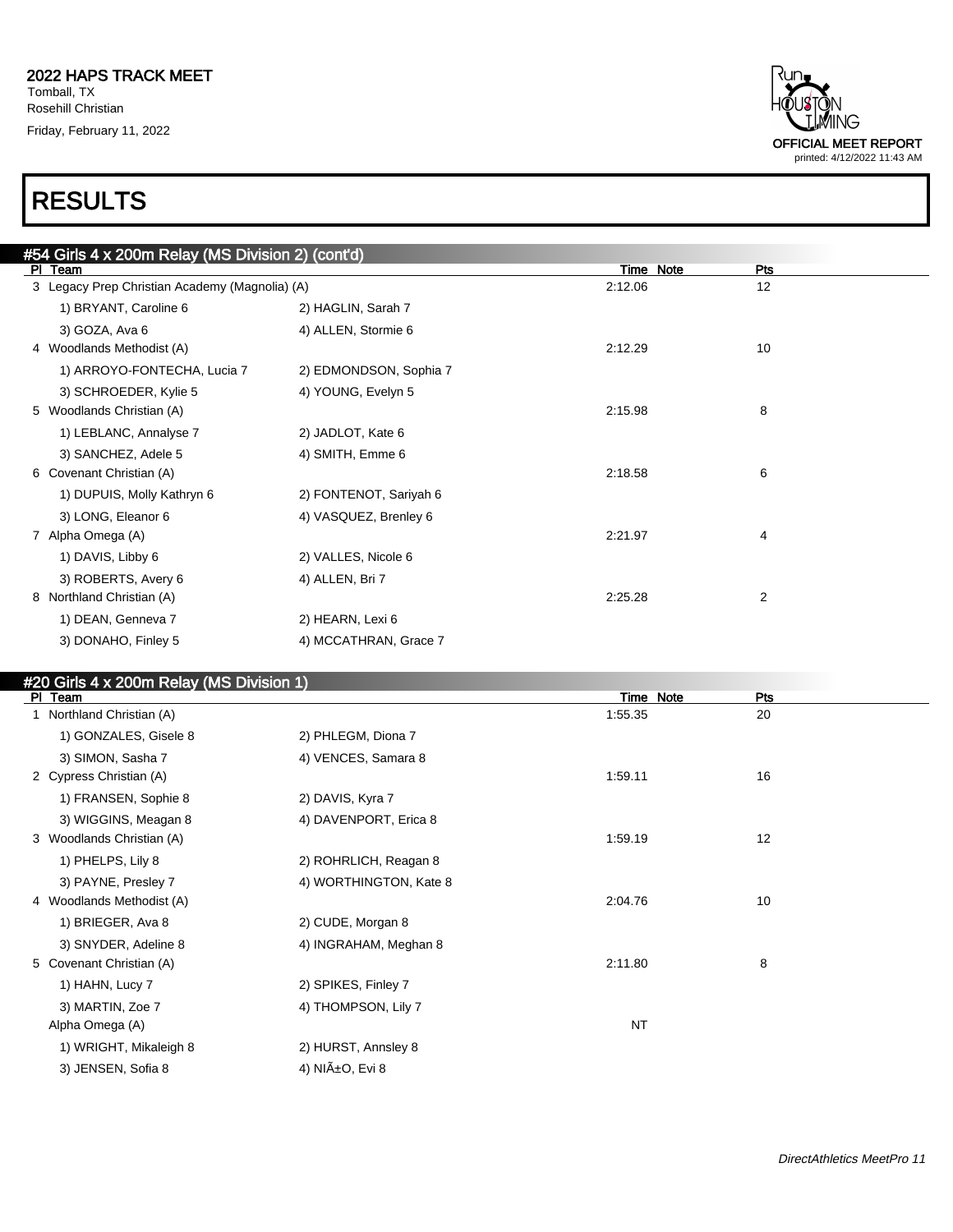

| #53 Boys 4 x 200m Relay (MS Division 2)        |                               |           |     |  |
|------------------------------------------------|-------------------------------|-----------|-----|--|
| PI Team                                        |                               | Time Note | Pts |  |
| 1 Providence Classical (A)                     |                               | 1:50.50   | 20  |  |
| 1) SNELLER, Drew 7                             | 2) BENO, Kaeden 7             |           |     |  |
| 3) IBANEZ, Michael 7                           | 4) PETTIET, Easton 7          |           |     |  |
| 2 Woodlands Methodist (A)                      |                               | 1:53.12   | 16  |  |
| 1) WILLIAMS, Christian 6                       | 2) CREPIN, Maxim 7            |           |     |  |
| 3) SCHNEIDER, Brady 7                          | 4) POWELL, Caden 7            |           |     |  |
| 3 Cypress Christian (A)                        |                               | 1:56.86   | 12  |  |
| 1) DAVIS, Houston 6                            | 2) MATTHEWS, Ben (Benjamin) 7 |           |     |  |
| 3) SMITH, Tyler 6                              | 4) ACHTERKIRCH, David 7       |           |     |  |
| 4 Woodlands Christian (A)                      |                               | 2:07.51   | 10  |  |
| 1) ANUGWOM, Zoke 5                             | 2) MURPHY, Billy 5            |           |     |  |
| 3) PALAU, Caden 6                              | 4) SKILLERN, Liam 6           |           |     |  |
| 5 Alpha Omega (A)                              |                               | 2:11.54   | 8   |  |
| 1) MURPHY, Ty 7                                | 2) MARTIN, Will 7             |           |     |  |
| 3) NEUGEBAUER, Kaleb 7                         | 4) RAMEY, Hudson 7            |           |     |  |
| 6 Legacy Prep Christian Academy (Magnolia) (A) |                               | 2:15.55   | 6   |  |
| 1) HERRIDGE, Hudson 6                          | 2) WAITS, Evan 6              |           |     |  |
| 3) AVOCATO, Cyrus 7                            | 4) HAGLIN, Zachary 6          |           |     |  |
|                                                |                               |           |     |  |

#### #19 Boys 4 x 200m Relay (MS Division 1)

| $\mu$ to boyd + $\lambda$ 20011 incluy (the British Fig.<br>PI Team |                       | Time Note | <b>Pts</b> |
|---------------------------------------------------------------------|-----------------------|-----------|------------|
| 1 Northland Christian (A)                                           |                       | 1:45.28   | 20         |
| 1) CLARK, Carson 8                                                  | 2) GIBBONS, Xavier 8  |           |            |
| 3) MCGAVOCK, Cooper 8                                               | 4) STANFORD, Rome 8   |           |            |
| 2 Cypress Christian (A)                                             |                       | 1:46.16   | 16         |
| 1) ARASIN, Ayden 7                                                  | 2) OLIVERSON, Logan 8 |           |            |
| 3) GRUMBLES, Ethan 8                                                | 4) ILER, William 8    |           |            |
| 3 Woodlands Christian (A)                                           |                       | 1:50.33   | 12         |
| 1) BOWERS, Donovan 7                                                | 2) DUMITRU, Calin 8   |           |            |
| 3) LIBERTY, Malik 8                                                 | 4) MEACHAM, Baron 6   |           |            |
| 4 Alpha Omega (A)                                                   |                       | 1:54.79   | 10         |
| 1) BAYES, Aaron 8                                                   | 2) DAVIS, Carson 8    |           |            |
| 3) THOMPSON, Isaac 8                                                | 4) SIKES, Colton 8    |           |            |
| 5 Covenant Christian (A)                                            |                       | 2:00.53   | 8          |
| 1) ROBERTS, Colby 7                                                 | 2) DERAMUS, Joshua 8  |           |            |
| 3) CLARK, Brock 7                                                   | 4) BRINK, Levi 6      |           |            |

| #62 Girls 400 Meters (MS Division 2) |                        |           |             |  |
|--------------------------------------|------------------------|-----------|-------------|--|
| PI Name                              | Team                   | Time Note | $H(PI)$ Pts |  |
| l WALLER, Caitlyn                    | 7 Cypress Christian    | 1:13.04   | $3(1)$ 10   |  |
| 2 MONTALBANO, Elizabeth              | 7 Cypress Christian    | 1:13.13   | 3(2) 8      |  |
| 3 JOSEPH, Olivia                     | 5 Providence Classical | 1:13.25   | 3(3)<br>- 6 |  |
| 4 WETTMAN, Laurel                    | Faith West Academy     | 1:15.47   | 3(4)        |  |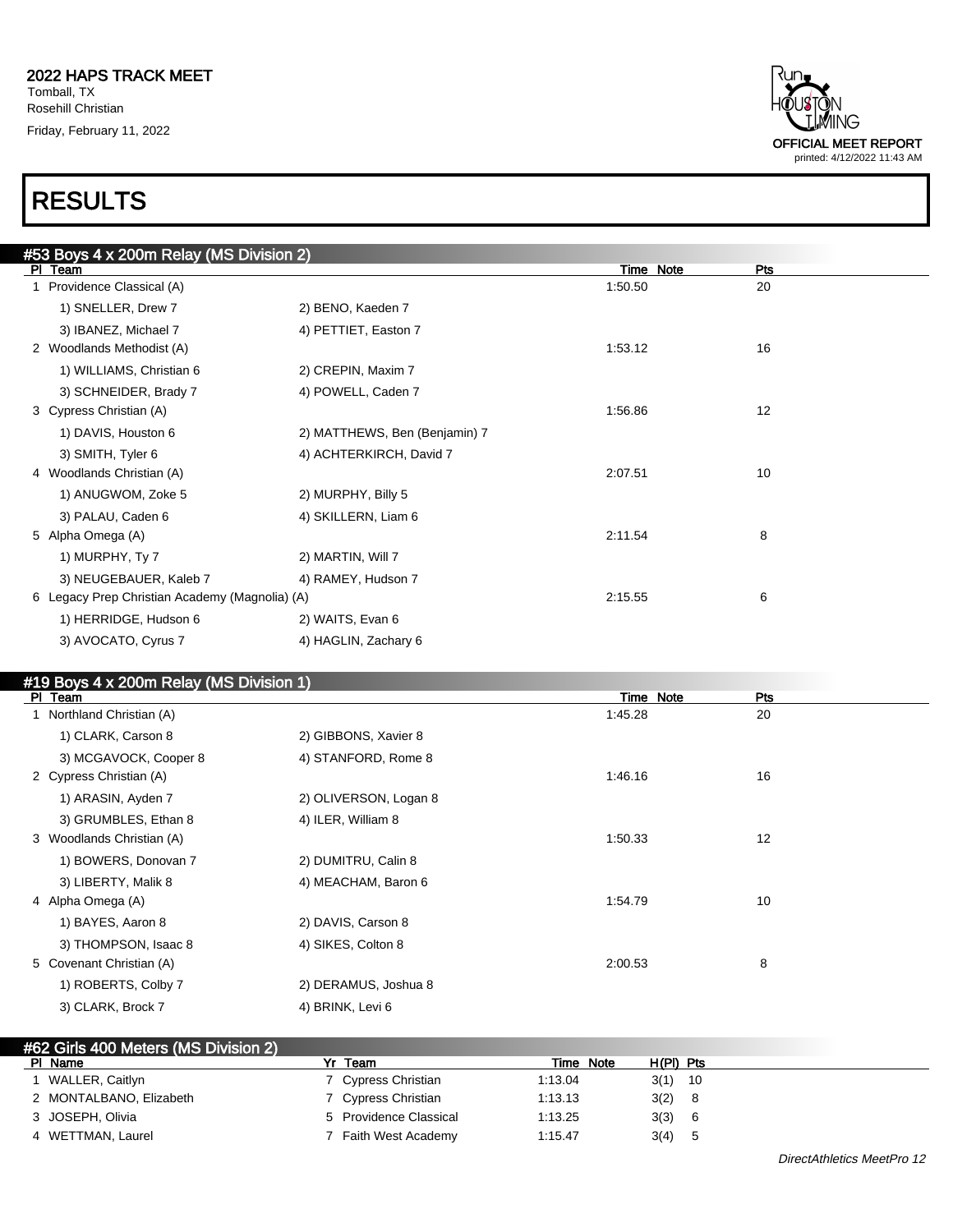

#### #6 Girls 400 Meters (MS Division 1)

| PI Name              | Yr Team                          | Time Note | $H(PI)$ Pts |
|----------------------|----------------------------------|-----------|-------------|
| 1 PHLEGM, Diona      | Northland Christian              | 1:05.80   | 3(1)<br>10  |
| 2 MANN, Maggie       | Northland Christian              | 1:08.46   | 3(2)<br>8   |
| 3 CARR, Haylie       | 8 Legacy Prep Christia           | 1:09.40   | 3(3)<br>6   |
| 4 HIRTH, Katie       | 7 Cypress Christian              | 1:09.95   | 1(1)<br>5   |
| 5 DORNIC, Elizabeth  | <b>Providence Classical</b><br>8 | 1:10.42   | 3(4)<br>4   |
| 6 BOHANNON, Natalie  | <b>Northland Christian</b><br>8. | 1:10.69   | 3(5)<br>3   |
| 7 FISHER, Lily       | Rosehill Christian<br>8          | 1:10.98   | 1(2)<br>2   |
| 8 SHORT, Molly       | Alpha Omega<br>8                 | 1:15.23   | 2(1)        |
| 9 MUNSON, Ella       | 8 Covenant Christian             | 1:16.45   | 1(3)        |
| 10 MOORE, Sara       | Northland Christian<br>6         | 1:18.71   | 2(2)        |
| 11 EICKENHORST, Anna | <b>Covenant Christian</b>        | 1:19.11   | 1(4)        |
| 12 HAHN, Lucy        | <b>Covenant Christian</b>        | 1:20.64   | 1(5)        |
| 13 KHANOYAN, Tania   | 8 Cypress Christian              | 1:21.54   | 2(3)        |
| 14 JOHNSON, Lilah    | 8 Cypress Christian              | 1:24.90   | 2(4)        |
| 15 STEPHENS, Kelsey  | 8 Cypress Christian              | 1:26.18   | 2(5)        |
| 16 CRESPO, Carolina  | <b>Northland Christian</b><br>8  | 1:26.67   | 2(6)        |
| MARTIN, Conley       | 8 Cypress Christian              | <b>NT</b> | 3           |

| #61 Boys 400 Meters (MS Division 2) |                      |           |             |  |
|-------------------------------------|----------------------|-----------|-------------|--|
| PI Name                             | Team                 | Time Note | $H(PI)$ Pts |  |
| ABSALOM, Rory                       | 6 Cypress Christian  | 1:07.94   | $3(1)$ 10   |  |
| 2 LAWRENCE, Wally                   | Legacy Prep Christia | 1:08.02   | 3(2)        |  |
| 3 YEATES, Hank                      | Covenant Christian   | 1:09.34   | 1(1)        |  |
| 4 BELLAMY, Morgan                   | Legacy Prep Christia | 1:09.72   | 1(2)<br>đ   |  |



printed: 4/12/2022 11:43 AM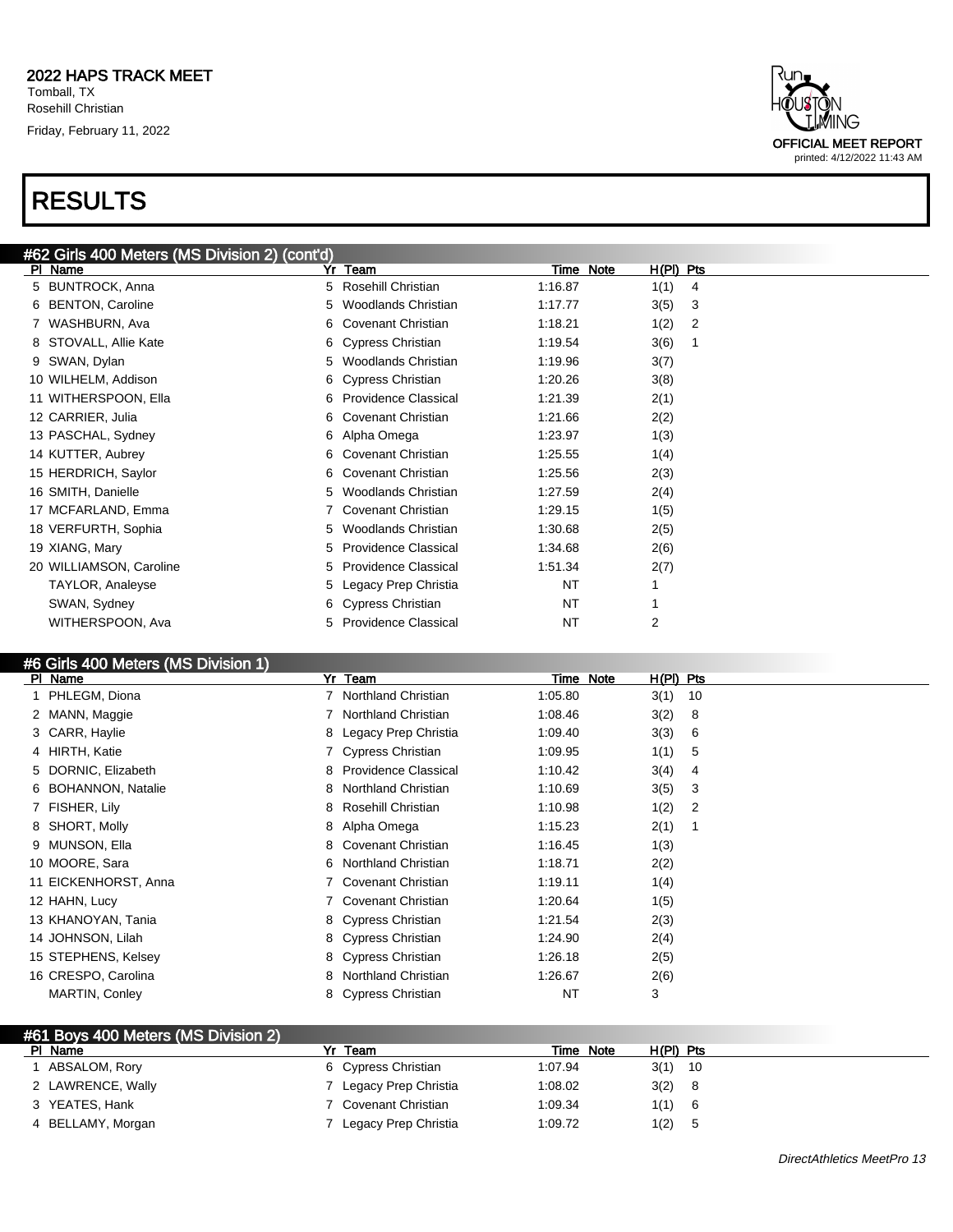

#### #5 Boys 400 Meters (MS Division 1)

| $100 - 100$ and $100 - 100$<br>PI Name | Team<br>Yr                        | $H(PI)$ Pts<br>Note<br>Time |  |
|----------------------------------------|-----------------------------------|-----------------------------|--|
| FREEMAN, Graham                        | 8 Rosehill Christian              | 58.31<br>1(1)<br>10         |  |
| 2 WILLIAMSON, Luke                     | 8 Providence Classical            | 2(1)<br>8<br>59.23          |  |
| 3 CALIMANI, Roberto                    | 8 Woodlands Christian             | 2(2)<br>1:00.63<br>6        |  |
| 4 HOWREN, Finn                         | 8 Cypress Christian               | 2(3)<br>1:02.09<br>5        |  |
| 5 OLIVERSON, Logan                     | 8 Cypress Christian               | 2(4)<br>1:03.90<br>4        |  |
| 6 ELLIOTT, Preston                     | 8 Cypress Christian               | 1:04.30<br>1(2)<br>3        |  |
| JOHNSON, Bryce                         | 8 Woodlands Christian             | 2(5)<br>1:05.73<br>2        |  |
| 8 YOUNG, Owen                          | 8 Woodlands Christian             | 1:06.16<br>2(6)             |  |
| 9 BACHELDER, Sam                       | 8 Providence Classical            | 2(7)<br>1:06.17             |  |
| 10 MAHLER, Garrett                     | <b>Providence Classical</b><br>8. | 1:07.65<br>2(8)             |  |
| 11 CALDWELL, Gabe                      | 8 Cypress Christian               | 1:07.96<br>1(3)             |  |
| 12 BYRD, Andrew                        | Covenant Christian                | 1:11.56<br>1(4)             |  |
| 13 MILLENDER, Garrison                 | 8 Cypress Christian               | 1:12.37<br>1(5)             |  |
| 14 BROWN, Daniel                       | 8 Legacy Prep Christia            | 1:15.16<br>1(6)             |  |
| CABANAS, Eli                           | Woodlands Christian               | NT                          |  |
| LEARD, Jackson                         | <b>Northland Christian</b><br>8   | NT                          |  |

#### #72 Girls 300m Hurdles (MS Division 2)

| PI Name                  | Team                   | Time Note | $H(PI)$ Pts |
|--------------------------|------------------------|-----------|-------------|
| BACHELDER, Sara          | 6 Providence Classical | 54.23     | $3(1)$ 10   |
| 2 KENNEDY, Bryleigh      | 6 Legacy Prep Christia | 55.12     | 3(2)<br>- 8 |
| 3 ARROYO-FONTECHA, Lucia | 7 Woodlands Methodis   | 57.37     | 2(1) 6      |
| 4 SHORT, Abby            | 6 Alpha Omega          | 57.99     | 3(3)        |
| 5 BENO, Sara Kate        | 5 Providence Classical | 1:00.92   | 3(4)        |

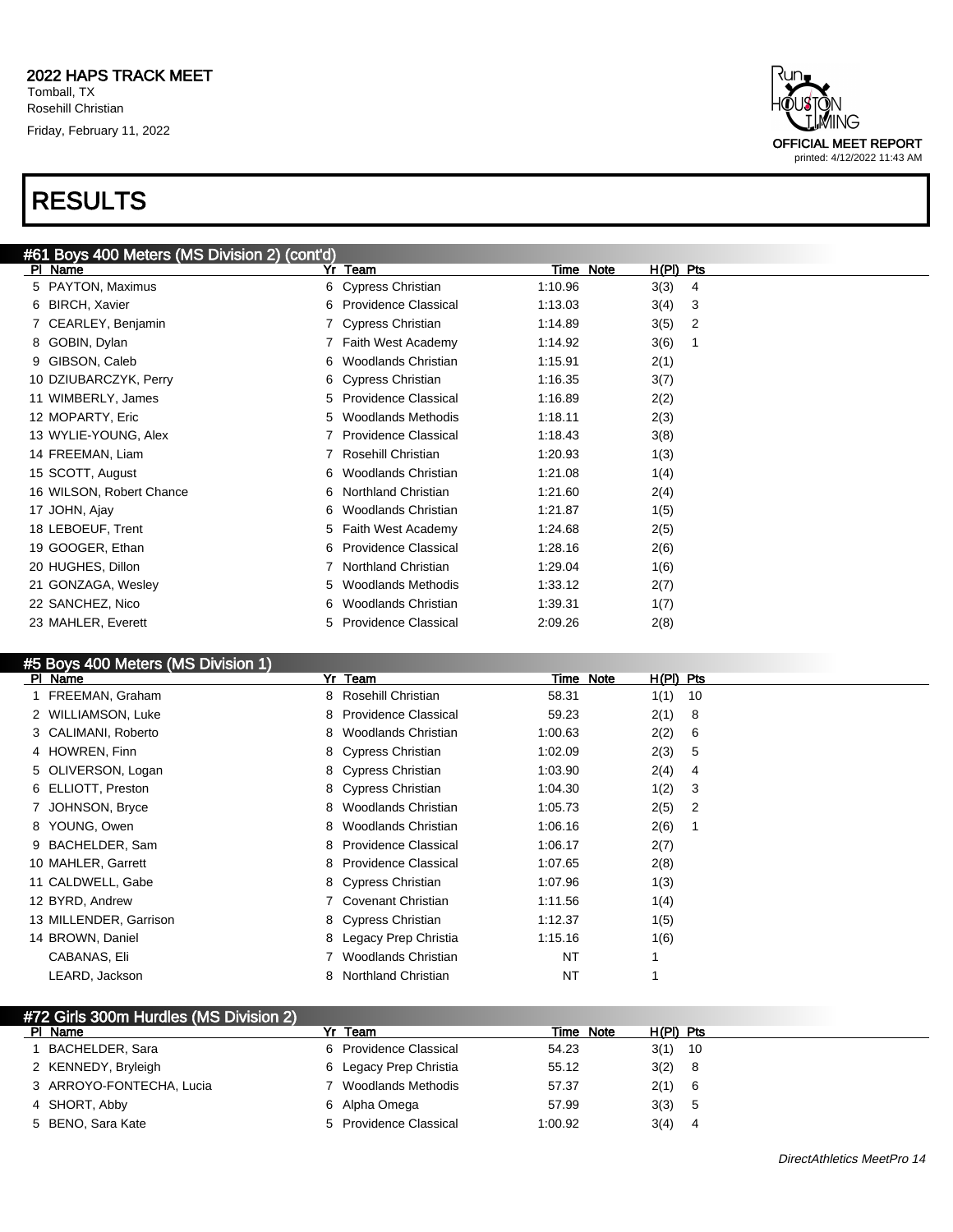

| #72 Girls 300m Hurdles (MS Division 2) (cont'd) |                        |           |             |
|-------------------------------------------------|------------------------|-----------|-------------|
| PI Name                                         | Yr Team                | Time Note | $H(PI)$ Pts |
| 6 ALLEN, Stormie                                | 6 Legacy Prep Christia | 1:02.96   | 3(5)<br>-3  |
| 7 HAGLIN, Sarah                                 | Legacy Prep Christia   | 1:03.40   | 2(2)<br>-2  |
| 8 HARKLESS, Anastasia                           | 6 Cypress Christian    | 1:04.47   | 2(3)        |
| 9 KLEIN, Louise                                 | Woodlands Methodis     | 1:04.62   | 1(1)        |
| 10 CUDE, Macey                                  | 6 Woodlands Methodis   | 1:06.71   | 2(4)        |
| 11 GUZMAN, Izzy                                 | 5 Faith West Academy   | 1:10.60   | 2(5)        |
| 12 STONE, Sophie                                | 5 Woodlands Methodis   | 1:12.11   | 1(2)        |
| 13 AMEZQUITA, Celeste                           | 6 Northland Christian  | 1:13.41   | 2(6)        |
| 14 GUAJARDO, Arianna                            | 6 Cypress Christian    | 1:14.00   | 1(3)        |
| 15 PIERREL, Leah                                | 6 Covenant Christian   | 1:15.66   | 1(4)        |
| 16 SWAN, Sarah                                  | 6 Cypress Christian    | 1:19.64   | 1(5)        |
| <b>FARRINGTON, Kira</b>                         | 6 Cypress Christian    | NT        |             |
| ALLEN, Bri                                      | Alpha Omega            | NT        | 3           |
|                                                 |                        |           |             |

#### #16 Girls 300m Hurdles (MS Division 1)

| PI Name |                      | Yr Team                | Time Note | $H(PI)$ Pts |  |
|---------|----------------------|------------------------|-----------|-------------|--|
|         | 1 FRANSEN, Sophie    | 8 Cypress Christian    | 54.52     | $2(1)$ 10   |  |
|         | 2 CROCKER, Kennedy   | 8 Woodlands Methodis   | 56.36     | 2(2) 8      |  |
|         | 3 CUDE, Morgan       | 8 Woodlands Methodis   | 58.74     | 2(3) 6      |  |
|         | 4 PHILLIP, Grace     | 8 Cypress Christian    | 1:01.43   | 1(1) 5      |  |
|         | 5 WHITE, Carlie      | 7 Covenant Christian   | 1:02.37   | 1(2) 4      |  |
|         | 6 JONES, Elisabeth   | 8 Legacy Prep Christia | 1:02.46   | $2(4)$ 3    |  |
|         | 7 TU, Brianne        | 8 Alpha Omega          | 1:05.29   | $2(5)$ 2    |  |
|         | 8 CHALTON, Cailea    | 8 Cypress Christian    | 1:06.52   | 1(3)        |  |
|         | 9 MARTIN, Katie      | 8 Cypress Christian    | 1:11.75   | 1(4)        |  |
|         | 10 LONGNECKER, Haley | 8 Alpha Omega          | 1:11.82   | 1(5)        |  |
|         | 11 MCNEAL, Alera     | 7 Northland Christian  | 1:14.77   | 2(6)        |  |

| 471 Boys 300m Hurdles (MS Division 2) |  |
|---------------------------------------|--|
|                                       |  |

| $\cdots$ . By your contribution that $\cdots$<br>PI Name | Yr Team                | Time Note | $H(PI)$ Pts |  |
|----------------------------------------------------------|------------------------|-----------|-------------|--|
| 1 KIESCHNICK, Preston                                    | 7 Alpha Omega          | 54.28     | $2(1)$ 10   |  |
| 2 JOHNSON, Carter                                        | 7 Rosehill Christian   | 55.07     | 1(1) 8      |  |
| 3 SELF, Carter                                           | 7 Providence Classical | 56.31     | 2(2) 6      |  |
| 4 BIGLER, Nathan                                         | Woodlands Methodis     | 57.36     | 2(3) 5      |  |
| 5 REENDERS, Mark                                         | 7 Providence Classical | 57.38     | $2(4)$ 4    |  |
| 6 SANDERS, Eli                                           | 6 Legacy Prep Christia | 59.87     | $2(5)$ 3    |  |
| 7 FARRELL, Colton                                        | 6 Cypress Christian    | 1:00.53   | $1(2)$ 2    |  |
| 8 CONNELLY, Jackson                                      | 6 Cypress Christian    | 1:03.14   | 1(3)        |  |
| ATKINS, Grant                                            | Alpha Omega            | <b>NT</b> | 2           |  |

| #15 Boys 300m Hurdles (MS Division 1) |                        |           |             |  |
|---------------------------------------|------------------------|-----------|-------------|--|
| PI Name                               | Yr Team                | Time Note | $H(PI)$ Pts |  |
| PHILIPP, Jade                         | 8 Alpha Omega          | 48.58     | $3(1)$ 10   |  |
| 2 ZAVALA, Ethan                       | 8 Rosehill Christian   | 50.62     | $2(1)$ 8    |  |
| 3 SIPKO, Eric                         | 8 Legacy Prep Christia | 50.65     | 3(2) 6      |  |
| 4 WOOD, Walker                        | 7 Covenant Christian   | 50.82     | 1(1) 5      |  |
| 5 ARASIN, Ayden                       | 7 Cypress Christian    | 50.92     | 3(3)<br>4   |  |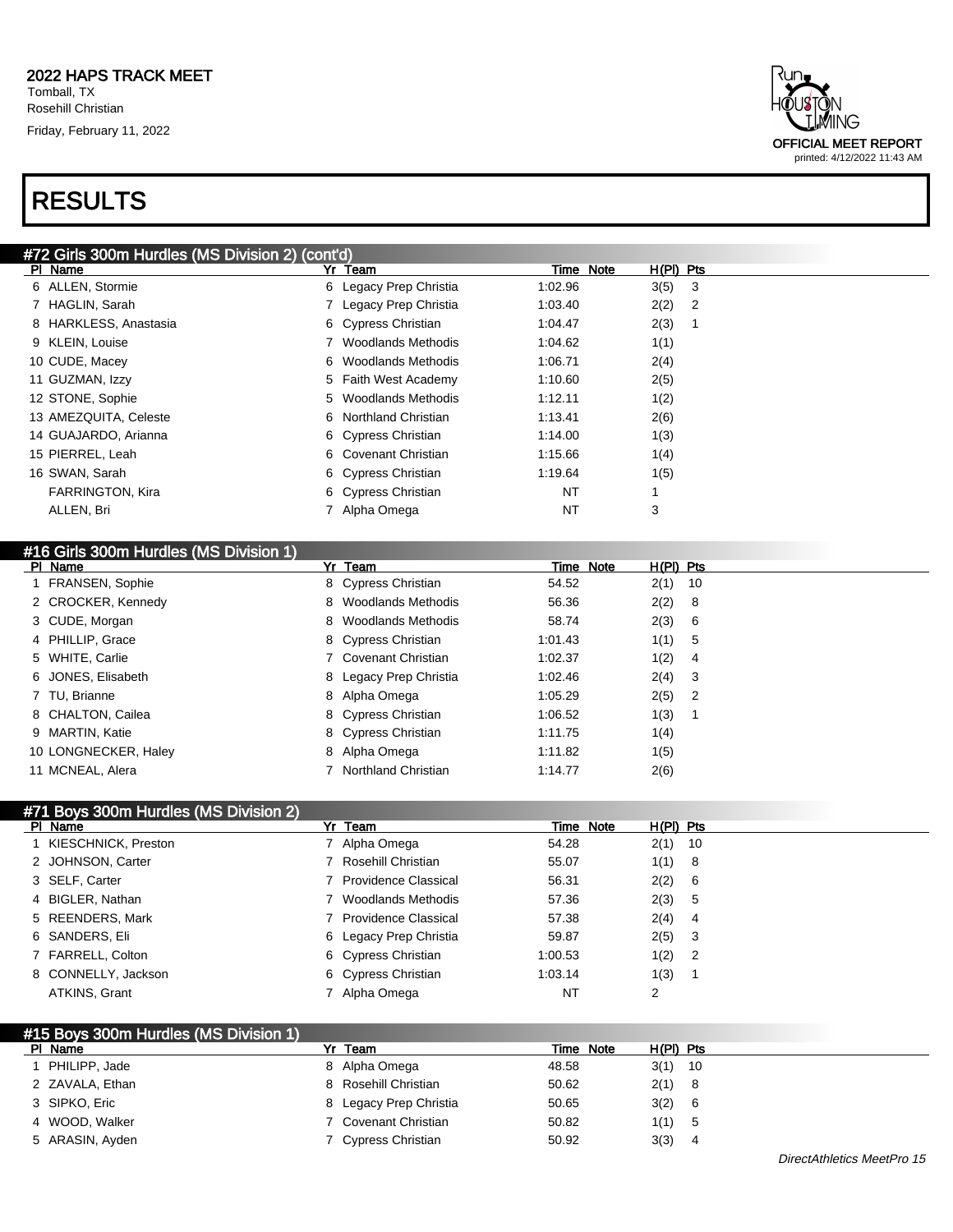### RESULTS



| #15 Boys 300m Hurdles (MS Division 1) (cont'd) |                        |           |             |  |  |
|------------------------------------------------|------------------------|-----------|-------------|--|--|
| PI Name                                        | Yr Team                | Time Note | $H(PI)$ Pts |  |  |
| 6 ZEPEDA, Matthew                              | 8 Covenant Christian   | 52.08     | 1(2)<br>3   |  |  |
| 7 JENKINS, Price                               | 8 Providence Classical | 54.17     | $3(4)$ 2    |  |  |
| 8 LIVINGSTON, Kyle                             | 8 Legacy Prep Christia | 56.28     | 2(2)        |  |  |
| 9 SANDERS, Isaac                               | 8 Legacy Prep Christia | 56.39     | 3(5)        |  |  |
| 10 BAILEY, Lincoln                             | 8 Cypress Christian    | 57.35     | 3(6)        |  |  |
| 11 RIZZUTO, Charles                            | 8 Cypress Christian    | 58.74     | 2(3)        |  |  |
| 12 CHELETTE, Caden                             | 8 Cypress Christian    | 1:03.48   | 1(3)        |  |  |
| 13 LINCOLN, Greg                               | 8 Northland Christian  | 1:10.05   | 2(4)        |  |  |

#### #60 Girls 200 Meters (MS Division 2)

|    | PI Name                 | Yr | <b>Team</b>                 |       | Time Note            | $H(PI)$ Pts |    |
|----|-------------------------|----|-----------------------------|-------|----------------------|-------------|----|
| 1  | JONES, Isabella         | 7  | Legacy Prep Christia        | 28.38 | (NW)                 | 5(1)        | 10 |
|    | 2 SHORT, Abby           | 6  | Alpha Omega                 | 30.63 | (NW)                 | 5(2)        | 8  |
|    | 3 ALLEN, Caylor         | 7  | Alpha Omega                 | 31.17 | (NW)                 | 5(3)        | 6  |
| 4  | DUMAS, Jaeda            | 7  | <b>Cypress Christian</b>    | 31.28 | (NW)                 | 5(4)        | 5  |
| 5. | MCCATHRAN, Grace        | 7  | Northland Christian         | 31.92 | (NW)                 | 2(1)        | 4  |
| 6  | HEARN, Lexi             | 6  | <b>Northland Christian</b>  | 32.11 | (NW)                 | 2(2)        | 3  |
|    | SCHROEDER, Kylie        | 5  | <b>Woodlands Methodis</b>   | 32.21 | (NW)                 | 4(1)        | 2  |
|    | 8 VASQUEZ, Brenley      | 6  | <b>Covenant Christian</b>   | 32.33 | (NW)                 | 1(1)        | 1  |
|    | 9 NEELEN, Nicolette     | 7  | <b>Cypress Christian</b>    | 32.65 | (NW)                 | 1(2)        |    |
|    | 10 WRIGHT, Izabella     | 6  | <b>Cypress Christian</b>    | 32.82 | (NW)                 | 2(3)        |    |
|    | 11 PICARD, Mary         | 7  | Legacy Prep Christia        | 33.05 | (NW)                 | 4(2)        |    |
|    | 12 SANCHEZ, Adele       | 5  | <b>Woodlands Christian</b>  | 33.08 | (NW)                 | 5(5)        |    |
|    | 13 JENKINS, Kenslee     | 5  | Rosehill Christian          | 33.19 | (NW)                 | 2(4)        |    |
|    | 14 MOODY, Analexa       | 5  | Woodlands Christian         | 33.41 | (NW)                 | 4(3)        |    |
|    | 15 GUTIERREZ, Loryn     | 5  | Rosehill Christian          | 33.78 | (NW)                 | 1(3)        |    |
|    | 16 FLOTTE, Leah         | 5  | Woodlands Methodis          | 33.96 | (NW)                 | 4(4)        |    |
|    | 17 SMITH, Emme          | 6  | <b>Woodlands Christian</b>  | 34.21 | (NW)                 | 4(5)        |    |
|    | 18 JOSEPH, Olivia       | 5  | <b>Providence Classical</b> | 34.43 | (NW)                 | 3(1)        |    |
|    | 19 EDMONDSON, Sophia    | 7  | Woodlands Methodis          | 34.83 | (NW)                 | 4(6)        |    |
|    | 20 SHEARER, Charlotte   | 6  | <b>Woodlands Methodis</b>   |       | 34.92 34.911<br>(NW) | 2(5)        |    |
|    | 21 MEASE, Jannah        | 6  | Rosehill Christian          |       | 34.92 34.913<br>(NW) | 3(2)        |    |
|    | 22 JADLOT, Kate         | 6  | Woodlands Christian         | 34.98 | (NW)                 | 5(6)        |    |
|    | 23 REINHOLTZ, Gabriella | 7  | <b>Cypress Christian</b>    | 35.57 | (NW)                 | 4(7)        |    |
|    | 24 WITHERSPOON, Ella    | 6  | <b>Providence Classical</b> | 35.62 | (NW)                 | 3(3)        |    |
|    | 25 MCFARLAND, Emma      | 7  | <b>Covenant Christian</b>   | 36.10 | (NW)                 | 1(4)        |    |
|    | 26 METRY, Addy          | 5  | <b>Providence Classical</b> |       | (NW)<br>36.47 36.461 | 3(4)        |    |
|    | 27 WHITE, Addison       | 6  | Northland Christian         |       | (NW)<br>36.47 36.467 | 1(5)        |    |
|    | 28 DAVIS, Libby         | 6  | Alpha Omega                 | 36.59 | (NW)                 | 4(8)        |    |
|    | 29 WILSON, Brooke       | 6  | Legacy Prep Christia        | 36.90 | (NW)                 | 3(5)        |    |
|    | 30 PATEL, Aara          | 7  | <b>Faith West Academy</b>   | 37.15 | (NW)                 | 3(6)        |    |
|    | 31 MONTGOMERY, Faith    | 5  | Faith West Academy          | 37.23 | (NW)                 | 3(7)        |    |
|    | 32 DONAHO, Finley       | 5  | <b>Northland Christian</b>  | 37.84 | (NW)                 | 2(6)        |    |
|    | 33 KUTTER, Aubrey       | 6  | <b>Covenant Christian</b>   | 38.18 | (NW)                 | 2(7)        |    |
|    | 34 DEAN, Genneva        | 7  | <b>Northland Christian</b>  | 40.67 | (NW)                 | 1(6)        |    |
|    | 35 BENDER, Faith        | 7  | <b>Cypress Christian</b>    | 40.96 | (NW)                 | 2(8)        |    |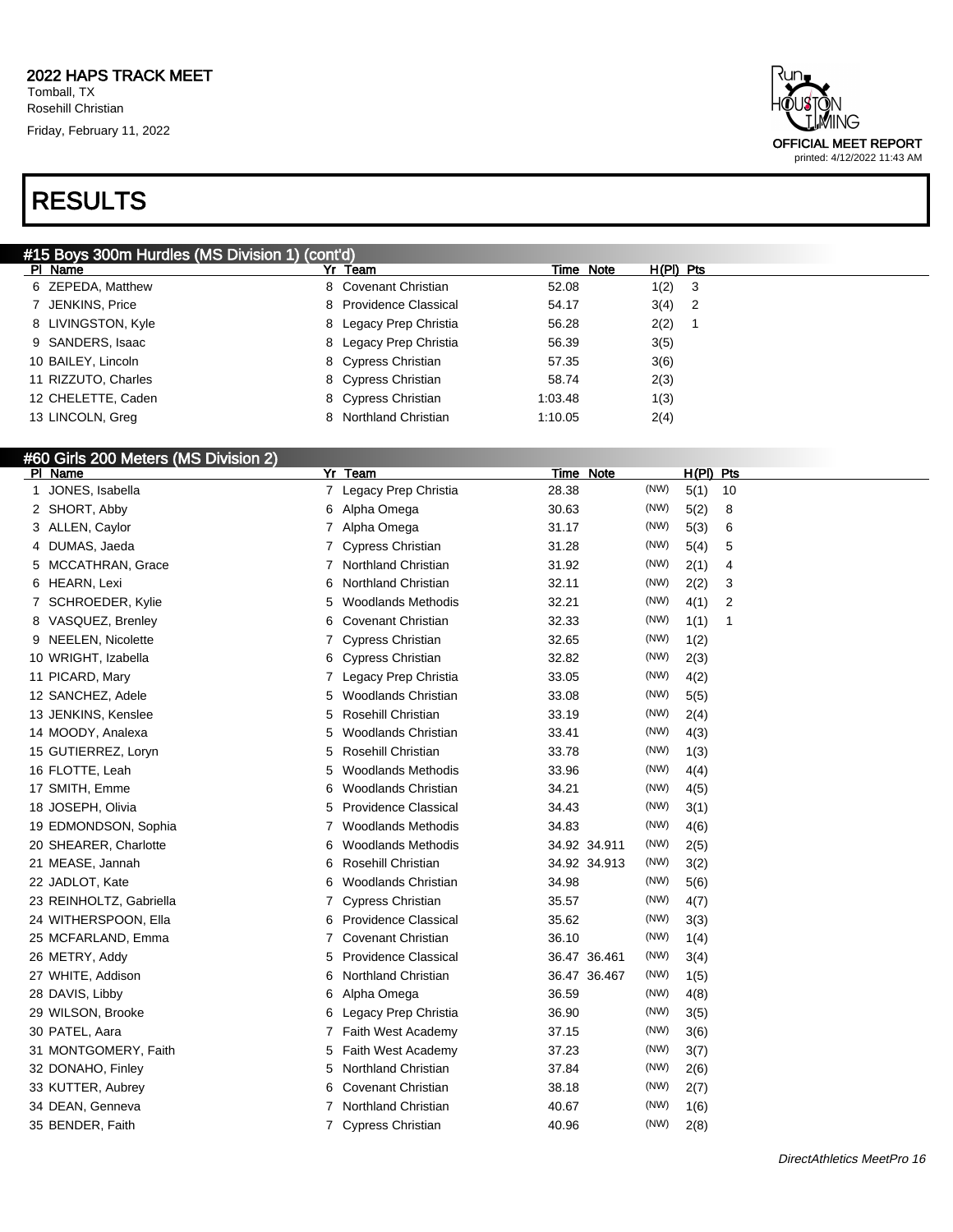Rosehill Christian Friday, February 11, 2022

# RESULTS

| ⊀un.<br>USTÕN<br>TIMING                                    |
|------------------------------------------------------------|
| <b>OFFICIAL MEET REPORT</b><br>printed: 4/12/2022 11:43 AM |

| #60 Girls 200 Meters (MS Division 2) (cont'd) |                                |                |             |  |
|-----------------------------------------------|--------------------------------|----------------|-------------|--|
| PI Name                                       | Team                           | Time Note      | $H(PI)$ Pts |  |
| SIMONS, Olivia                                | Providence Classical<br>$\sim$ | N.             |             |  |
| O'LAUGHLIN, Kylie                             | 5 Woodlands Christian          | N <sub>1</sub> |             |  |
| WETTMAN, Laurel                               | Faith West Academy             | N.             |             |  |

#### #4 Girls 200 Meters (MS Division 1)

 $\overline{AB}$  Boys  $\overline{B}$ 

| PI Name                 | Yr | Team                        | Time Note |      | $H(PI)$ Pts |                |
|-------------------------|----|-----------------------------|-----------|------|-------------|----------------|
| FRAZIER, Kaydence       |    | 8 Rosehill Christian        | 27.73     | (NW) | 1(1)        | 10             |
| 2 SIMON, Sasha          | 7  | <b>Northland Christian</b>  | 27.93     | (NW) | 4(1)        | 8              |
| JENSEN, Sofia<br>3      | 8  | Alpha Omega                 | 28.95     | (NW) | 3(1)        | 6              |
| 4 DAVIS, Ky             | 8  | Northland Christian         | 29.12     | (NW) | 4(2)        | 5              |
| 5 GONZALES, Gisele      | 8  | <b>Northland Christian</b>  | 29.29     | (NW) | 3(2)        | 4              |
| 6 DAVIS, Kyra           | 7  | <b>Cypress Christian</b>    | 29.68     | (NW) | 4(3)        | 3              |
| 7 RIVERA, Natalia       | 8  | Legacy Prep Christia        | 30.10     | (NW) | 4(4)        | $\overline{2}$ |
| 8 RUDY, Kate            | 6  | <b>Covenant Christian</b>   | 30.25     | (NW) | 1(2)        | 1              |
| 9 MORENO-VELASCO, Sofia | 7  | Woodlands Methodis          | 30.30     | (NW) | 1(3)        |                |
| 10 ORR, Bella           |    | <b>Woodlands Christian</b>  | 30.31     | (NW) | 2(1)        |                |
| 11 ILO, Cydney          | 8  | <b>Cypress Christian</b>    | 30.45     | (NW) | 3(3)        |                |
| 12 SMITH, Peyton        | 8  | <b>Providence Classical</b> | 30.58     | (NW) | 1(4)        |                |
| 13 DORNIC, Elizabeth    | 8  | <b>Providence Classical</b> | 30.64     | (NW) | 4(5)        |                |
| 14 WHITMARSH, Peyton    | 8  | <b>Cypress Christian</b>    | 30.83     | (NW) | 3(4)        |                |
| 15 SCOTT, Berkeley      | 8  | <b>Providence Classical</b> | 31.03     | (NW) | 1(5)        |                |
| 16 RUBIO, Celeste       | 8  | Founders Christian (        | 31.62     | (NW) | 2(2)        |                |
| 17 VENCES, Samara       | 8  | <b>Northland Christian</b>  | 31.70     | (NW) | 3(5)        |                |
| 18 SPIKES, Finley       |    | <b>Covenant Christian</b>   | 31.73     | (NW) | 1(6)        |                |
| 19 MURPHEY, Ellie       | 8  | <b>Woodlands Christian</b>  | 32.05     | (NW) | 4(6)        |                |
| 20 EGGERS, Makenzie     | 6  | <b>Covenant Christian</b>   | 32.43     | (NW) | 2(3)        |                |
| 21 BRUCE, Maddie        | 7  | <b>Covenant Christian</b>   | 32.52     | (NW) | 2(4)        |                |
| 22 SWAN, Logan          |    | <b>Woodlands Christian</b>  | 32.83     | (NW) | 4(7)        |                |
| 23 MCZEAL, Kenna        | 6  | <b>Northland Christian</b>  | 33.01     | (NW) | 2(5)        |                |
| 24 WEBB, Tatum          | 8. | <b>Cypress Christian</b>    | 33.22     | (NW) | 3(6)        |                |
| 25 EDMUNDS, Kayden      | 8  | <b>Woodlands Christian</b>  | 33.24     | (NW) | 3(7)        |                |
| 26 BENEDICT, Audrey     | 8  | Founders Christian (        | 34.05     | (NW) | 2(6)        |                |
| 27 MUNSON, Preslyn      | 8  | <b>Covenant Christian</b>   | 34.28     | (NW) | 2(7)        |                |
| 28 ROWE, Bella          |    | Woodlands Christian         | 35.14     | (NW) | 3(8)        |                |
| 29 MARUSIK, Esterlyn    | 8  | <b>Providence Classical</b> | 36.66     | (NW) | 2(8)        |                |
| WIGGINS, Meagan         |    | 8 Cypress Christian         | <b>NT</b> |      | 4           |                |

| HOY DUYS ZUU MELETS (MIO LIMSIUTI Z) |                             |       |           |             |     |
|--------------------------------------|-----------------------------|-------|-----------|-------------|-----|
| PI Name                              | Yr Team                     |       | Time Note | $H(PI)$ Pts |     |
| IBANEZ, Michael                      | <b>Providence Classical</b> | 26.93 | (NW)      | 5(1)        | -10 |
| 2 DAVILA, Caleb                      | Rosehill Christian          | 28.32 | (NW)      | 1(1)        | - 8 |
| 3 BELLAMY, Morgan                    | Legacy Prep Christia        | 28.89 | (NW)      | 5(2)        | - 6 |
| 4 YEATES, Hank                       | 7 Covenant Christian        | 29.44 | (NW)      | 2(1)        | -5  |
| 5 LAWRENCE, Wally                    | Legacy Prep Christia        | 29.57 | (NW)      | 5(3)        | 4   |
| 6 SNELLER, Drew                      | 7 Providence Classical      | 29.68 | (NW)      | 5(4)        | - 3 |
| 7 DONAHO, Jameson                    | Northland Christian         | 30.62 | (NW)      | 5(5)        | -2  |
|                                      |                             |       |           |             |     |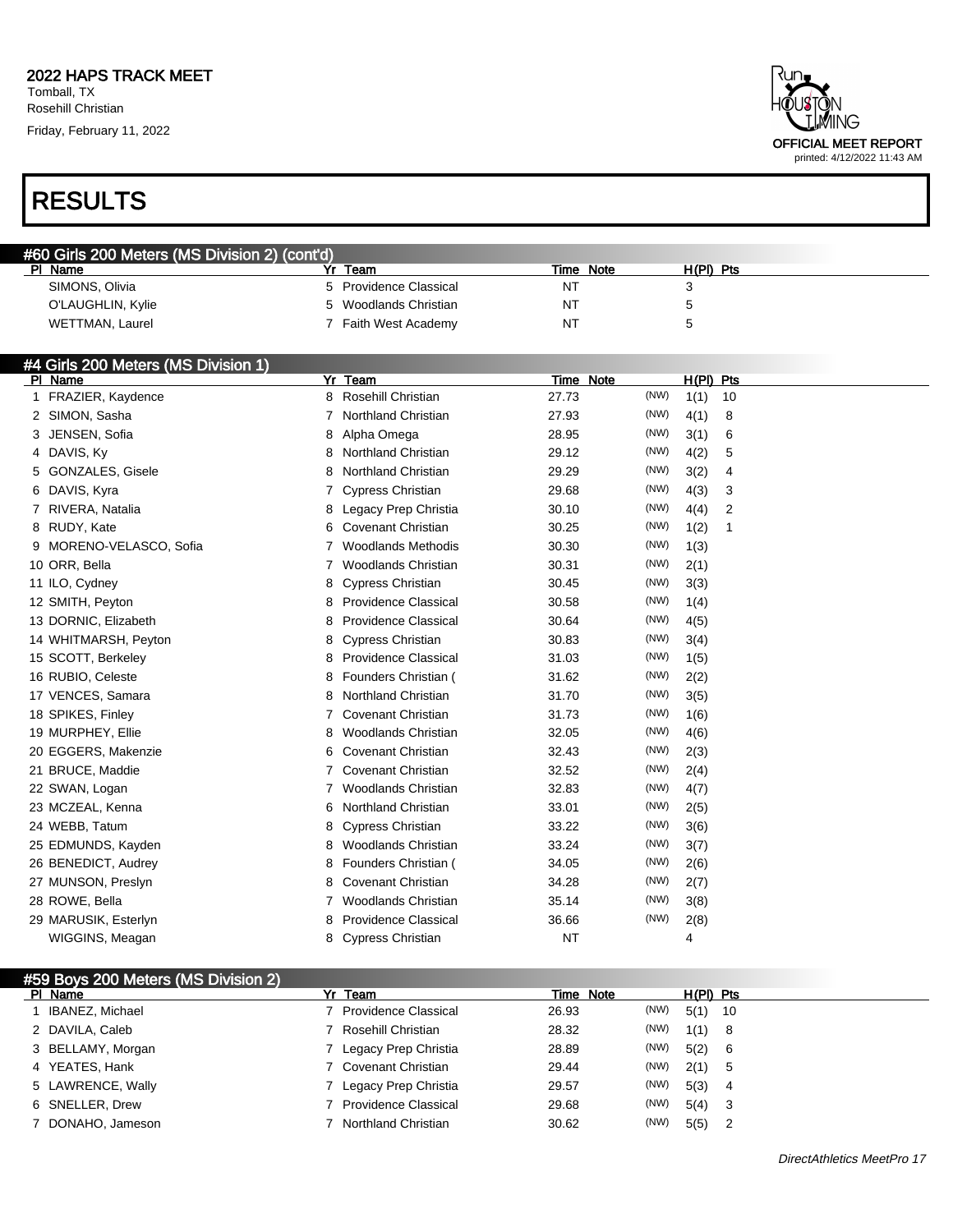

| #59 Boys 200 Meters (MS Division 2) (cont'd) |                             |               |                      |
|----------------------------------------------|-----------------------------|---------------|----------------------|
| Yr<br>PI Name                                | Team                        | Time Note     | $H(PI)$ Pts          |
| 8 PAYTON, Maximus<br>6                       | <b>Cypress Christian</b>    | (NW)<br>30.73 | 2(2)<br>$\mathbf{1}$ |
| 9 SMITH, Uriel<br>6                          | <b>Cypress Christian</b>    | (NW)<br>30.82 | 4(1)                 |
| 10 WYNN, Austin<br>7                         | Rosehill Christian          | (NW)<br>31.57 | 2(3)                 |
| 11 HAMILTON, Ryan                            | Rosehill Christian          | (NW)<br>31.66 | 1(2)                 |
| 12 OLOTU-JUDAH, David<br>6                   | Faith West Academy          | 31.74<br>(NW) | 5(6)                 |
| 13 SOUTHALL, Henry<br>6                      | <b>Cypress Christian</b>    | 31.83<br>(NW) | 5(7)                 |
| 14 HERRIDGE, Hudson<br>6                     | Legacy Prep Christia        | (NW)<br>32.09 | 4(2)                 |
| 15 SPINELLA, Hudson<br>7                     | <b>Covenant Christian</b>   | (NW)<br>32.45 | 1(3)                 |
| 16 RODRIGUEZ, Valen<br>5                     | <b>Faith West Academy</b>   | (NW)<br>32.79 | 4(3)                 |
| 17 JACK, Joshua<br>7                         | <b>Northland Christian</b>  | 33.03<br>(NW) | 3(1)                 |
| 18 WIMBERLY, James<br>5                      | Providence Classical        | (NW)<br>33.29 | 3(2)                 |
| 19 WYLIE-YOUNG, Alex                         | <b>Providence Classical</b> | (NW)<br>33.95 | 4(4)                 |
| 20 DZIUBARCZYK, Perry<br>6                   | <b>Cypress Christian</b>    | 34.13<br>(NW) | 2(4)                 |
| 21 CLEMENTS, Emory<br>5                      | <b>Woodlands Methodis</b>   | 34.61<br>(NW) | 1(4)                 |
| 22 MURPHY, Brett<br>5                        | <b>Woodlands Christian</b>  | 34.87<br>(NW) | 4(5)                 |
| 23 JOHN, Ajay<br>6                           | <b>Woodlands Christian</b>  | (NW)<br>34.89 | 4(6)                 |
| 24 CONLEY, Kavon<br>5                        | Founders Christian (        | (NW)<br>34.95 | 2(5)                 |
| 25 SCOTT, August<br>6                        | <b>Woodlands Christian</b>  | 35.16<br>(NW) | 4(7)                 |
| 26 WILSON, Robert Chance<br>6                | <b>Northland Christian</b>  | 35.36<br>(NW) | 1(5)                 |
| 27 BOLL, Bronson<br>7                        | <b>Northland Christian</b>  | (NW)<br>36.78 | 3(3)                 |
| 28 GUERRA, Omar<br>5                         | Founders Christian (        | (NW)<br>37.00 | 2(6)                 |
| 29 GOOGER, Ethan<br>6                        | <b>Providence Classical</b> | (NW)<br>37.44 | 4(8)                 |
| 30 MERRYFIELD, Trey                          | <b>Covenant Christian</b>   | (NW)<br>37.66 | 2(7)                 |
| 31 HODGE, AJ<br>5                            | Faith West Academy          | (NW)<br>38.35 | 3(4)                 |
| 32 MURPHY, Ty                                | Alpha Omega                 | (NW)<br>38.81 | 3(5)                 |
| 33 SANCHEZ, Aiden<br>6                       | Woodlands Christian         | (NW)<br>39.91 | 3(6)                 |
| 34 YEATES, Sam<br>7                          | <b>Covenant Christian</b>   | 40.77<br>(NW) | 2(8)                 |
| PERKEY, Sam<br>5                             | <b>Woodlands Methodis</b>   | <b>NT</b>     | 3                    |
| PANGILIAM, Renner                            | <b>Woodlands Christian</b>  | <b>NT</b>     | 3                    |
| ABSALOM, Rory<br>6                           | <b>Cypress Christian</b>    | <b>NT</b>     | 5                    |

#### #3 Boys 200 Meters (MS Division 1)

| PI Name              | Yr Team                |       | Time Note | $H(PI)$ Pts |      |
|----------------------|------------------------|-------|-----------|-------------|------|
| STANFORD, Rome       | 8 Northland Christian  | 25.59 | (NW)      | 3(1)        | - 10 |
| 2 GIBBONS, Xavier    | 8 Northland Christian  | 26.07 | (NW)      | 2(1)        | - 8  |
| 3 PEYTON, Matthew    | 8 Rosehill Christian   | 26.31 | (NW)      | 1(1)        | - 6  |
| 4 ELLIOTT, Preston   | 8 Cypress Christian    | 27.19 | (NW)      | 3(2)        | -5   |
| 5 JOLLEY, Caleb      | 8 Legacy Prep Christia | 27.35 | (NW)      | 3(3)        | -4   |
| 6 PRAZAK, Blake      | 8 Legacy Prep Christia | 28.16 | (NW)      | 3(4)        | -3   |
| 7 OLIVERSON, Logan   | 8 Cypress Christian    | 28.18 | (NW)      | 2(2)        | - 2  |
| 8 WOOD, Walker       | 7 Covenant Christian   | 28.25 | (NW)      | 1(2)        |      |
| 9 TILLMAN, Trace     | 8 Woodlands Christian  | 28.28 | (NW)      | 3(5)        |      |
| 10 REINHOLTZ, Andres | 8 Cypress Christian    | 28.33 | (NW)      | 3(6)        |      |
| 11 REYNA, Damian     | 8 Cypress Christian    | 28.39 | (NW)      | 2(3)        |      |
| 12 THOMPSON, Isaac   | 8 Alpha Omega          | 28.56 | (NW)      | 2(4)        |      |
| 13 CABANAS, Eli      | Woodlands Christian    | 28.70 | (NW)      | 3(7)        |      |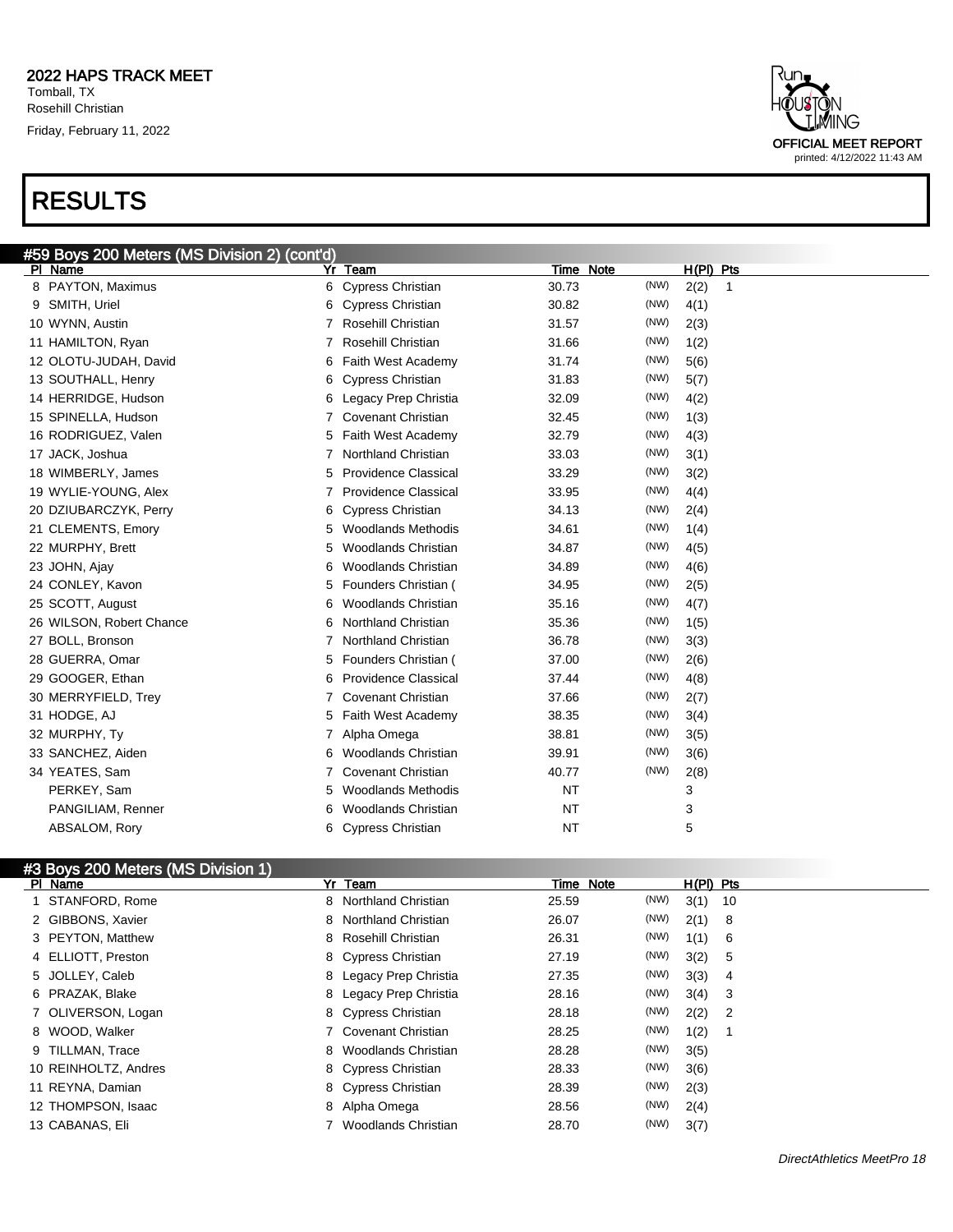### RESULTS

| #3 Boys 200 Meters (MS Division 1) (cont'd) |                           |               |             |
|---------------------------------------------|---------------------------|---------------|-------------|
| PI Name                                     | Yr Team                   | Time Note     | $H(PI)$ Pts |
| 14 MCDONALD, Liam                           | 8 Northland Christian     | (NW)<br>29.49 | 1(3)        |
| 15 JOHNSON, Bryce                           | 8 Woodlands Christian     | (NW)<br>29.63 | 3(8)        |
| 16 MILLENDER, Garrison                      | 8 Cypress Christian       | (NW)<br>30.13 | 2(5)        |
| 17 ZEPEDA, Matthew                          | 8 Covenant Christian      | (NW)<br>30.15 | 2(6)        |
| 18 JENKINS, Price                           | 8 Providence Classical    | (NW)<br>31.83 | 2(7)        |
| BEVERLY, Joseph                             | 8 Legacy Prep Christia    | NT            |             |
| FULLERTON, Joshua                           | 8 Covenant Christian      | NT            |             |
| MEACHAM, Baron                              | 6 Woodlands Christian     | NT            |             |
| WALKER, Braden                              | Woodlands Christian<br>8. | NT            | 2           |
|                                             |                           |               |             |

#### #66 Girls 1200 Meters (MS Division 2)

| PI Name               | Yr Team                | Time Note | <b>Pts</b> |
|-----------------------|------------------------|-----------|------------|
| 1 OHMES, Savannah     | 6 Providence Classical | 4:37.44   | 10         |
| 2 HARRIS, Laney       | 5 Woodlands Methodis   | 4:49.02   | 8          |
| 3 BURKHALTER, Sydney  | Alpha Omega            | 4:49.12   | 6          |
| 4 CUMMINS, Cailyn     | 7 Covenant Christian   | 4:52.31   | 5          |
| 5 HARRIS, Charlee     | 7 Woodlands Methodis   | 4:59.39   | 4          |
| 6 GONZALES, Emmy      | 6 Woodlands Christian  | 5:19.29   | 3          |
| 7 BROWN, Teague       | 6 Legacy Prep Christia | 6:05.21   |            |
| 8 VERFURTH, Sophia    | 5 Woodlands Christian  | 6:14.49   |            |
| 9 SANDERS, Anna Grace | 5 Woodlands Christian  | 6:48.47   |            |

| #44 Girls 1200 Meters (MS Division 1) |                        |         |           |     |
|---------------------------------------|------------------------|---------|-----------|-----|
| PI Name                               | Yr Team                |         | Time Note | Pts |
| 1 MANN, Maggie                        | 7 Northland Christian  | 4:15.08 |           | 10  |
| 2 BOHANNON, Natalie                   | 8 Northland Christian  | 4:25.76 |           | 8   |
| 3 MCKNIGHT, Madison                   | 8 Cypress Christian    | 4:31.42 |           | 6   |
| 4 GREATHOUSE, Bailey                  | 6 Woodlands Christian  | 4:45.43 |           | 5   |
| 5 LANCASTER, Ellie                    | 8 Providence Classical | 5:14.66 |           | 4   |
| 6 CHELETTE, Riley                     | 8 Cypress Christian    | 5.43.74 |           | 3   |

#### #65 Boys 1200 Meters (MS Division 2)

| PI Name             | Yr Team                     | $H(PI)$ Pts<br>Time Note |
|---------------------|-----------------------------|--------------------------|
| BENO, Kaeden        | 7 Providence Classical      | 2(1)<br>3:59.88<br>-10   |
| 2 ZUNIGA, Elijah    | <b>Providence Classical</b> | 2(2)<br>4:00.97<br>8     |
| 3 NOPPE, Landon     | 6 Faith West Academy        | 2(3)<br>4:36.42<br>-6    |
| 4 ZENGO, Abbott     | 5 Woodlands Methodis        | 1(1)<br>4:51.52<br>5     |
| 5 IBANEZ, Benjamin  | 6 Providence Classical      | 2(4)<br>4:53.79<br>4     |
| 6 CONNELLY, Jackson | 6 Cypress Christian         | 2(5)<br>3<br>4:54.67     |
| 7 MOFFETT, Barrett  | 7 Legacy Prep Christia      | 2(6)<br>4:56.15<br>2     |
| 8 HROCH, Levi       | 7 Cypress Christian         | 1(2)<br>4:59.06          |
| 9 SCOTT, August     | 6 Woodlands Christian       | 5:00.48<br>1(3)          |
| 10 GOINS, Maddox    | 7 Alpha Omega               | 1(4)<br>5:02.47          |
| 11 HUGHES, Dillon   | Northland Christian         | 2(7)<br>5:07.71          |
| 12 FLEMING, William | Legacy Prep Christia        | 2(8)<br>5:10.67          |
| 13 GARCIA, Gabriel  | 6 Covenant Christian        | 5.13.35<br>1(5)          |
| 14 FARRELL, Colton  | 6 Cypress Christian         | 1(6)<br>5.20.83          |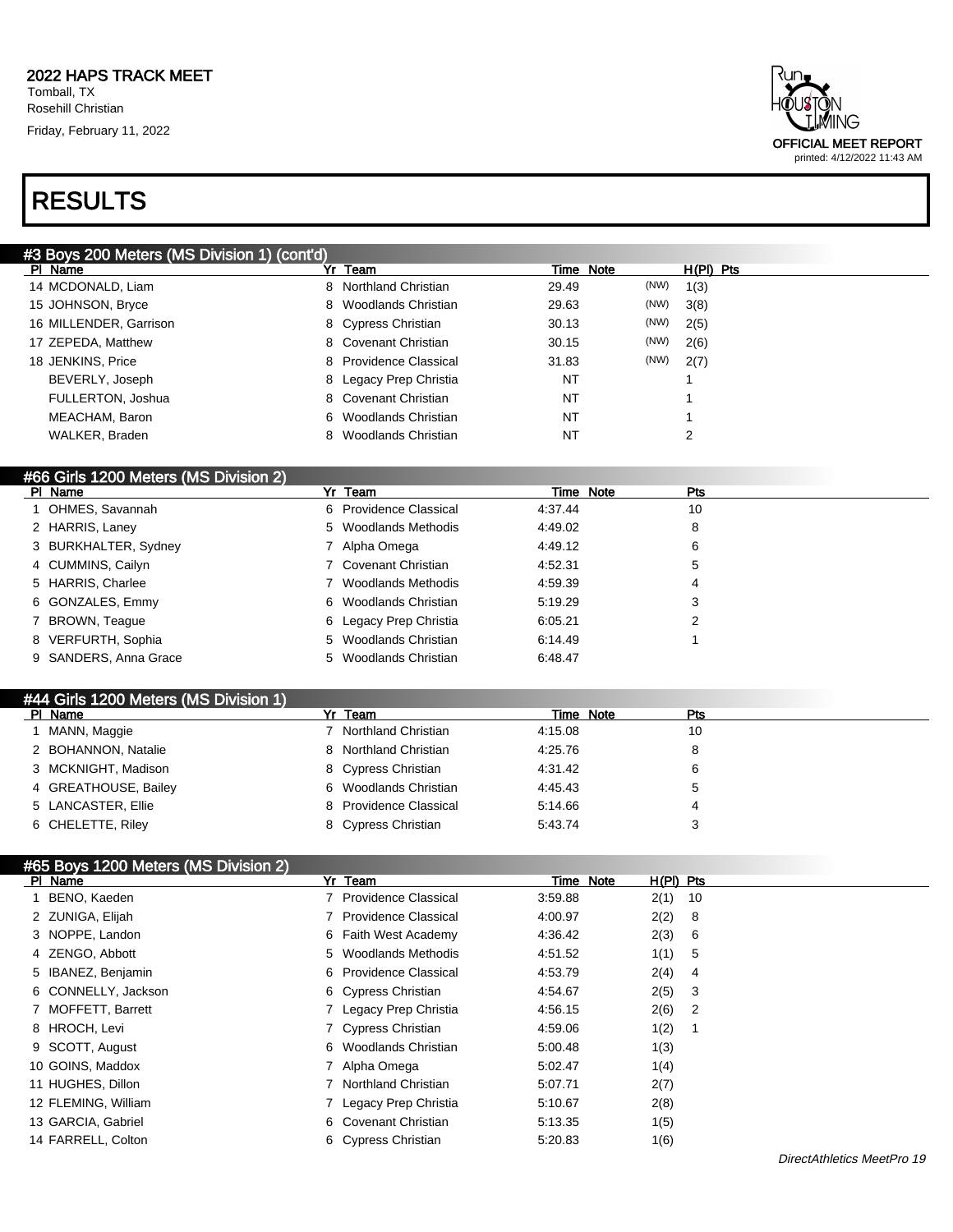

### RESULTS

| #65 Boys 1200 Meters (MS Division 2) (cont'd) |                        |           |           |  |  |
|-----------------------------------------------|------------------------|-----------|-----------|--|--|
| PI Name                                       | Yr Team                | Time Note | H(PI) Pts |  |  |
| 15 JARRELL, Cody                              | 5 Legacy Prep Christia | 5:22.22   | 2(9)      |  |  |
| 16 SALAZER, Max                               | 5 Faith West Academy   | 5:37.03   | 1(7)      |  |  |
| 17 HOWARD, Huxley                             | 5 Woodlands Christian  | 5:40.98   | 1(8)      |  |  |
| 18 SANCHEZ, Nico                              | 6 Woodlands Christian  | 5:43.03   | 1(9)      |  |  |
| 19 STANLEY-JONES, Grayden                     | Alpha Omega            | 5:52.95   | 1(10)     |  |  |
| SCHULTZ, Cohen                                | 6 Faith West Academy   | NT        | ∠         |  |  |

#### #43 Boys 1200 Meters (MS Division 1)

| PI Name           | Team                   | Time Note | Pts |
|-------------------|------------------------|-----------|-----|
| BANOS, Isaac      | Northland Christian    | 3:58.89   | 10  |
| 2 SIPKO, Eric     | 8 Legacy Prep Christia | 4:08.72   |     |
| 3 FAYSAL, Abraham | 8 Legacy Prep Christia | 4:47.97   |     |
| 4 ELLINGTON, Evan | 8 Cypress Christian    | 5:37.59   |     |

#### #56 Girls 4 x 400m Relay (MS Division 2)

| PI Team                                        |                             | Time Note | Pts |  |
|------------------------------------------------|-----------------------------|-----------|-----|--|
| 1 Legacy Prep Christian Academy (Magnolia) (A) |                             | 4:49.19   | 20  |  |
| 1) PELLETIER, Kaitlin 7                        | 2) GRIFFIN, Evelyn 6        |           |     |  |
| 3) KENNEDY, Bryleigh 6                         | 4) JONES, Isabella 7        |           |     |  |
| 2 Providence Classical (A)                     |                             | 4:56.36   | 16  |  |
| 1) BACHELDER, Sara 6                           | 2) JONES, Ava 6             |           |     |  |
| 3) JOSEPH, Naomi 6                             | 4) MEDDERS, Ivy 7           |           |     |  |
| 3 Cypress Christian (A)                        |                             | 5:10.45   | 12  |  |
| 1) PETRU, Audrey 6                             | 2) WALLER, Caitlyn 7        |           |     |  |
| 3) STOVALL, Allie Kate 6                       | 4) MONTALBANO, Elizabeth 7  |           |     |  |
| 4 Woodlands Methodist (A)                      |                             | 5:18.47   | 10  |  |
| 1) EDMONDSON, Sophia 7                         | 2) ARROYO-FONTECHA, Lucia 7 |           |     |  |
| 3) CUDE, Macey 6                               | 4) YOUNG, Evelyn 5          |           |     |  |
| 5 Woodlands Christian (A)                      |                             | 5:20.32   | 8   |  |
| 1) SULLIVAN, Kate 5                            | 2) BENTON, Caroline 5       |           |     |  |
| 3) SANCHEZ, Adele 5                            | 4) O'LAUGHLIN, Kylie 5      |           |     |  |
| 6 Alpha Omega (A)                              |                             | 5:21.79   | 6   |  |
| 1) BALETTE, Elizabeth 6                        | 2) BURKHALTER, Sydney 7     |           |     |  |
| 3) PASCHAL, Sydney 6                           | 4) SHORT, Abby 6            |           |     |  |
| 7 Covenant Christian (A)                       |                             | 5:24.59   | 4   |  |
| 1) CUMMINS, Cailyn 7                           | 2) CARRIER, Julia 6         |           |     |  |
| 3) WASHBURN, Ava 6                             | 4) LONG, Eleanor 6          |           |     |  |

| #22 Girls 4 x 400m Relay (MS Division 1) |                       |           |     |
|------------------------------------------|-----------------------|-----------|-----|
| PI.<br>Team                              |                       | Time Note | Pts |
| Woodlands Methodist (A)                  |                       | 4:43.68   | 20  |
| 1) BRIEGER, Ava 8                        | 2) CUDE, Morgan 8     |           |     |
| 3) CROCKER, Kennedy 8                    | 4) INGRAHAM, Meghan 8 |           |     |

DirectAthletics MeetPro 20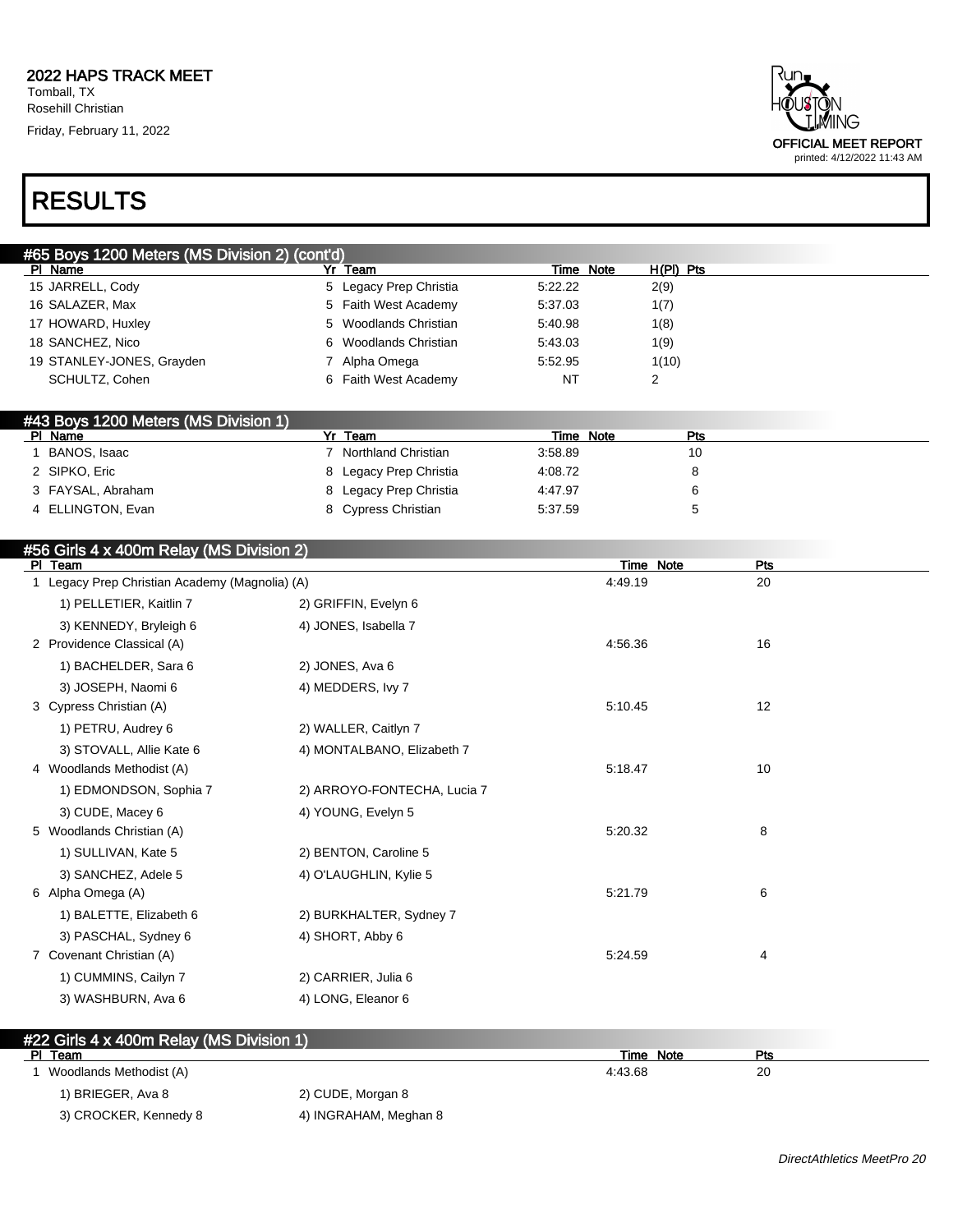

| #22 Girls 4 x 400m Relay (MS Division 1) (cont'd) |                        |           |     |  |
|---------------------------------------------------|------------------------|-----------|-----|--|
| PI Team                                           |                        | Time Note | Pts |  |
| 2 Cypress Christian (A)                           |                        | 4:54.15   | 16  |  |
| 1) MARTIN, Conley 8                               | 2) HIRTH, Katie 7      |           |     |  |
| 3) MCKNIGHT, Madison 8                            | 4) FRANSEN, Sophie 8   |           |     |  |
| 3 Rosehill Christian (A)                          |                        | 4:54.62   | 12  |  |
| 1) TABANOU, Xia 8                                 | 2) PEART, Lauren 7     |           |     |  |
| 3) FISHER, Lily 8                                 | 4) FRAZIER, Kaydence 8 |           |     |  |
| 4 Covenant Christian (A)                          |                        | 4:55.54   | 10  |  |
| 1) WADE, Chloe 7                                  | 2) HAHN, Lucy 7        |           |     |  |
| 3) KUEHN, Payton 7                                | 4) RUDY, Kate 6        |           |     |  |
| 5 Woodlands Christian (A)                         |                        | 5:01.91   | 8   |  |
| 1) SWAN, Logan 7                                  | 2) FORMICA, Elaina 8   |           |     |  |
| 3) WORTHINGTON, Kate 8                            | 4) MURPHEY, Ellie 8    |           |     |  |
| 6 Alpha Omega (A)                                 |                        | 5:07.17   | 6   |  |
| 1) WRIGHT, Mikaleigh 8                            | 2) NIñO, Evi 8         |           |     |  |
| 3) TU, Brianne 8                                  | 4) SHORT, Molly 8      |           |     |  |
| 7 Northland Christian (A)                         |                        | 5:26.85   | 4   |  |
| 1) GOODMAN, Jamie 8                               | 2) CRESPO, Carolina 8  |           |     |  |
| 3) MOORE, Sara 6                                  | 4) WHELESS, Marley 8   |           |     |  |
|                                                   |                        |           |     |  |

#### #55 Boys 4 x 400m Relay (MS Division 2)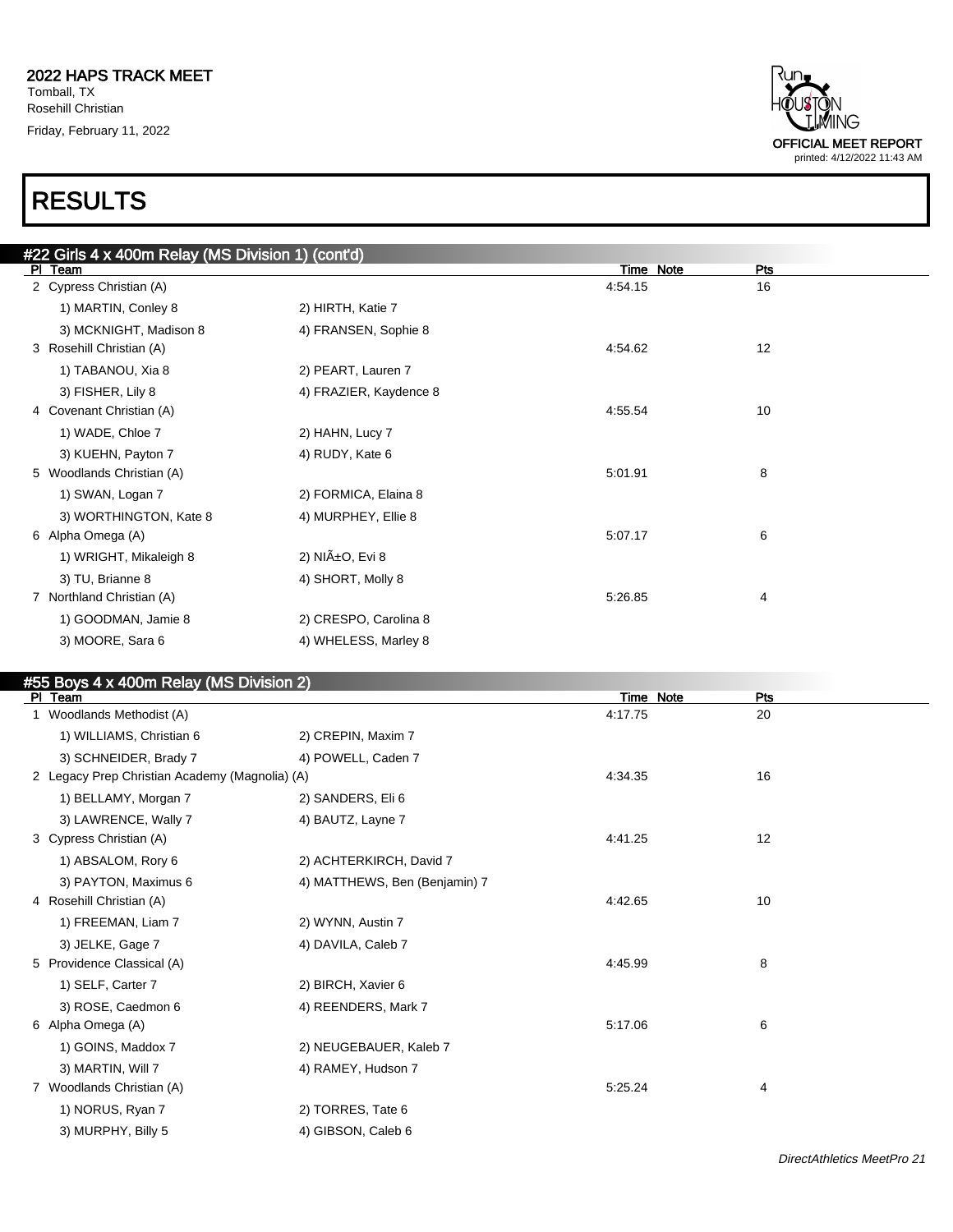| <b>RESULTS</b>                          |                        |           |     |  |  |  |
|-----------------------------------------|------------------------|-----------|-----|--|--|--|
| #21 Boys 4 x 400m Relay (MS Division 1) |                        |           |     |  |  |  |
| PI Team                                 |                        | Time Note | Pts |  |  |  |
| Rosehill Christian (A)                  |                        | 4:03.38   | 20  |  |  |  |
| 1) MOORE, Benjamin 8                    | 2) ALEXANDER, Aaron 7  |           |     |  |  |  |
| 3) ZAVALA, Ethan 8                      | 4) FREEMAN, Graham 8   |           |     |  |  |  |
| 2 Providence Classical (A)              |                        | 4:15.72   | 16  |  |  |  |
| 1) MAHLER, Garrett 8                    | 2) BACHELDER, Sam 8    |           |     |  |  |  |
| 3) WILLIAMSON, Luke 8                   | 4) JONES, Chase 8      |           |     |  |  |  |
| 3 Woodlands Christian (A)               |                        | 4:19.15   | 12  |  |  |  |
| 1) TILLMAN, Trace 8                     | 2) LIBERTY, Malik 8    |           |     |  |  |  |
| 3) YOUNG, Owen 8                        | 4) CALIMANI, Roberto 8 |           |     |  |  |  |
| 4 Northland Christian (A)               |                        | 4:21.61   | 10  |  |  |  |
| 1) BANOS, Isaac 7                       | 2) BUCHANAN, Aiden 8   |           |     |  |  |  |
| 3) LEARD, Jackson 8                     | 4) MOORES, Walker 8    |           |     |  |  |  |
| 5 Covenant Christian (A)                |                        | 4:32.22   | 8   |  |  |  |
| 1) BRINK, Levi 6                        | 2) ROBERTS, Colby 7    |           |     |  |  |  |
| 3) CLARK, Brock 7                       | 4) DERAMUS, Joshua 8   |           |     |  |  |  |
| 6 Alpha Omega (A)                       |                        | 4:37.67   | 6   |  |  |  |
| 1) SIKES, Colton 8                      | 2) BAYES, Aaron 8      |           |     |  |  |  |
| 3) DAVIS, Carson 8                      | 4) PHILIPP, Jade 8     |           |     |  |  |  |
| Cypress Christian (A)                   |                        | <b>NT</b> |     |  |  |  |
| 1) HOWREN, Finn 8                       | 2) ELLIOTT, Preston 8  |           |     |  |  |  |
| 3) MABRY, Cody 8                        | 4) ILER, William 8     |           |     |  |  |  |

#### #23 Boys High Jump (MS Division 1)<br>PL Name PI Name **Product Contact Product Contact Product Product Product Product Product Product Product Product Product** 1 GIBBONS, Xavier 8 Northland Christian 5' 4" 10 2 HOWREN, Finn 8 Cypress Christian 5' 2" 8 Cypress Christian 5' 2" 3 WOOD, Walker **6 Covenant Christian 4' 10"** 6 4 GRUMBLES, Ethan 5 Secret 20 and 4' 10" 5 5 BACHELDER, Sam 8 Providence Classical4' 10" 4 6 JENKINS, Price 8 Providence Classical4' 8" 3 7 PHILIPP, Jade 8 Alpha Omega 4' 6" 1.5 7 MCGAVOCK, Cooper 2.5 8 Northland Christian 4' 6" 2.5 1.5 9 ARASIN, Ayden 7 Cypress Christian 4' 4" 9 SIPKO, Eric 8 Legacy Prep Christia4' 4" 11 ROBERTS, Colby 7 Covenant Christian 4' 2" 12 DERAMUS, Joshua 8 Covenant Christian 4' 0" LEARD, Jackson 8 Northland Christian NH

| #79 Boys High Jump (MS Division 2) |                              |       |     |
|------------------------------------|------------------------------|-------|-----|
| PI Name                            | Team                         | Mark  | Pts |
| ATKINS, Grant                      | 7 Alpha Omega                | 4'8"  | 10  |
| 2 KIESCHNICK, Preston              | 7 Alpha Omega                | 4'6'' |     |
| 3 BENO, Kaeden                     | 7 Providence Classical 4' 6" |       |     |
| 4 WAITS, Evan                      | 6 Legacy Prep Christia 4' 4" |       |     |

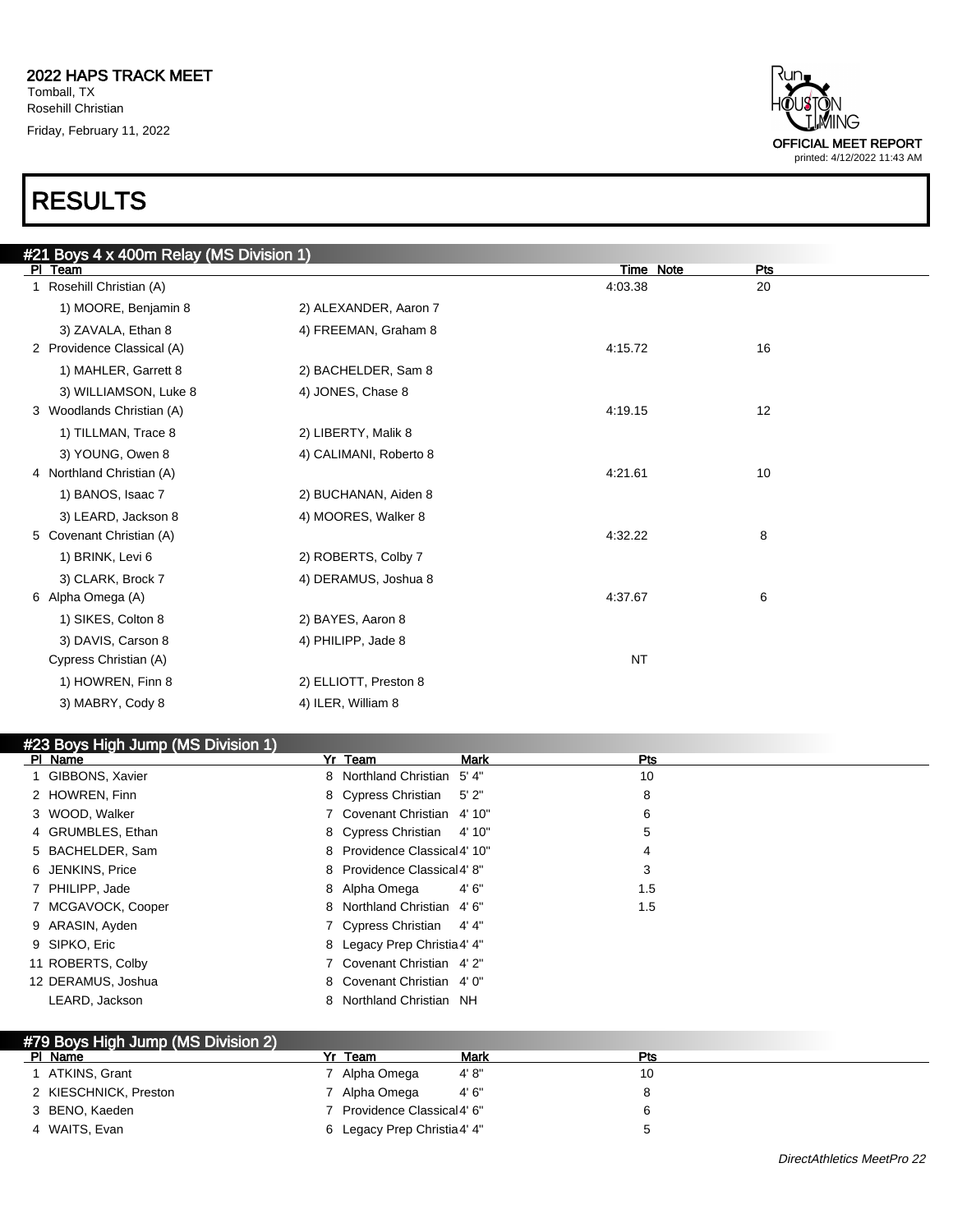### RESULTS

| dun.<br>HÕUSTÕN<br><b>MING</b> |
|--------------------------------|
| <b>OFFICIAL MEET REPORT</b>    |
| printed: 4/12/2022 11:43 AM    |

| #79 Boys High Jump (MS Division 2) (cont'd) |                             |      |     |  |  |  |  |
|---------------------------------------------|-----------------------------|------|-----|--|--|--|--|
| PI Name                                     | Team<br>v.                  | Mark | Pts |  |  |  |  |
| 5 PAYTON, Maximus                           | 6 Cypress Christian 4'4"    |      |     |  |  |  |  |
| 6 ABSALOM, Rory                             | 6 Cypress Christian 4'0"    |      |     |  |  |  |  |
| 7 EVANS, Jacob                              | 6 Covenant Christian 3' 10" |      |     |  |  |  |  |
| 8 DZIUBARCZYK, Perry                        | 6 Cypress Christian 3'8"    |      |     |  |  |  |  |

### #24 Girls High Jump (MS Division 1)

| PI Name             | Yr Team                       | Mark      | Pts |
|---------------------|-------------------------------|-----------|-----|
| 1 HIRTH, Katie      | 7 Cypress Christian           | 4' 4"     | 10  |
| 2 PAYNE, Presley    | 7 Woodlands Christian 4' 2"   |           | 8   |
| 3 PHLEGM, Diona     | 7 Northland Christian 4' 2"   |           | 6   |
| 4 DORNIC, Elizabeth | 8 Providence Classical 4' 2"  |           | 5   |
| 5 SHORT, Molly      | 8 Alpha Omega                 | 4'2"      | 4   |
| 6 RIVERA, Natalia   | 8 Legacy Prep Christia 4' 0"  |           | 3   |
| 7 DAVIS, Ky         | 8 Northland Christian 3'10"   |           | 2   |
| 8 WISENBAKER, Ellie | 8 Cypress Christian 3'10"     |           |     |
| 9 CARR, Haylie      | 8 Legacy Prep Christia 3' 10" |           |     |
| 9 BOHANNON, Natalie | 8 Northland Christian 3' 10"  |           |     |
| 11 HAHN, Lucy       | 7 Covenant Christian 3'6"     |           |     |
| 12 JENSEN, Sofia    | 8 Alpha Omega                 | 3'6''     |     |
| FORMICA, Elaina     | 8 Woodlands Christian NH      |           |     |
| LEE. Mariella       | 8 Cypress Christian           | <b>NH</b> |     |

#### #80 Girls High Jump (MS Division 2)

| PI Name                 | Yr Team                    | Mark   | Pts |
|-------------------------|----------------------------|--------|-----|
| 1 QUAGLIA, Constanza    | 7 Cypress Christian        | 4'2''  | 10  |
| 2 VASQUEZ, Brenley      | 6 Covenant Christian 4'0"  |        | 8   |
| 3 DUPUIS, Molly Kathryn | 6 Covenant Christian 3'10" |        | 6   |
| 4 MONTALBANO, Elizabeth | 7 Cypress Christian 3' 10" |        | 5   |
| 5 BALETTE, Elizabeth    | 6 Alpha Omega              | 3' 8'' | 4   |
| 6 FONTENOT, Kaydence    | 7 Covenant Christian 3'6"  |        | 2.5 |
| 6 DEAN, Genneva         | 7 Northland Christian 3'6" |        | 2.5 |
| 8 NORRIS, Addie         | 6 Alpha Omega              | 3'6''  |     |
| 9 NEELEN, Nicolette     | 7 Cypress Christian 3'4"   |        |     |
| SHEDDEN, Blair          | 5 Legacy Prep Christia NH  |        |     |
| MOYER, Hannah           | 5 Legacy Prep Christia NH  |        |     |

#### #28 Girls Long Jump (MS Division 1)

| PI Name             | Yr Team                                                 | <b>Mark</b>         |      | $F(PI)$ Pts |  |
|---------------------|---------------------------------------------------------|---------------------|------|-------------|--|
| 1 HIRTH, Katie      | 7 Cypress Christian                                     | 15' 0 $\frac{1}{2}$ | (NW) | $2(1)$ 10   |  |
| 2 FRAZIER, Kaydence | 8 Rosehill Christian                                    | 15' 0"              | (NW) | 1(1) 8      |  |
| 3 SIMON, Sasha      | 7 Northland Christian 14'8"                             |                     | (NW) | 2(2) 6      |  |
| 4 PHELPS, Lily      | 8 Woodlands Christian 14' 5"                            |                     | (NW) | $2(3)$ 4.5  |  |
| 4 ROHRLICH, Reagan  | 8 Woodlands Christian 14' 5"                            |                     | (NW) | $2(3)$ 4.5  |  |
| 6 CARR, Haylie      | 8 Legacy Prep Christia 14' 2"                           |                     | (NW) | $2(5)$ 3    |  |
| 7 FRANSEN, Sophie   | 8 Cypress Christian 13'8"                               |                     | (NW) | $2(6)$ 2    |  |
| 8 GONZALES, Gisele  | 8 Northland Christian 13' 1 <sup>1</sup> / <sub>2</sub> |                     | (NW) | $2(7)$ 1    |  |
| 9 STARKS, Phalin    | Northland Christian $12'9'$                             |                     | (NW) | 1(2)        |  |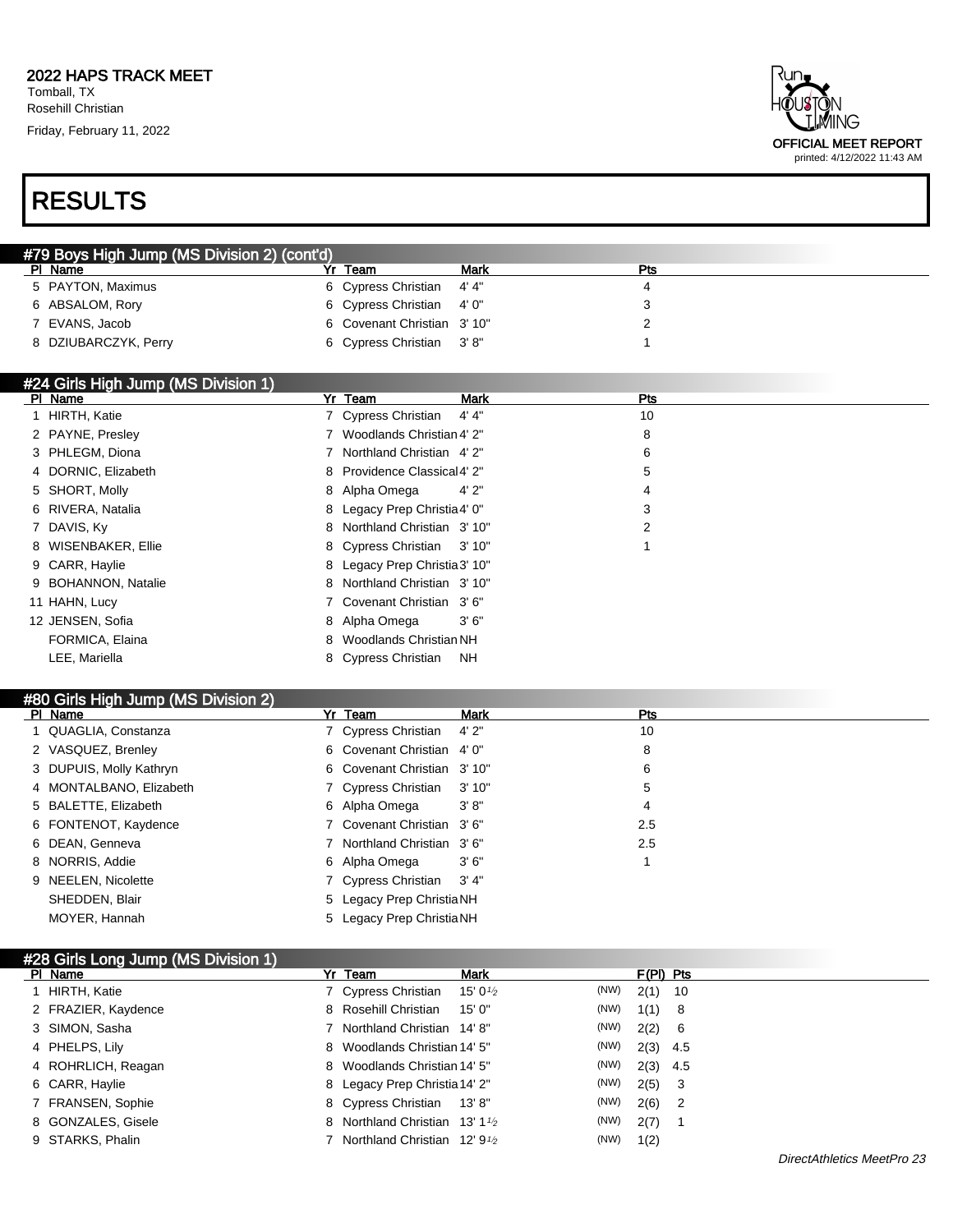# RESULTS



| #28 Girls Long Jump (MS Division 1) (cont'd) |                                                           |                 |             |
|----------------------------------------------|-----------------------------------------------------------|-----------------|-------------|
| PI Name                                      | Yr Team                                                   | Mark            | $F(PI)$ Pts |
| 10 BOUJAOUDE, Allie                          | 8 Cypress Christian                                       | (NW)<br>12' 6'' | 1(3)        |
| 11 WRIGHT, Mikaleigh                         | 8 Alpha Omega                                             | (NW)<br>11'11"  | 1(4)        |
| 12 DORNIC, Elizabeth                         | 8 Providence Classical 11' 10 <sup>1</sup> / <sub>2</sub> | (NW)            | 1(5)        |
| 13 JENSEN, Sofia                             | 8 Alpha Omega                                             | (NW)<br>11'2"   | 2(8)        |
| 14 MARTIN, Zoe                               | 7 Covenant Christian 10' 11"                              | (NW)            | 1(6)        |
| 15 CUDE, Morgan                              | 8 Woodlands Methodis 10' 8 <sup>1</sup> / <sub>2</sub>    | (NW)            | 1(7)        |
| 16 LANCASTER, Ellie                          | 8 Providence Classical 9' 11"                             | (NW)            | 1(8)        |
| 17 WHITE, Carlie                             | 7 Covenant Christian 9'3"                                 | (NW)            | 1(9)        |
| <b>WORTHINGTON, Kate</b>                     | Woodlands Christian NM<br>8.                              |                 | 2           |

### #82 Girls Long Jump (MS Division 2)

| PI Name              | Yr                       | Team                                                   | Mark                |      | $F(PI)$ Pts |    |
|----------------------|--------------------------|--------------------------------------------------------|---------------------|------|-------------|----|
| 1 KENNEDY, Bryleigh  |                          | 6 Legacy Prep Christia 12' 10"                         |                     | (NW) | 2(1)        | 10 |
| 2 QUAGLIA, Constanza |                          | 7 Cypress Christian                                    | 12' 9"              | (NW) | 2(2)        | 8  |
| 3 PETRU, Audrey      |                          | 6 Cypress Christian                                    | 12' 6 $\frac{1}{2}$ | (NW) | 1(1)        | 6  |
| 4 SHORT, Abby        |                          | 6 Alpha Omega                                          | 12'5''              | (NW) | 2(3)        | 5  |
| 5 ALLEN, Bri         |                          | 7 Alpha Omega                                          | 12' $0\frac{1}{2}$  | (NW) | 2(4)        | 4  |
| 6 JONES, Isabella    |                          | 7 Legacy Prep Christia 11' 10"                         |                     | (NW) | 2(5)        | 3  |
| 7 LANCASTER, Lexa    | 6.                       | Providence Classical 11' 9"                            |                     | (NW) | 1(2)        | 2  |
|                      | 8 ARROYO-FONTECHA, Lucia | Woodlands Methodis11' 8"                               |                     | (NW) | 2(6)        |    |
| 9 NEELEN, Nicolette  |                          | 7 Cypress Christian 11'7 <sup>1</sup> /2               |                     | (NW) | 2(7)        |    |
| 10 YOUNG, Evelyn     | 5.                       | Woodlands Methodis11' 0"                               |                     | (NW) | 2(8)        |    |
| 11 RICHARDS, Lila    | 5.                       | Woodlands Christian 10' 8"                             |                     | (NW) | 2(9)        |    |
| 12 CUDE, Macey       | 6                        | Woodlands Methodis10' 5"                               |                     | (NW) | 2(10)       |    |
| 13 COX, Sloan        |                          | 5 Faith West Academy 10' 1 <sup>1</sup> / <sub>2</sub> |                     | (NW) | 2(11)       |    |
| 14 HEARN, Lexi       | 6                        | Northland Christian 9'11"                              |                     | (NW) | 1(3)        |    |
| 15 PEYTON, Aly       | 5.                       | Rosehill Christian                                     | 9'21/2              | (NW) | 1(4)        |    |
| 16 DERR, Avery       | 6.                       | Woodlands Christian 9' 2"                              |                     | (NW) | 1(5)        |    |
| 17 MOYER, Hannah     | 5.                       | Legacy Prep Christia8' 9"                              |                     | (NW) | 1(6)        |    |
| 18 GUZMAN, Izzy      |                          | 5 Faith West Academy 8' 7"                             |                     | (NW) | 1(7)        |    |
| CUMMINS, Cailyn      |                          | 7 Covenant Christian NM                                |                     |      |             |    |
| FONTENOT, Sariyah    |                          | 6 Covenant Christian NM                                |                     |      |             |    |
| MONTGOMERY, Faith    |                          | 5 Faith West Academy NM                                |                     |      |             |    |
|                      |                          |                                                        |                     |      |             |    |

| #27 Boys Long Jump (MS Division 1) |                                                          |                     |      |     |
|------------------------------------|----------------------------------------------------------|---------------------|------|-----|
| PI Name                            | Yr Team                                                  | Mark                |      | Pts |
| 1 FREEMAN, Graham                  | 8 Rosehill Christian                                     | 18'0''              | (NW) | 10  |
| 2 MABRY, Cody                      | 8 Cypress Christian                                      | 17'6''              | (NW) | 8   |
| 3 ILER. William                    | 8 Cypress Christian                                      | 17' $5\frac{1}{2}$  | (NW) | 6   |
| 4 SIKES, Colton                    | 8 Alpha Omega                                            | 16'9''              | (NW) | 5   |
| 5 DUMITRU, Calin                   | 8 Woodlands Christian 16' 2"                             |                     | (NW) | 4   |
| 6 MAZZAPICA, Luke                  | 8 Rosehill Christian                                     | 15' 9 $\frac{1}{2}$ | (NW) | 3   |
| 7 LIBERTY, Malik                   | 8 Woodlands Christian 15' 3"                             |                     | (NW) | 2   |
| 8 JOLLEY, Caleb                    | 8 Legacy Prep Christia 14' 11"                           |                     | (NW) |     |
| 9 MAHLER, Garrett                  | 8 Providence Classical 14' 3"                            |                     | (NW) |     |
| 10 BACHELDER, Sam                  | 8 Providence Classical 14' 2 <sup>1</sup> / <sub>2</sub> |                     | (NW) |     |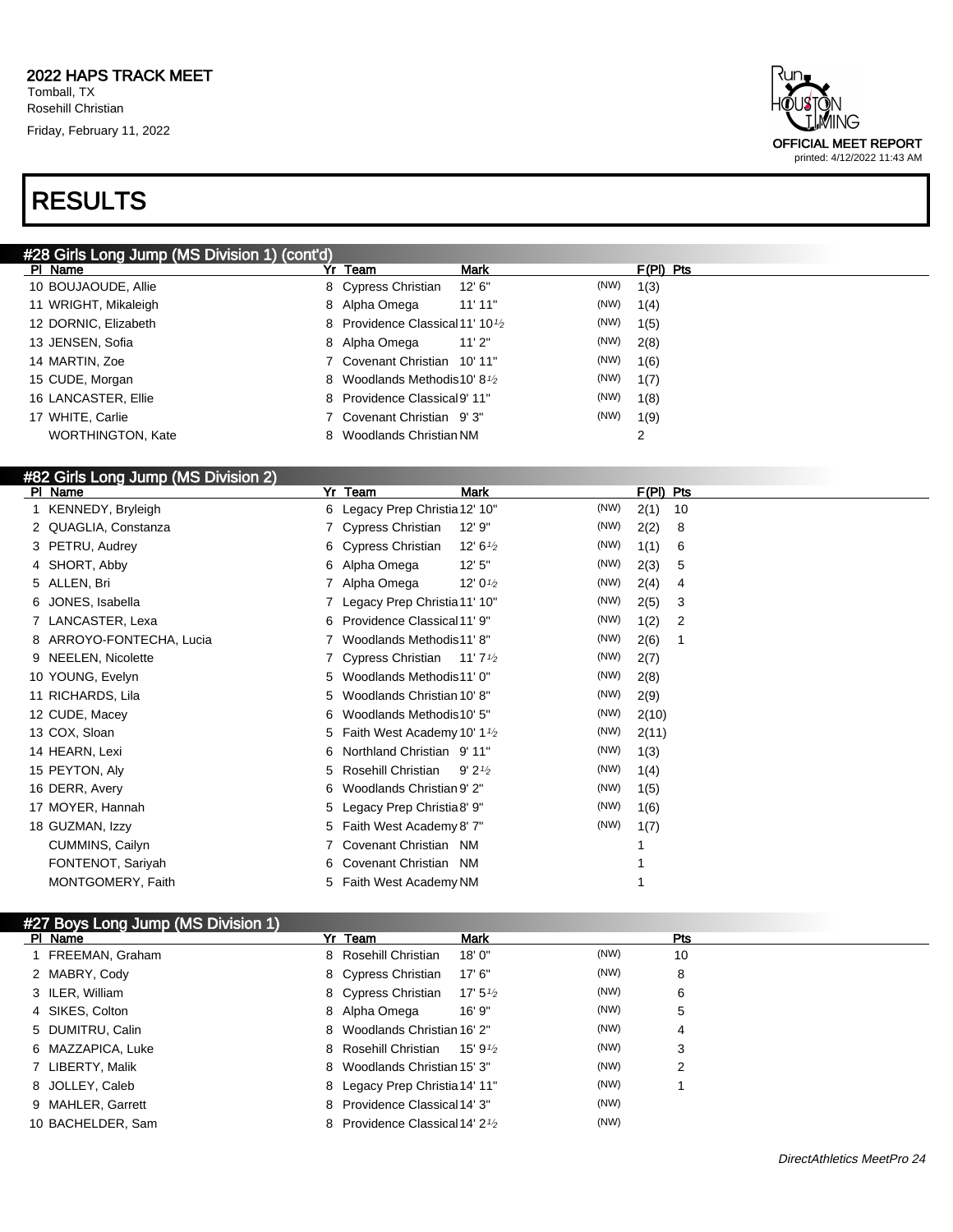# RESULTS



| #27 Boys Long Jump (MS Division 1) (cont'd) |                                                       |                     |      |  |
|---------------------------------------------|-------------------------------------------------------|---------------------|------|--|
| PI Name                                     | Team                                                  | <b>Mark</b>         | Pts  |  |
| 10 PHILIPP, Jade                            | 8 Alpha Omega                                         | 14' 2 $\frac{1}{2}$ | (NW) |  |
| 12 MEACHAM, Baron                           | 6 Woodlands Christian 14' 0"                          |                     | (NW) |  |
| 13 ARTHUR, Xavier                           | 8 Northland Christian 13' 3"                          |                     | (NW) |  |
| 14 BAILEY, Lincoln                          | 8 Cypress Christian 12' 5 <sup>1</sup> / <sub>2</sub> |                     | (NW) |  |
| CLARK, Carson                               | Northland Christian NM                                |                     |      |  |

#### #81 Boys Long Jump (MS Division 2)

| PI Name                    | <b>Team</b><br><b>Mark</b><br>Yr                           | F(PI)<br>Pts       |
|----------------------------|------------------------------------------------------------|--------------------|
| PETTIET, Easton            | Providence Classical 15' 11"                               | (NW)<br>2(1)<br>10 |
| 2 MATTHEWS, Ben (Benjamin) | Cypress Christian<br>15'5''                                | (NW)<br>2(2)<br>8  |
| 3 BENO, Kaeden             | Providence Classical 15' 2"                                | (NW)<br>2(3)<br>6  |
| 4 ATKINS, Grant            | Alpha Omega<br>14' 4"                                      | (NW)<br>2(4)<br>5  |
| 5 LAWRENCE, Wally          | Legacy Prep Christia 14' $2\frac{1}{2}$                    | (NW)<br>2(5)<br>4  |
| <b>BOWDEN, Chris</b><br>6. | Northland Christian 14' 0 <sup>1</sup> / <sub>2</sub><br>6 | (NW)<br>2(6)<br>3  |
| SNELLER, Drew              | Providence Classical 13' 10 <sup>1</sup> / <sub>2</sub>    | (NW)<br>2(7)<br>2  |
| WILLIAMS, Christian        | Woodlands Methodis 13' 9 <sup>1</sup> / <sub>2</sub><br>6  | (NW)<br>2(8)<br>1  |
| OLOTU-JUDAH, David<br>9    | Faith West Academy 13' 9"<br>6                             | (NW)<br>1(1)       |
| 10 BELLAMY, Morgan         | Legacy Prep Christia 13' 5 <sup>1</sup> /2                 | (NW)<br>1(2)       |
| 11 FREEMAN, Liam           | Rosehill Christian<br>13'3''                               | (NW)<br>1(3)       |
| 12 PAYTON, Maximus         | <b>Cypress Christian</b><br>13' $2\frac{1}{2}$<br>6        | (NW)<br>2(9)       |
| 13 BIGLER, Nathan          | Woodlands Methodis12' 0"                                   | (NW)<br>2(10)      |
| 14 RODRIGUEZ, Valen        | Faith West Academy 11' 4 <sup>1</sup> / <sub>2</sub><br>5. | (NW)<br>2(11)      |
| 15 CEARLEY, Benjamin       | Cypress Christian<br>11'3"                                 | (NW)<br>2(12)      |
| 16 MURPHY, Billy           | Woodlands Christian 11' 2"<br>5                            | (NW)<br>1(4)       |
| 16 LEBOEUF, Trent          | Faith West Academy 11' 2"<br>5                             | (NW)<br>1(4)       |
| 18 PENLAND, Joshua         | Covenant Christian 10'6"<br>6                              | (NW)<br>1(6)       |
| 19 MURPHY, Brett           | Woodlands Christian 10' 5 <sup>1</sup> / <sub>2</sub><br>5 | (NW)<br>1(7)       |
| 20 MOPARTY, Eric           | Woodlands Methodis 10' 4"<br>5                             | (NW)<br>1(8)       |
| 21 HAUSER, Crew            | Rosehill Christian<br>10' 1"<br>6                          | (NW)<br>1(9)       |
| 22 DVORAK, Ethan           | Legacy Prep Christia 9' 4"<br>5                            | (NW)<br>1(10)      |
| WYNN, Austin               | Rosehill Christian<br><b>NM</b>                            |                    |
| SCOTT, August              | <b>Woodlands Christian NM</b><br>6                         |                    |
| JACK, Joshua               | Northland Christian NM                                     | 2                  |

| #30 Girls Triple Jump (MS Division 1) |                                                         |              |      |     |
|---------------------------------------|---------------------------------------------------------|--------------|------|-----|
| PI Name                               | Yr Team                                                 | <b>Mark</b>  |      | Pts |
| 1 SIMON, Sasha                        | 7 Northland Christian 30' 41/4                          |              | (NW) | 10  |
| 2 CARR, Haylie                        | 8 Legacy Prep Christia 29' 11 <sup>1</sup> /2           |              | (NW) | 8   |
| 3 FRANSEN, Sophie                     | 8 Cypress Christian                                     | 29' 10"      | (NW) | 6   |
| 4 HIRTH, Katie                        | 7 Cypress Christian                                     | 29' 9"       | (NW) | 5   |
| 5 SHORT, Molly                        | 8 Alpha Omega                                           | $28'6^{3/4}$ | (NW) | 4   |
| 6 SNYDER, Adeline                     | 8 Woodlands Methodis 27' 10"                            |              | (NW) | 3   |
| 7 BOUJAOUDE, Allie                    | 8 Cypress Christian 27' 634                             |              | (NW) | 2   |
| 8 INGRAHAM, Meghan                    | 8 Woodlands Methodis 27' 6 <sup>1</sup> / <sub>2</sub>  |              | (NW) | 0.5 |
| 8 GONZALES, Gisele                    | 8 Northland Christian 27' 6 <sup>1</sup> / <sub>2</sub> |              | (NW) | 0.5 |
| 10 STARKS, Phalin                     | 7 Northland Christian 26' 7"                            |              | (NW) |     |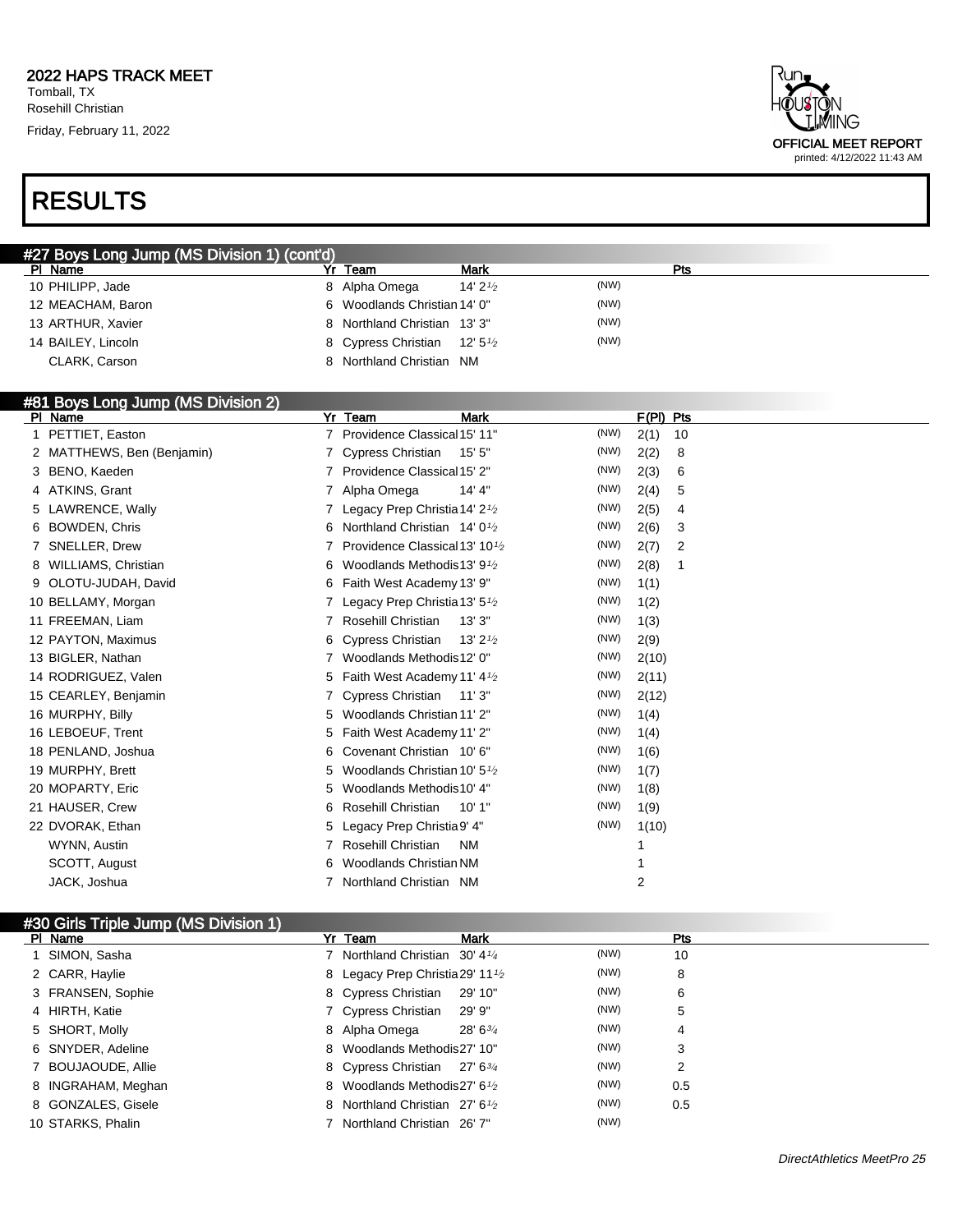| ₹un.<br>HÕUSTÕN<br><b>TIMING</b> |
|----------------------------------|
| <b>OFFICIAL MEET REPORT</b>      |
| printed: 4/12/2022 11:43 AM      |

| #30 Girls Triple Jump (MS Division 1) (cont'd) |                                                         |             |      |                 |
|------------------------------------------------|---------------------------------------------------------|-------------|------|-----------------|
| PI Name                                        | Yr Team                                                 | Mark        |      | Pts             |
| 11 CROCKER, Kennedy                            | 8 Woodlands Methodis 24' 9 <sup>1</sup> / <sub>2</sub>  |             | (NW) |                 |
| 12 THOMPSON, Lily                              | 7 Covenant Christian 24' 6"                             |             | (NW) |                 |
| 13 PELAEZ, Almudena                            | 7 Woodlands Christian 23' 7 <sup>1</sup> / <sub>2</sub> |             | (NW) |                 |
| MARTIN, Zoe                                    | 7 Covenant Christian NM                                 |             |      |                 |
| <b>WORTHINGTON, Kate</b>                       | 8 Woodlands Christian NM                                |             |      |                 |
|                                                |                                                         |             |      |                 |
| #84 Girls Triple Jump (MS Division 2)          |                                                         |             |      |                 |
| DI Nomo                                        | $V_r$ Toom                                              | <b>Mork</b> |      | D <sub>to</sub> |

| PI Name                  | Yr Team<br>Mark                                        | <b>Pts</b> |  |
|--------------------------|--------------------------------------------------------|------------|--|
| 1 QUAGLIA, Constanza     | 7 Cypress Christian<br>$27' 4\frac{1}{4}$              | (NW)<br>10 |  |
| 2 ALLEN, Bri             | 26' 0"<br>7 Alpha Omega                                | (NW)<br>8  |  |
| 3 FLOTTE, Leah           | 5 Woodlands Methodis 25' 11"                           | (NW)<br>6  |  |
| 4 BENO, Sara Kate        | 5 Providence Classical 24' 6 <sup>1/4</sup>            | (NW)<br>5  |  |
| 5 MONTALBANO, Elizabeth  | 7 Cypress Christian<br>24' 3"                          | (NW)<br>4  |  |
| 6 NORRIS, Addie          | 24'0''<br>6 Alpha Omega                                | (NW)<br>3  |  |
| 7 ARROYO-FONTECHA, Lucia | 7 Woodlands Methodis 23' 7"                            | (NW)<br>2  |  |
| 8 FONTENOT, Sariyah      | 6 Covenant Christian 23' 6"                            | (NW)       |  |
| 9 HEARN, Lexi            | 6 Northland Christian 23' 1 <sup>3/4</sup>             | (NW)       |  |
| 10 YOUNG, Evelyn         | 5 Woodlands Methodis 22' 3 <sup>1</sup> / <sub>2</sub> | (NW)       |  |
| 11 WILHELM, Addison      | 6 Cypress Christian 22' 1"                             | (NW)       |  |
| 12 DERR, Avery           | 6 Woodlands Christian 21' $1\frac{1}{2}$               | (NW)       |  |
| BALETTE, Elizabeth       | ΝM<br>6 Alpha Omega                                    |            |  |

| #29 Boys Triple Jump (MS Division 1) |   |                                                         |                        |      |     |
|--------------------------------------|---|---------------------------------------------------------|------------------------|------|-----|
| PI Name                              |   | Yr Team                                                 | Mark                   |      | Pts |
| 1 ILER, William                      |   | 8 Cypress Christian                                     | 36'0''                 | (NW) | 10  |
| 2 FREEMAN, Graham                    |   | 8 Rosehill Christian                                    | 35'9''                 | (NW) | 8   |
| 3 MABRY, Cody                        |   | 8 Cypress Christian                                     | 34' 11"                | (NW) | 6   |
| 4 DUMITRU, Calin                     | 8 | Woodlands Christian 33' 11 $\frac{1}{2}$                |                        | (NW) | 5   |
| 5 ARASIN, Ayden                      |   | 7 Cypress Christian                                     | $33'7\frac{1}{2}$      | (NW) | 4   |
| 6 MAZZAPICA, Luke                    |   | 8 Rosehill Christian                                    | $32'$ 11 $\frac{1}{2}$ | (NW) | 3   |
| 7 DERAMUS, Joshua                    |   | 8 Covenant Christian 32' 9 <sup>1</sup> / <sub>2</sub>  |                        | (NW) | 2   |
| 8 CLARK, Carson                      |   | 8 Northland Christian 32' 2 <sup>1</sup> / <sub>2</sub> |                        | (NW) |     |
| 9 SIKES, Colton                      |   | 8 Alpha Omega                                           | 31'9''2                | (NW) |     |
| 10 YOUNG, Owen                       | 8 | Woodlands Christian 30' 2 $\frac{1}{2}$                 |                        | (NW) |     |
| 11 ARTHUR, Xavier                    | 8 | Northland Christian 29' 5"                              |                        | (NW) |     |
| 12 BAYES, Aaron                      |   | 8 Alpha Omega                                           | 29' 2"                 | (NW) |     |
| LIBERTY, Malik                       | 8 | Woodlands Christian NM                                  |                        |      |     |

| #83 Boys Triple Jump (MS Division 2) |                                        |                     |      |             |  |
|--------------------------------------|----------------------------------------|---------------------|------|-------------|--|
| PI Name                              | Yr Team                                | <b>Mark</b>         |      | $F(PI)$ Pts |  |
| IBANEZ, Michael                      | Providence Classical 31' 2"            |                     | (NW) | $2(1)$ 10   |  |
| 2 MATTHEWS, Ben (Benjamin)           | 7 Cypress Christian 30' $4\frac{1}{2}$ |                     | (NW) | $2(2)$ 8    |  |
| 3 OLOTU-JUDAH, David                 | 6 Faith West Academy 30' 4"            |                     | (NW) | 2(3) 6      |  |
| 4 SCHNEIDER, Brady                   | 7 Woodlands Methodis 30' 2"            |                     | (NW) | 2(4) 5      |  |
| 5 KIESCHNICK, Preston                | 7 Alpha Omega                          | 30' 1 $\frac{1}{2}$ | (NW) | $2(5)$ 4    |  |
| 6 LAWRENCE, Wally                    | Legacy Prep Christia 28' 8"            |                     | (NW) | $2(6)$ 3    |  |
| 7 JACK, Joshua                       | Northland Christian 28' 4"             |                     | (NW) | $1(1)$ 2    |  |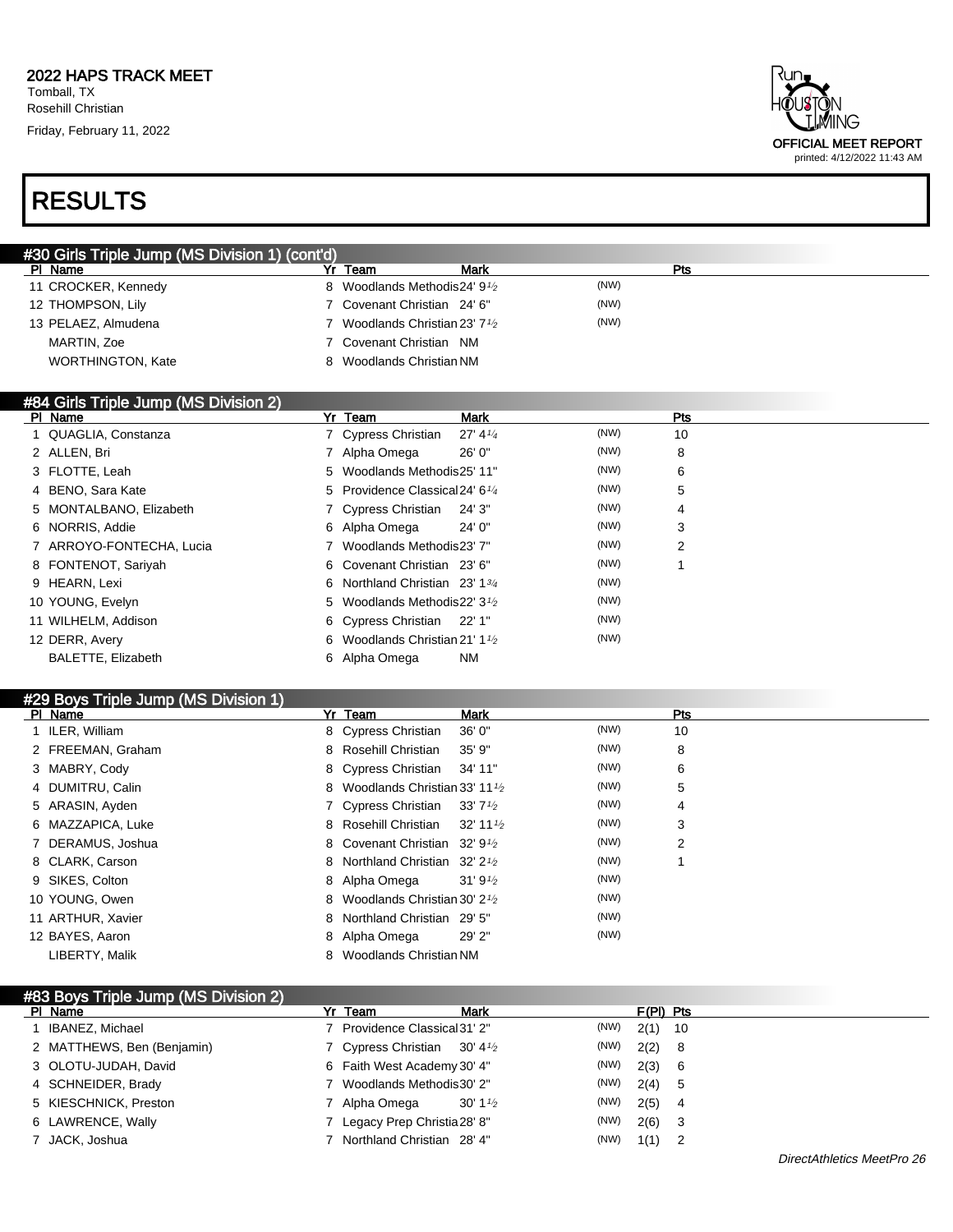

#### #31 Boys Shot Put (MS Division 1)

| PI Name               | Yr Team                                                  | <b>Mark</b>                   | $F(PI)$ Pts |
|-----------------------|----------------------------------------------------------|-------------------------------|-------------|
| 1 HAUSER, Sage        | Rosehill Christian<br>8                                  | 38' 6"<br>1(1)                | 10          |
| 2 BOWERS, Donovan     | Woodlands Christian 36' 1 <sup>1</sup> / <sub>2</sub>    | 2(1)                          | 8           |
| 3 STANOSHECK, William | Woodlands Christian 35' 10 <sup>3/4</sup><br>8           | 2(2)                          | 6           |
| 4 JONES, Chase        | 8 Providence Classical 33' 0 <sup>1</sup> / <sub>2</sub> | 2(3)                          | 5           |
| 5 HOWREN, Finn        | 8 Cypress Christian                                      | 1(2)<br>32' 10"               | 4           |
| 6 MCGAVOCK, Cooper    | Northland Christian 32' 4"<br>8                          | 2(4)                          | 3           |
| 7 HERRIDGE, Garrett   | Covenant Christian 30' 9 <sup>1</sup> / <sub>2</sub>     | 1(3)                          | 2           |
| 8 SHEDDEN, Graham     | 8 Legacy Prep Christia 29' 10"                           | 2(5)                          |             |
| 9 WALKER, Colton      | Rosehill Christian<br>8                                  | 1(4)<br>28'6'' <sub>2</sub>   |             |
| 10 SHARRON, Cole      | Woodlands Christian 28' 5 <sup>1/4</sup><br>8            | 2(6)                          |             |
| 11 LAROVERE, Jacob    | Rosehill Christian<br>8                                  | 27' 8''<br>1(5)               |             |
| 12 PIERCE, Morgan     | 8 Alpha Omega                                            | 27'1"<br>2(7)                 |             |
| 13 CLARK, Brock       | Covenant Christian                                       | 26' 4"<br>1(6)                |             |
| 14 FULLERTON, Joshua  | Covenant Christian 25' 3 <sup>1/4</sup><br>8             | 1(7)                          |             |
| 15 MCDONALD, Liam     | Northland Christian 24' 11 <sup>1/4</sup><br>8           | 2(8)                          |             |
| 16 BELANGER, Phillip  | Cypress Christian                                        | $23'$ 2 $\frac{1}{2}$<br>1(8) |             |
| 17 WILLIAMSON, Luke   | 8 Providence Classical 22' 103/4                         | 2(9)                          |             |
| 18 BANOS, Isaac       | Northland Christian 21' 63/4                             | 1(9)                          |             |
| 19 MAHLER, Garrett    | Providence Classical 21' 0 <sup>1/4</sup><br>8           |                               | 2(10)       |
| 20 CHELETTE, Caden    | 8 Cypress Christian                                      | 20' 11"                       | 1(10)       |
|                       |                                                          |                               |             |

| #85 Boys Shot Put (MS Division 2) |                                           |             |
|-----------------------------------|-------------------------------------------|-------------|
| PI Name                           | Yr Team<br>Mark                           | $F(PI)$ Pts |
| BELUE, Brooks                     | 7 Faith West Academy 35' 7"               | $2(1)$ 10   |
| 2 POWELL, Caden                   | 7 Woodlands Methodis34' 2"                | 2(2) 8      |
| 3 ALBRIGHT, Branson               | 7 Cypress Christian 33' 9"                | 2(3) 6      |
| 4 KIIHNE, Isaac                   | 6 Rosehill Christian 33' 0 <sup>1/4</sup> | $1(1)$ 5    |

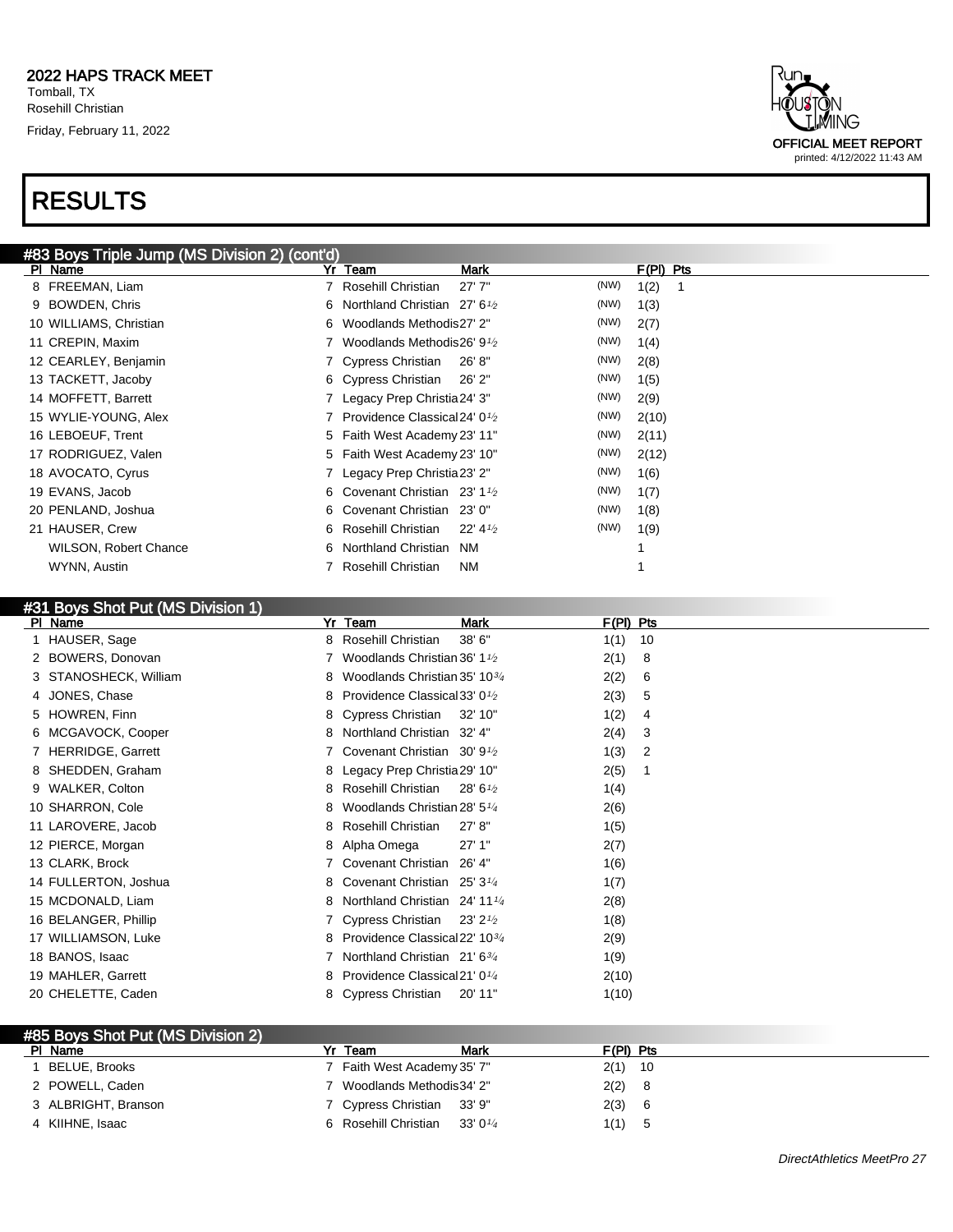

#### #32 Girls Shot Put (MS Division 1)

| $\frac{1}{2}$ and $\frac{1}{2}$ are $\frac{1}{2}$ and $\frac{1}{2}$ are $\frac{1}{2}$ and $\frac{1}{2}$<br>PI Name | Yr Team                                               | Mark                   | $F(PI)$ Pts |
|--------------------------------------------------------------------------------------------------------------------|-------------------------------------------------------|------------------------|-------------|
| 1 DUPHORNE, Lydia                                                                                                  | 7 Cypress Christian                                   | 29' 9"                 | 1(1)<br>10  |
| 2 SWEGER, Rebekah                                                                                                  | Woodlands Christian 28' 9"<br>8                       |                        | 1(2)<br>8   |
| 3 NIñO, Evi                                                                                                        | Alpha Omega<br>8                                      | 28'8"                  | 2(1)<br>6   |
| 4 MCZEAL, Kenna                                                                                                    | Northland Christian $28'6\frac{1}{2}$<br>6            |                        | 2(2)<br>5   |
| 5 INGRAHAM, Meghan                                                                                                 | Woodlands Methodis27' 634<br>8                        |                        | 2(3)<br>4   |
| 6 WELCH, Abby                                                                                                      | Woodlands Christian 26' 9 <sup>1/4</sup><br>8         |                        | 2(4)<br>3   |
| 7 SNYDER, Adeline                                                                                                  | Woodlands Methodis26' 234<br>8                        |                        | 1(3)<br>2   |
| 8 BRIDWELL, Abby                                                                                                   | Rosehill Christian<br>8                               | $25'5\%$               | 1(4)        |
| 9 SEMPLE, Hanna                                                                                                    | Woodlands Christian 25' 3 <sup>1</sup> / <sub>2</sub> |                        | 1(5)        |
| 10 BRUCE, Maddie                                                                                                   | Covenant Christian $24' 10\frac{1}{2}$                |                        | 1(6)        |
| 11 MUNSON, Ella                                                                                                    | Covenant Christian 24' 7"<br>8                        |                        | 1(7)        |
| 12 BRIEGER, Ava                                                                                                    | Woodlands Methodis24' 4"<br>8                         |                        | 2(5)        |
| 13 KHANOYAN, Tania                                                                                                 | 8 Cypress Christian                                   | 24' 0 $\frac{1}{2}$    | 2(6)        |
| 14 SMITH, Peyton                                                                                                   | 8 Providence Classical 23' 534                        |                        | 1(8)        |
| 15 GRANATO, Olivia                                                                                                 | 7 Cypress Christian                                   | $22'$ 10 $\frac{1}{4}$ | 1(9)        |
| 15 SESTERS, Bailey                                                                                                 | Northland Christian $22'$ 10 $\frac{1}{4}$<br>8       |                        | 2(7)        |
| 17 BRISENO, Abigial                                                                                                | 8 Faith West Academy 22' 10"                          |                        | 2(8)        |
| 18 GRECO, Sophia                                                                                                   | Northland Christian 21' 5 <sup>1/4</sup><br>8         |                        | 2(9)        |
| 19 GUTIERREZ, Saiba                                                                                                | Rosehill Christian<br>8                               | 19' 5 $\frac{1}{2}$    | 2(10)       |

| #86 Girls Shot Put (MS Division 2) |                                                        |                    |            |
|------------------------------------|--------------------------------------------------------|--------------------|------------|
| PI Name                            | Team                                                   | Mark               | F(PI) Pts  |
| MEASE, Jannah                      | 6 Rosehill Christian                                   | $27' 6\frac{1}{2}$ | 1(1)<br>10 |
| 2 KEMBI, Phoebe                    | 5 Faith West Academy 24' 7 <sup>1</sup> / <sub>2</sub> |                    | 2(1)       |

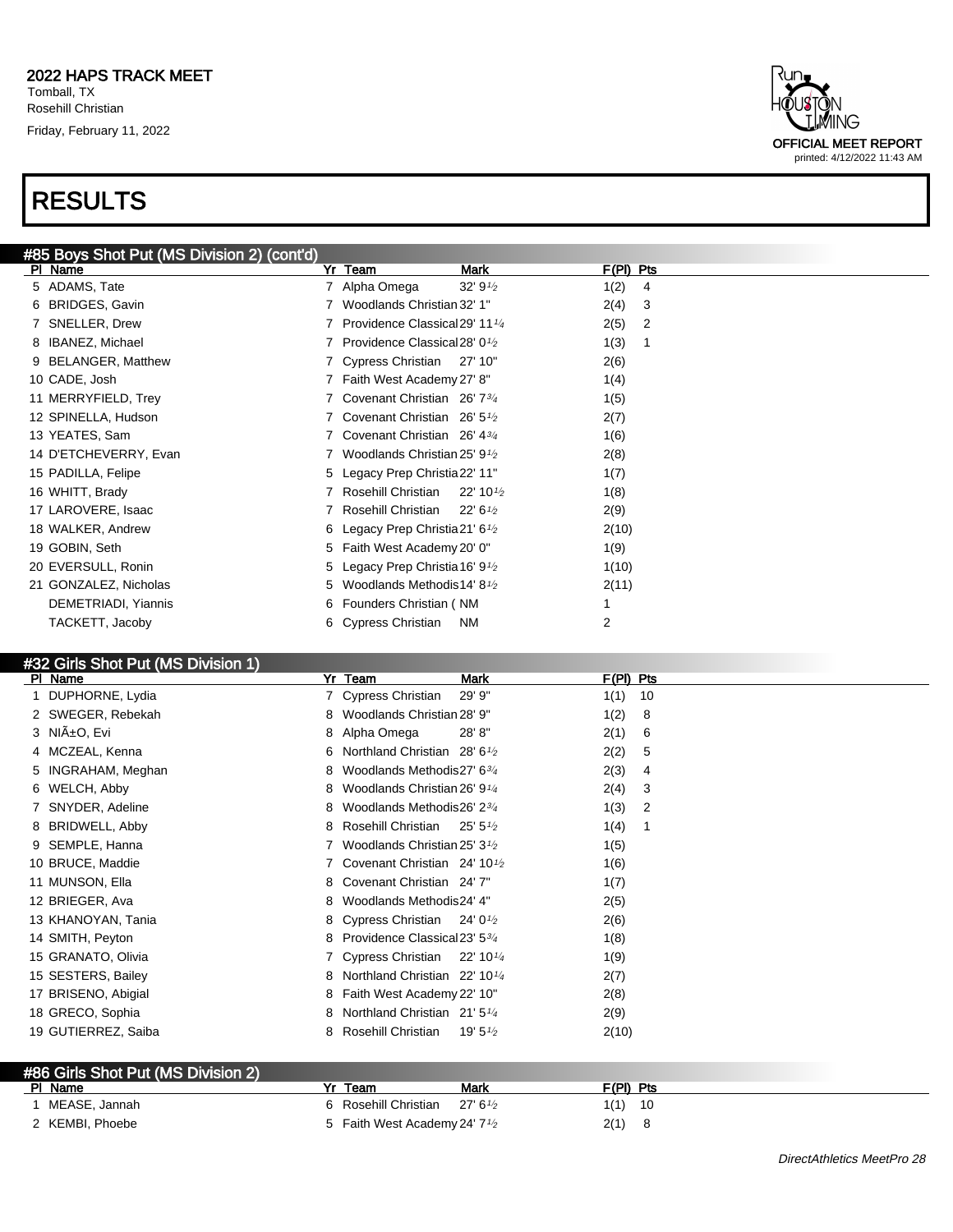

| #86 Girls Shot Put (MS Division 2) (cont'd) |    |                                                       |                     |             |   |
|---------------------------------------------|----|-------------------------------------------------------|---------------------|-------------|---|
| PI Name                                     |    | Yr Team                                               | Mark                | $F(PI)$ Pts |   |
| 3 CAMPBELL, Caitlin                         |    | 7 Faith West Academy 24' 4 <sup>1/4</sup>             |                     | 2(2)        | 6 |
| 4 VALLES, Nicole                            |    | 6 Alpha Omega                                         | 23' 10"             | 2(3)        | 5 |
| 5 ALLEN, Caylor                             |    | Alpha Omega                                           | $23' 5\frac{1}{2}$  | 2(4)        | 4 |
| 6 SCHROEDER, Kylie                          | 5. | Woodlands Methodis22' 9 <sup>1/4</sup>                |                     | 2(5)        | 3 |
| 7 LEBLANC, Annalyse                         |    | Woodlands Christian 22' 8 <sup>1</sup> / <sub>2</sub> |                     | 1(2)        | 2 |
| 8 OSORIO, Bella                             |    | 6 Cypress Christian                                   | 21'1'4              | 2(6)        |   |
| 9 NELSON, Evan                              |    | Rosehill Christian                                    | 20'3'2              | 1(3)        |   |
| 10 DUPUIS, Molly Kathryn                    |    | 6 Covenant Christian 18'7 <sup>3/4</sup>              |                     | 1(4)        |   |
| 11 METRY, Addy                              | 5. | Providence Classical 18' 4 $\frac{1}{2}$              |                     | 2(7)        |   |
| 12 LEVETT, Audrey                           | 6  | Woodlands Christian 18' 2"                            |                     | 2(8)        |   |
| 13 JOSEPH, Naomi                            | 6. | Providence Classical 17' 11"                          |                     | 1(5)        |   |
| 14 SHEDDEN, Blair                           |    | 5 Legacy Prep Christia 17' 1 <sup>1/4</sup>           |                     | 1(6)        |   |
| 15 HAWLEY, Harper                           | 5. | Rosehill Christian                                    | 16' 8 $\frac{1}{2}$ | 1(7)        |   |
| 16 ROBERTS, Avery                           |    | 6 Alpha Omega                                         | 16' 7"              | 2(9)        |   |
| 17 BELANGER, Jane                           |    | 6 Cypress Christian                                   | 16' 6 $\frac{1}{2}$ | 1(8)        |   |
| 18 HICKEY, Bailey                           |    | 6 Cypress Christian                                   | 16'0''              | 2(10)       |   |
| 19 WHITE, Emilee                            |    | 5 Legacy Prep Christia 15' 93/4                       |                     | 1(9)        |   |
| 20 FONTENOT, Kaydence                       |    | Covenant Christian 12' 9"                             |                     | 1(10)       |   |
|                                             |    |                                                       |                     |             |   |

#### #33 Boys Discus (MS Division 1)

| PI Name               | Yr<br>Team<br><b>Mark</b>                                  | F(PI) Pts                          |
|-----------------------|------------------------------------------------------------|------------------------------------|
| HAUSER, Sage          | Rosehill Christian<br>8                                    | 135' 1 $\frac{1}{2}$<br>1(1)<br>10 |
| 2 STANOSHECK, William | Woodlands Christian 108' 8"<br>8                           | 2(1)<br>8                          |
| 3 JONES, Chase        | Providence Classical 90' 1"<br>8                           | 2(2)<br>6                          |
| 4 BELANGER, Phillip   | Cypress Christian $81'6\frac{1}{2}$                        | 1(2)<br>5                          |
| 5 SIPKO, Eric         | 8 Legacy Prep Christia 81' 3"                              | 2(3)<br>4                          |
| 6 LAROVERE, Jacob     | Rosehill Christian<br>$78' 4\frac{1}{2}$<br>8              | 2(4)<br>3                          |
| 7 BAYES, Aaron        | Alpha Omega<br>78' 4"<br>8                                 | 2(5)<br>2                          |
| 8 CRAFT, Garrett      | Woodlands Christian 78' 1 <sup>1</sup> / <sub>2</sub><br>8 | 2(6)                               |
| PIERCE, Morgan<br>9   | Alpha Omega<br>70' 91/2<br>8.                              | 2(7)                               |
| 10 EVEZIC, Aaron      | Rosehill Christian<br>70'9"<br>8                           | 1(3)                               |
| 11 SHARRON, Cole      | Woodlands Christian 68' 7 <sup>1</sup> / <sub>2</sub><br>8 | 2(8)                               |
| 12 HERRIDGE, Garrett  | Covenant Christian 67' 1"                                  | 1(4)                               |
| 13 STANFORD, Rome     | Northland Christian 66' 11"<br>8                           | 1(5)                               |
| 14 WILLIAMSON, Luke   | Providence Classical 65' 7"<br>8                           | 2(9)                               |
| 15 SHEDDEN, Graham    | Legacy Prep Christia 65' 1"<br>8.                          | 1(6)                               |
| 16 BYRD, Andrew       | Covenant Christian 64' 8"                                  | 1(7)                               |
| 17 FULLERTON, Joshua  | Covenant Christian 63'8"<br>8                              | 2(10)                              |
| 18 MCDONALD, Liam     | Northland Christian<br>8<br>58' 5"                         | 2(11)                              |
| 19 BANOS, Isaac       | Northland Christian<br>53' 1"                              | 1(8)                               |
| 20 CHELETTE, Caden    | 8 Cypress Christian<br>50' 0"                              | 1(9)                               |
| 21 KREITZ, Caden      | Cypress Christian<br>49' 4"<br>8                           | 1(10)                              |
|                       |                                                            |                                    |

#### #87 Boys Discus (MS Division 2) PI Name **Yr Team Mark F(PI)** Pts **F(PI)** Pts 1 PETTIET, Easton 10 10 2010 10 2010 10 2010 10 2010 10 2010 10 2010 10 2010 10 2010 10 2010 10 2010 10 2010 10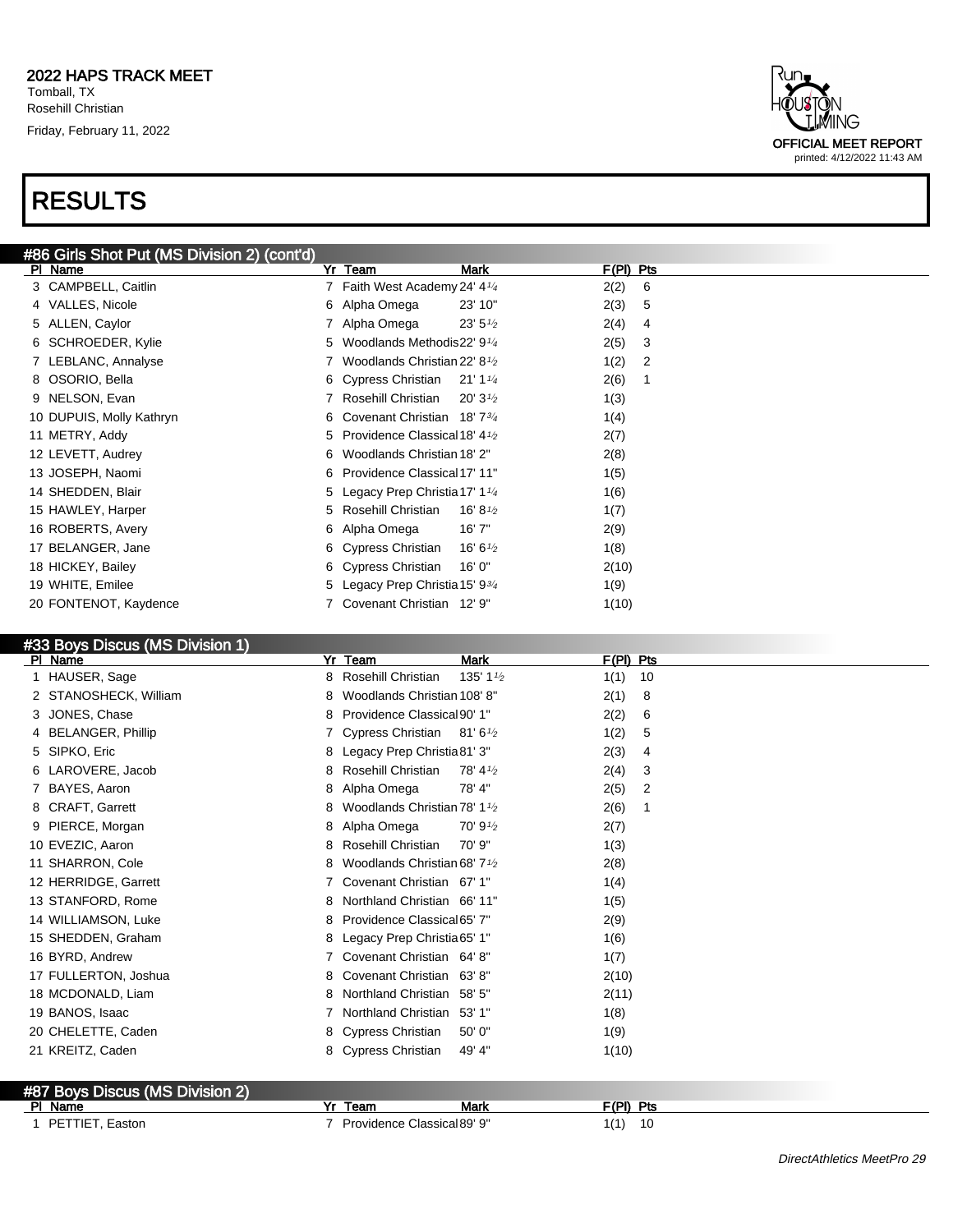

#### #34 Girls Discus (MS Division 1)

| Yr Team<br><b>Mark</b>                                   | $F(PI)$ Pts            |
|----------------------------------------------------------|------------------------|
| 7 Cypress Christian<br>73' 31/2                          | 2(1)<br>10             |
| Northland Christian<br>63' 8''<br>6                      | 2(2)<br>8              |
| 8 Alpha Omega<br>61'6''                                  | 2(3)<br>6              |
| Northland Christian<br>58' 3"<br>8                       | 2(4)<br>5              |
| 8 Cypress Christian<br>$57'$ 2"                          | 2(5)<br>4              |
| Covenant Christian $55'7\frac{1}{2}$<br>8                | 1(1)<br>3              |
| Providence Classical 54' 0 <sup>1/4</sup><br>8           | 1(2)<br>$\overline{2}$ |
| Rosehill Christian<br>53' 11"<br>8                       | 1(3)                   |
| Alpha Omega<br>53' $5\frac{1}{2}$<br>8                   | 2(6)                   |
| Covenant Christian<br>51'6''<br>8                        | 1(4)                   |
| Woodlands Christian 51' 5 <sup>1</sup> / <sub>2</sub>    | 2(7)                   |
| Woodlands Methodis51' 1"                                 | 1(5)                   |
| Rosehill Christian<br>44' 0 <sup>1/2</sup><br>8          | 1(6)                   |
| Faith West Academy 43' 1"<br>8                           | 1(7)                   |
| Woodlands Methodis41' 8 <sup>1</sup> / <sub>2</sub><br>8 | 2(8)                   |
| 8 Northland Christian 40'8"                              | 2(9)                   |
| 7 Cypress Christian<br>$35' 1\frac{1}{2}$                | 1(8)                   |
| Woodlands Christian 27' 0 <sup>1</sup> / <sub>2</sub>    | 1(9)                   |
| Covenant Christian NM                                    |                        |
|                                                          |                        |

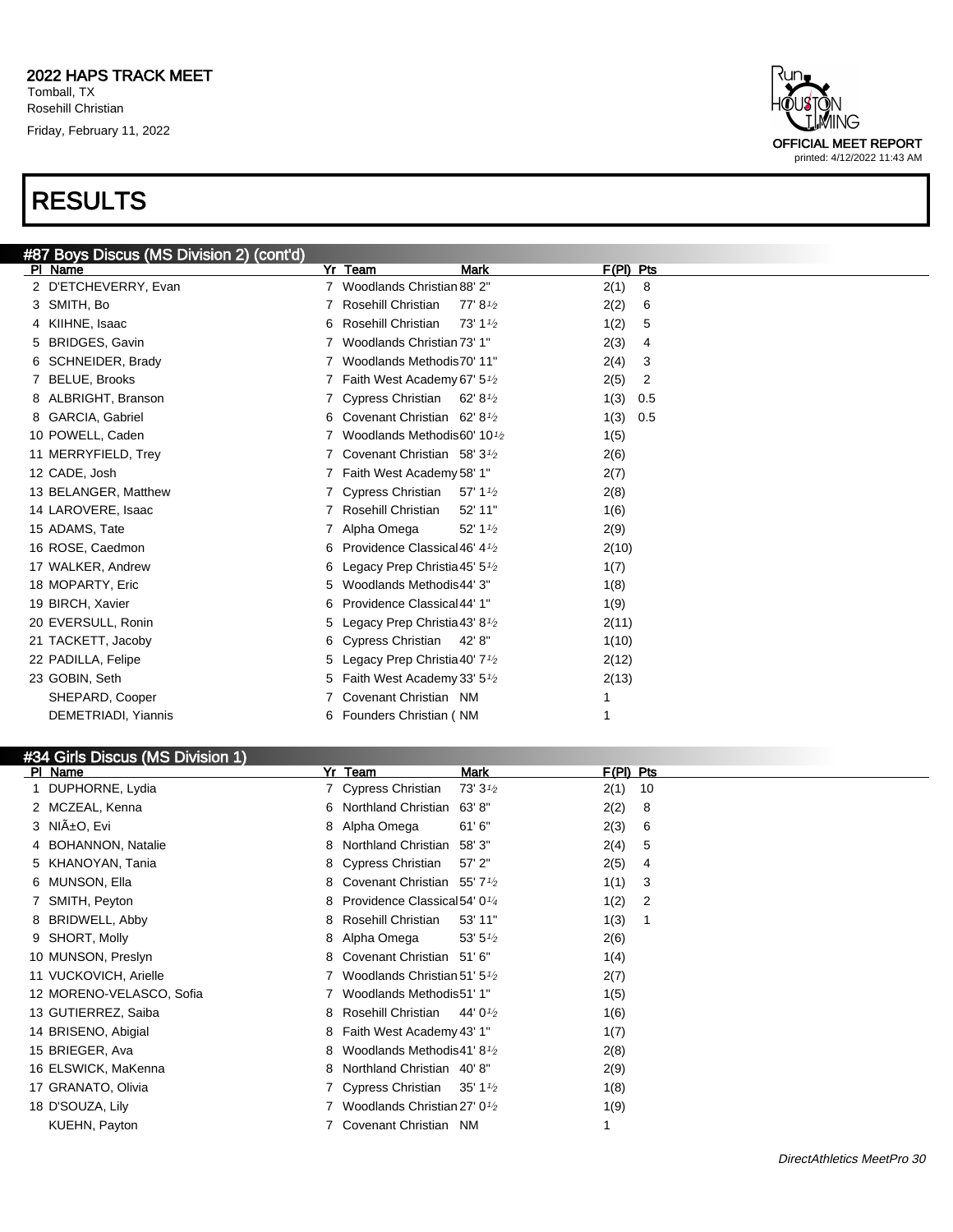7 Alpha Omega ALPH 43

Tomball, TX Rosehill Christian

Friday, February 11, 2022

| HÕUSTÕN<br><b>LMING</b>                                    |
|------------------------------------------------------------|
| <b>OFFICIAL MEET REPORT</b><br>printed: 4/12/2022 11:43 AM |
|                                                            |

|    | #34 Girls Discus (MS Division 1) (cont'd) |    |                                            |                      |                |    |
|----|-------------------------------------------|----|--------------------------------------------|----------------------|----------------|----|
|    | PI Name                                   |    | Yr Team                                    | <b>Mark</b>          | $F(PI)$ Pts    |    |
|    | WELCH, Abby                               |    | 8 Woodlands Christian NM                   |                      | $\overline{2}$ |    |
|    |                                           |    |                                            |                      |                |    |
|    | #88 Girls Discus (MS Division 2)          |    |                                            |                      |                |    |
|    | PI Name                                   | Yr | Team                                       | <b>Mark</b>          | F(PI) Pts      |    |
|    | SCHROEDER, Kylie                          | 5. | Woodlands Methodis59' 11"                  |                      | 2(1)           | 10 |
|    | 2 LEBLANC, Annalyse                       |    | Woodlands Christian 58' 10 <sup>1</sup> /2 |                      | 1(1)           | 8  |
|    | 3 CAMPBELL, Caitlin                       |    | Faith West Academy 55' 3"                  |                      | 2(2)           | 6  |
|    | 4 VALLES, Nicole                          | 6  | Alpha Omega                                | 52' 81/2             | 2(3)           | 5  |
| 5. | ALLEN, Caylor                             |    | Alpha Omega                                | 45' 5"               | 2(4)           | 4  |
| 6  | KEMBI, Phoebe                             | 5  | Faith West Academy 43' 11"                 |                      | 2(5)           | 3  |
|    | MEASE, Jannah                             | 6  | Rosehill Christian                         | 41' 10 $\frac{1}{2}$ | 1(2)           | 2  |
|    | <b>KLEIN, Louise</b>                      |    | Woodlands Methodis41' 6"                   |                      | 2(6)           | 1  |
|    | OSORIO, Bella                             | 6  | <b>Cypress Christian</b>                   | 41'3"                | 2(7)           |    |
|    | 10 LEVETT, Audrey                         | 6  | Woodlands Christian 39' 01/4               |                      | 2(8)           |    |
|    | 11 METRY, Addy                            | 5  | Providence Classical 38' 0"                |                      | 1(3)           |    |
|    | 12 PIERREL, Leah                          | 6  | Covenant Christian 36' 4"                  |                      | 1(4)           |    |
|    | 13 FONTENOT, Kaydence                     |    | Covenant Christian                         | 35'6''               | 1(5)           |    |
|    | 14 GARCIA, Yelitza                        | 6  | Rosehill Christian                         | 34'3''               | 1(6)           |    |
|    | 15 ROBERTS, Avery                         | 6  | Alpha Omega                                | 33'7"                | 2(9)           |    |
|    | 16 HERDRICH, Saylor                       | 6  | Covenant Christian                         | 31'6''               | 1(7)           |    |
|    | 17 HICKEY, Bailey                         | 6  | <b>Cypress Christian</b>                   | 30'1"                | 2(10)          |    |
|    | 18 JOSEPH, Naomi                          | 6  | Providence Classical 27' 3 <sup>1/2</sup>  |                      | 1(8)           |    |
|    | 19 BELANGER, Jane                         | 6  | <b>Cypress Christian</b>                   | 21'3''               | 1(9)           |    |
|    | PEYTON, Aly                               | 5  | Rosehill Christian                         | <b>NM</b>            |                |    |
|    | MCNAIR, Isabella                          | 5  | Woodlands Christian NM                     |                      | 2              |    |
|    |                                           |    |                                            |                      |                |    |

|           | <b>MS Division 1 Boys Scores</b>            |                  |              |
|-----------|---------------------------------------------|------------------|--------------|
| <b>PI</b> | Team                                        | Code             | <b>Score</b> |
|           | <b>Cypress Christian</b>                    | <b>CYCH</b>      | 149          |
| 2         | <b>Northland Christian</b>                  | <b>NCS</b>       | 119.5        |
| 3         | Rosehill Christian                          | <b>RCS</b>       | 119          |
| 4         | <b>Woodlands Christian</b>                  | <b>TWCA</b>      | 88           |
| 5         | <b>Providence Classical</b>                 | <b>PROV</b>      | 70           |
| 6         | Legacy Prep Christian Academy<br>(Magnolia) | <b>LPCA</b>      | 66           |
| 7         | Alpha Omega                                 | ALPH             | 50.5         |
| 8         | <b>Covenant Christian</b>                   | COVC             | 39           |
|           | <b>MS Division 1 Girls Scores</b>           |                  |              |
| <b>PI</b> | Team                                        | Code             | Score        |
|           | Northland Christian                         | <b>NCS</b>       | 176.5        |
| 2         | Cypress Christian                           | <b>CYCH</b>      | 169          |
| 3         | Woodlands Christian                         | TWCA             | 102          |
| 4         | <b>Woodlands Methodist</b>                  | <b>WOOD</b><br>м | 65.5         |
| 5         | Rosehill Christian                          | <b>RCS</b>       | 52           |
| 6         | <b>Covenant Christian</b>                   | COVC             | 44           |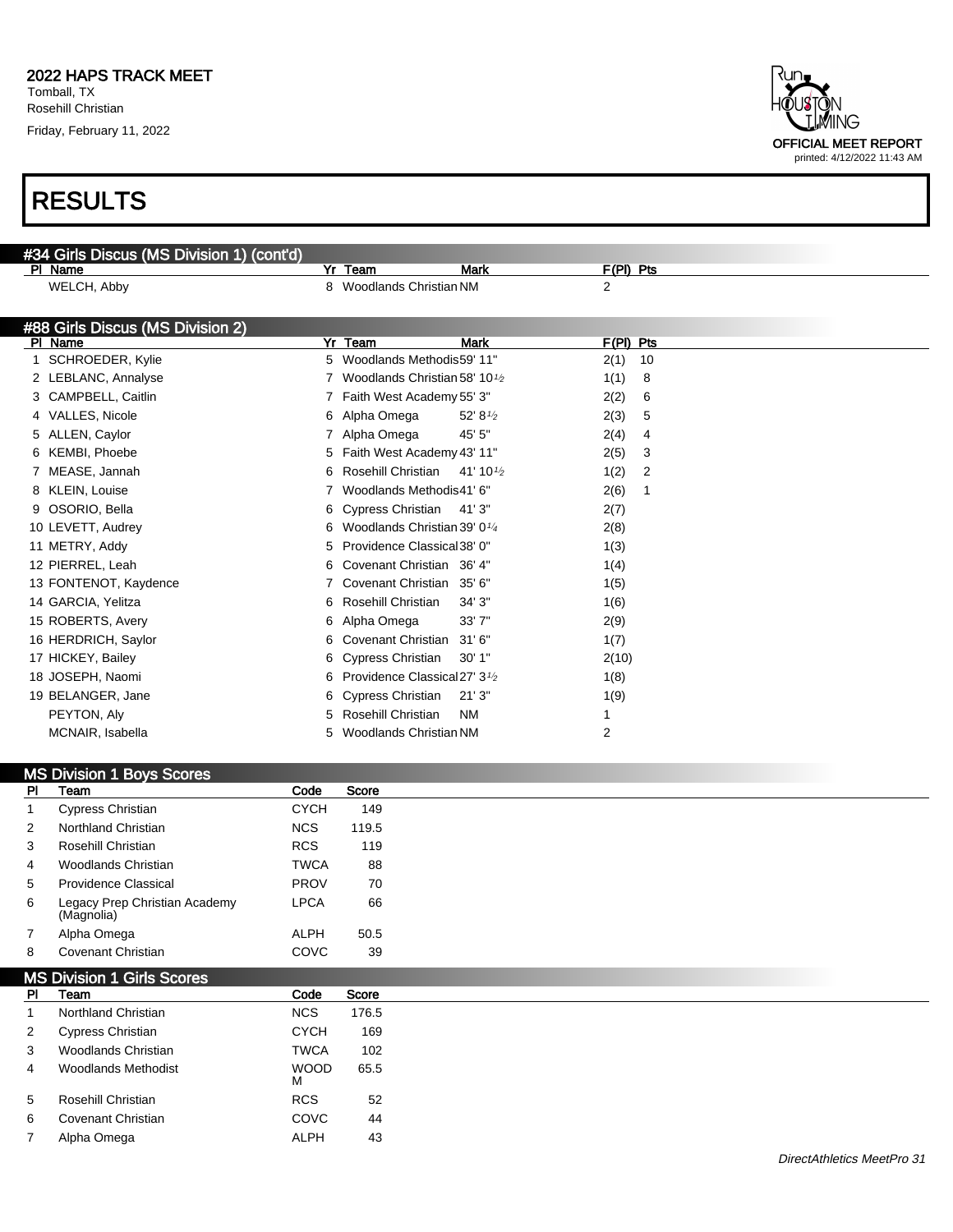Tomball, TX Rosehill Christian

Friday, February 11, 2022

| ₹un.<br>HÕUSTÔN<br>TIMING                                  |
|------------------------------------------------------------|
| <b>OFFICIAL MEET REPORT</b><br>printed: 4/12/2022 11:43 AM |

|                | MS Division 1 Girls Scores (cont'd)         |                  |       |
|----------------|---------------------------------------------|------------------|-------|
| PI             | Team                                        | Code             | Score |
| 8              | Legacy Prep Christian Academy<br>(Magnolia) | <b>LPCA</b>      | 38    |
| 9              | Providence Classical                        | <b>PROV</b>      | 24    |
|                | <b>MS Division 2 Boys Scores</b>            |                  |       |
| <b>PI</b>      | Team                                        | Code             | Score |
| $\mathbf{1}$   | <b>Providence Classical</b>                 | <b>PROV</b>      | 183   |
| 2              | <b>Cypress Christian</b>                    | <b>CYCH</b>      | 108.5 |
| 3              | Legacy Prep Christian Academy<br>(Magnolia) | <b>LPCA</b>      | 92    |
| 4              | <b>Woodlands Methodist</b>                  | <b>WOOD</b><br>м | 81    |
| 5              | Alpha Omega                                 | <b>ALPH</b>      | 77    |
| 6              | Rosehill Christian                          | <b>RCS</b>       | 73    |
| 7              | Faith West Academy                          | <b>KAFW</b>      | 42    |
| 8              | <b>Woodlands Christian</b>                  | <b>TWCA</b>      | 36    |
| 9              | <b>Covenant Christian</b>                   | COVC             | 23.5  |
| 10             | Northland Christian                         | <b>NCS</b>       | 17    |
|                | <b>MS Division 2 Girls Scores</b>           |                  |       |
| P <sub>1</sub> | Team                                        | Code             | Score |
| $\mathbf{1}$   | Cypress Christian                           | <b>CYCH</b>      | 137   |
| 1              | Legacy Prep Christian Academy<br>(Magnolia) | <b>LPCA</b>      | 137   |
| 3              | <b>Providence Classical</b>                 | <b>PROV</b>      | 114   |
| 4              | Alpha Omega                                 | <b>ALPH</b>      | 100   |
| 5              | <b>Woodlands Methodist</b>                  | <b>WOOD</b><br>м | 80    |
| 6              | <b>Woodlands Christian</b>                  | <b>TWCA</b>      | 52    |
| 7              | <b>Covenant Christian</b>                   | COVC             | 39.5  |
| 8              | Faith West Academy                          | <b>KAFW</b>      | 32    |
| 9              | Rosehill Christian                          | <b>RCS</b>       | 24    |
| 10             | Northland Christian                         | <b>NCS</b>       | 13.5  |
|                | <b>Boys Scores</b>                          |                  |       |
| PI             | Team                                        | Code             | Score |
| $\mathbf{1}$   | <b>Cypress Christian</b>                    | <b>CYCH</b>      | 257.5 |
| 2              | <b>Providence Classical</b>                 | <b>PROV</b>      | 253   |
| 3              | Rosehill Christian                          | <b>RCS</b>       | 192   |
| 4              | Legacy Prep Christian Academy<br>(Magnolia) | <b>LPCA</b>      | 158   |
| 5              | Northland Christian                         | <b>NCS</b>       | 136.5 |
| 6              | Alpha Omega                                 | ALPH             | 127.5 |
| 7              | Woodlands Christian                         | <b>TWCA</b>      | 124   |
| 8              | <b>Woodlands Methodist</b>                  | <b>WOOD</b><br>М | 81    |
| 9              | Covenant Christian                          | COVC             | 62.5  |
| 10             | Faith West Academy                          | <b>KAFW</b>      | 42    |
|                |                                             |                  |       |